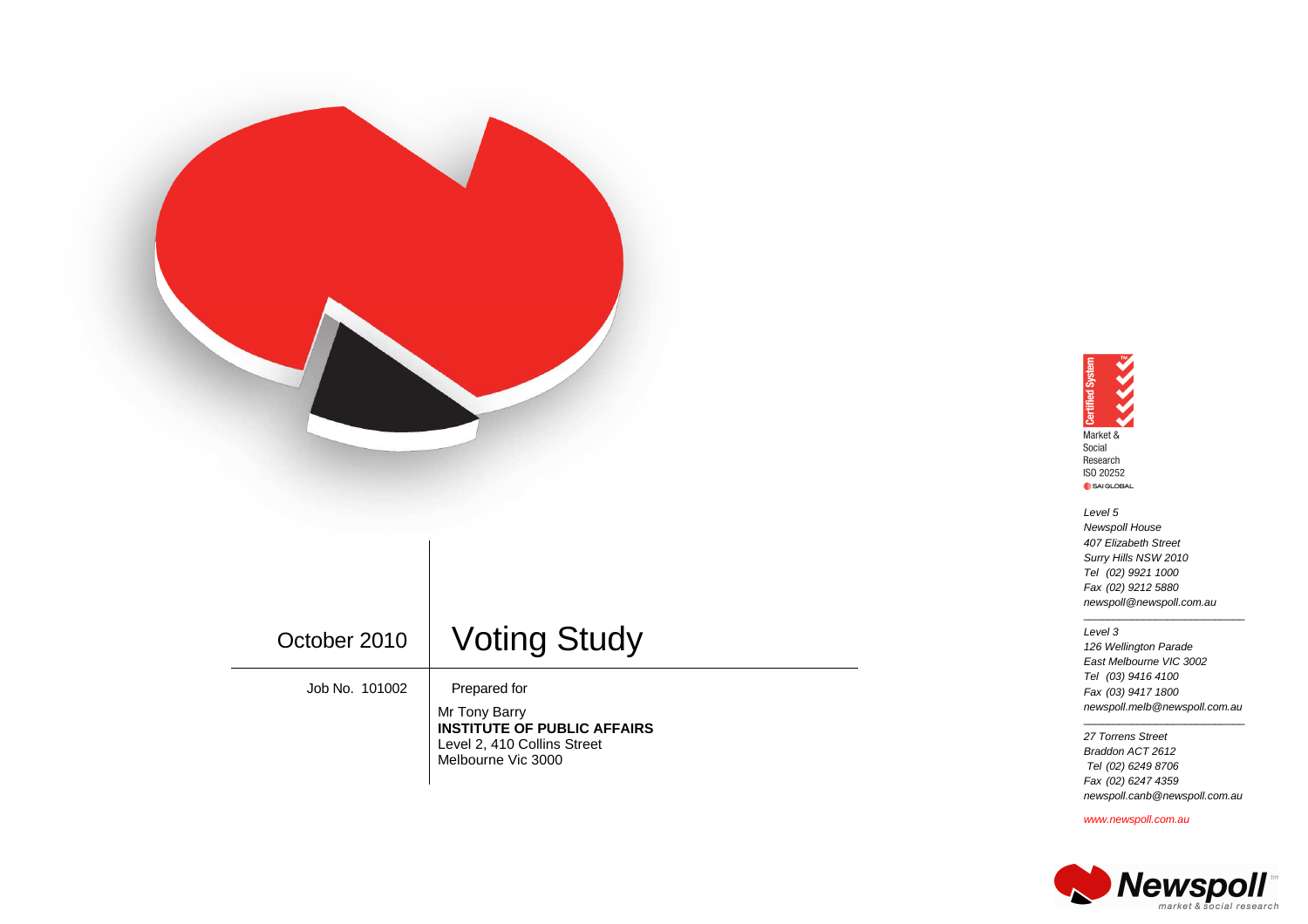# **METHODOLOGY**

# **Sample**

- **Conducted nationally among 1202 respondents aged 18 years and over.**
- **Respondents were selected via a random sample process which included:** 
	- a quota being set for each capital city and non-capital city area, and within each of these areas, a quota being set for groups of statistical divisions or subdivisions;
	- random selection of household telephone numbers within each area;
	- random selection of an individual in each household by a "last birthday" screening question.

# **Interviewing**

- **Conducted by telephone over the period of 8 to 10 October 2010 by fully trained and personally briefed interviewers.**
- To ensure the sample included those people who tend to spend a lot of time away from home, a system of call backs and appointments was incorporated.

# **Weighting**

 To reflect the population distribution, results were post-weighted to Australian Bureau of Statistics data on age, highest level of schooling completed, sex and area.

# **ISO 20252 - Market, Social and Opinion Research**

**This study was carried out in compliance with ISO 20252 - Market, Social and Opinion Research.**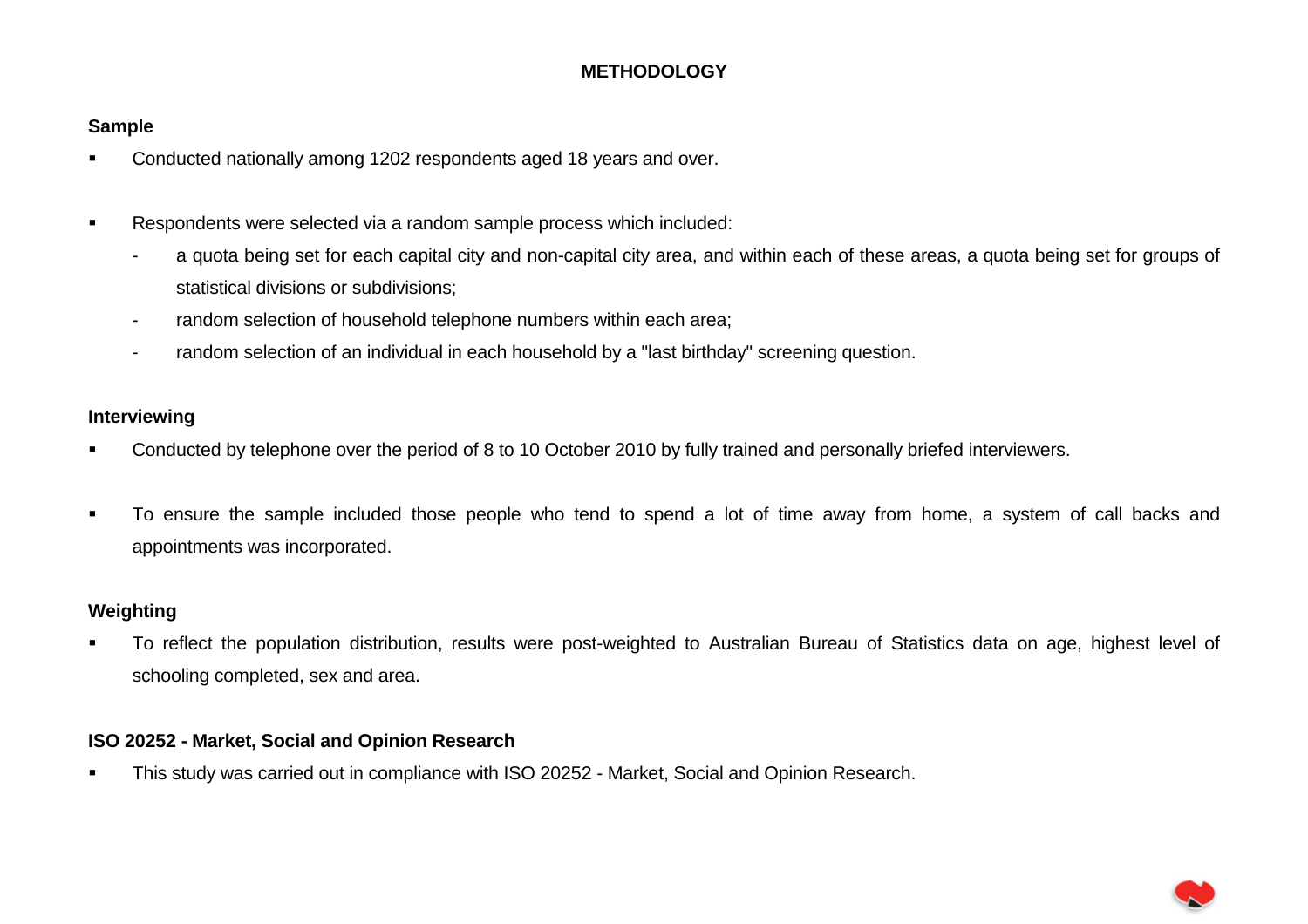### **PROG NOTE: ASK ALL RESPONDENTS**

9 Currently, elections for the **Federal** House of Representatives, or lower house, use a preferential voting system. This is where voters indicate an order of preferences for all candidates, and these preferences are taken into account when deciding which candidate wins. (**PAUSE**). An alternative system would be "first past the post", where voters only vote for **one** candidate and the candidate with the most votes wins. Would you personally prefer…? **READ OUT**

**PROG NOTE:**  - **SINGLE RESPONSE**  - **RANDOMISE 1-2, THEN 3 LAST** 

| A preferential system            |
|----------------------------------|
| A first past the post system     |
| DO NOT READ Neither \ don't know |

10 Voting in Australian federal elections is currently compulsory. Do you believe that voting in federal elections should be…? **READ OUT**

### **PROG NOTE:**  - **SINGLE RESPONSE**  - **RANDOMISE 1-2, THEN 3 LAST**

| Voluntarv                        |
|----------------------------------|
| Compulsory                       |
| DO NOT READ Neither \ don't know |

11 Currently, federal elections must be held at least every 3 years, but the government can choose to call an early election before that 3 year fixed term is completed. Do you think the government **should,** or should **not** be able to call an election before the 3 year fixed term is completed? **DO NOT READ**

### **PROG NOTE:**  - **SINGLE RESPONSE**

| Should be able to call an election before the 3 year fixed term is complete  |
|------------------------------------------------------------------------------|
| 2   Not be able to call an election before the 3 year fixed term is complete |
| 3 Don't know                                                                 |

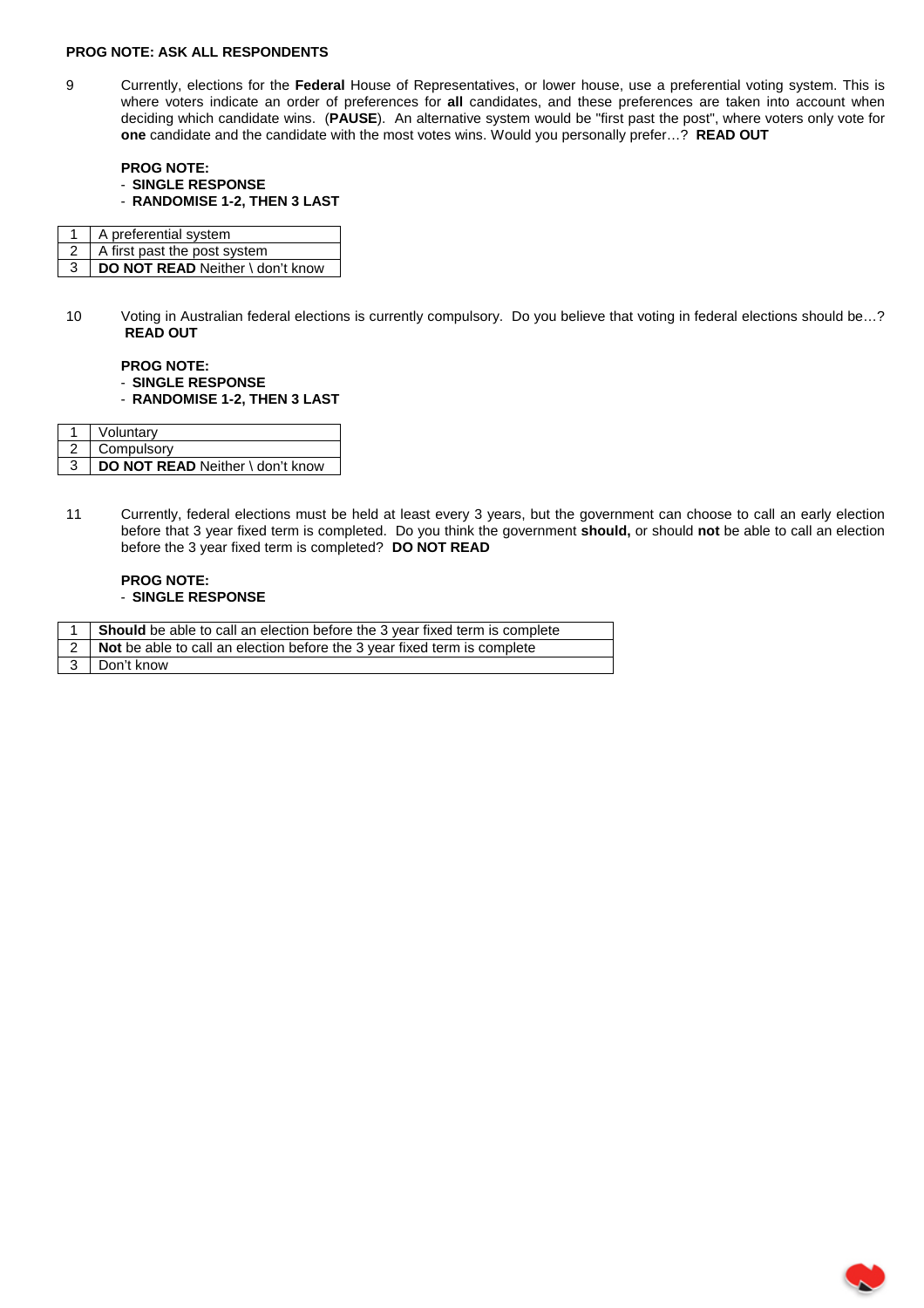### **DEMOGRAPHICS**

| 1              |                                          | To make sure we're speaking to a cross-section of people, please tell me if you are<br>aged? READ OUT 01-04 IF AGED 18-34 OR 05-11 IF AGED 35 AND OVER                             |                                                 |             | 18-1901<br>20-24 02<br>25-2903<br>30-3404<br>35-3905              |                              | 40-4406<br>45-4907<br>50-5408<br>55-5909<br>60-6410<br>65+11<br>REFUSED12 |
|----------------|------------------------------------------|------------------------------------------------------------------------------------------------------------------------------------------------------------------------------------|-------------------------------------------------|-------------|-------------------------------------------------------------------|------------------------------|---------------------------------------------------------------------------|
| 2              | <b>RECORD SEX</b>                        |                                                                                                                                                                                    |                                                 |             |                                                                   |                              | MALE 1<br><b>FEMALE</b> 2                                                 |
| 3              |                                          | Are you the person who is <b>most</b> responsible for doing the household grocery shopping?<br>IF UNSURE / SHARED EQUALLY WITH SOMEONE ELSE CODE AS "YES" IE CODE 1                |                                                 |             |                                                                   |                              | <b>YES1</b><br>NO2                                                        |
| 4(a)           | yourself?                                | How many people aged 18 years or over live in your household, including                                                                                                            |                                                 |             |                                                                   | $-4(a)$ ---<br><b>ADULTS</b> | $-4(b)$ ---<br><b>CHILDREN</b><br>1<br>2                                  |
| 4(b)           |                                          | And how many children aged 17 years or younger live in your household?                                                                                                             |                                                 |             | DON'T KNOW / REFUSED8                                             |                              | 3<br>4<br>5<br>6<br>7<br>8                                                |
| 5              |                                          | Are you in paid employment full time, part time or not at all?                                                                                                                     |                                                 |             |                                                                   |                              |                                                                           |
|                |                                          | IF UNSURE / CASUAL / SELF EMPLOYED                                                                                                                                                 | Is that closer to full time or part time hours? |             |                                                                   |                              | DON'T KNOW / REFUSED 4                                                    |
| 6              |                                          | To help us ensure we have a representative sample could you please tell me the highest level of<br>primary or secondary school you personally have completed? Was it? READ OUT 1-3 |                                                 |             |                                                                   |                              | DON'T KNOW / REFUSED 4                                                    |
| $\overline{7}$ | Was it? READ OUT 1-3                     | And apart from primary and secondary school, what is the<br>highest level of education you personally have completed?                                                              | A DIPLOMA OR CERTIFICATE FROM A                 |             |                                                                   |                              | SR.                                                                       |
|                |                                          |                                                                                                                                                                                    |                                                 |             |                                                                   |                              |                                                                           |
| 8              | <b>READ OUT 1-6</b>                      | Which one of the following best describes your present marital status?                                                                                                             |                                                 |             | SEPARATED BUT NOT DIVORCED 4                                      |                              | SR<br>DEFACTO OR LIVE TOGETHER 2                                          |
| 9              |                                          | Could I please have the occupation of the main income earner of your household?                                                                                                    |                                                 |             |                                                                   |                              |                                                                           |
|                | IF NECESSARY                             | Could I also have the position or job title of the main income<br>earner of your household?                                                                                        |                                                 |             |                                                                   |                              |                                                                           |
| 10             | READ OUT A-D.                            | Is your household's combined annual income from all sources, before tax<br>Would that be? READ OUT 02-04 IF 30 TO 59,<br>06-08 IF 60 TO 89 OR 10-11 IF 90 THOUSAND OR MORE         |                                                 |             | A) UNDER 40 THOUSAND DOLLARS<br>OR, 30 TO 39 THOUSAND DOLLARS  02 |                              |                                                                           |
|                | <b>INTERVIEWER</b><br><b>INFORMATION</b> | UNDER \$30,000 PA IS UNDER \$577 PER WEEK<br>\$30,000-\$39,999 PA IS \$577-\$769 PER WEEK                                                                                          |                                                 | B) 40 TO 79 |                                                                   |                              |                                                                           |
|                |                                          | \$40,000-\$49,999 PA IS \$770-\$962 PER WEEK                                                                                                                                       |                                                 |             |                                                                   |                              |                                                                           |
|                |                                          | \$50,000-\$59,999 PA IS \$963-\$1,154 PER WEEK<br>\$60,000-\$69,999 PA IS \$1,155-\$1,346 PER WEEK                                                                                 |                                                 |             | OR, 70 TO 79 THOUSAND DOLLARS  07                                 |                              |                                                                           |
|                |                                          | \$70,000-\$79,999 PA IS \$1,347-\$1,538 PER WEEK                                                                                                                                   |                                                 |             | C) OR, 80 THOUSAND OR MORE                                        |                              |                                                                           |
|                |                                          | \$80,000-\$89,999 PA IS \$1,539-\$1,731 PER WEEK                                                                                                                                   |                                                 |             |                                                                   |                              |                                                                           |
|                |                                          | \$90,000-\$99,999 PA IS \$1,732-\$1,923 PER WEEK                                                                                                                                   |                                                 |             |                                                                   |                              |                                                                           |
|                |                                          | \$100,00-\$109,999 PA IS \$1,924-\$2,115 PER WEEK                                                                                                                                  |                                                 |             | OR, 110 THOUSAND DOLLARS OR MORE  12                              |                              |                                                                           |
|                |                                          | OVER \$110,000 PA IS OVER \$2,115 PER WEEK                                                                                                                                         |                                                 |             | REFUSED / DON'T KNOW  13                                          |                              |                                                                           |
|                |                                          |                                                                                                                                                                                    |                                                 |             |                                                                   |                              |                                                                           |
|                |                                          |                                                                                                                                                                                    |                                                 |             |                                                                   |                              |                                                                           |

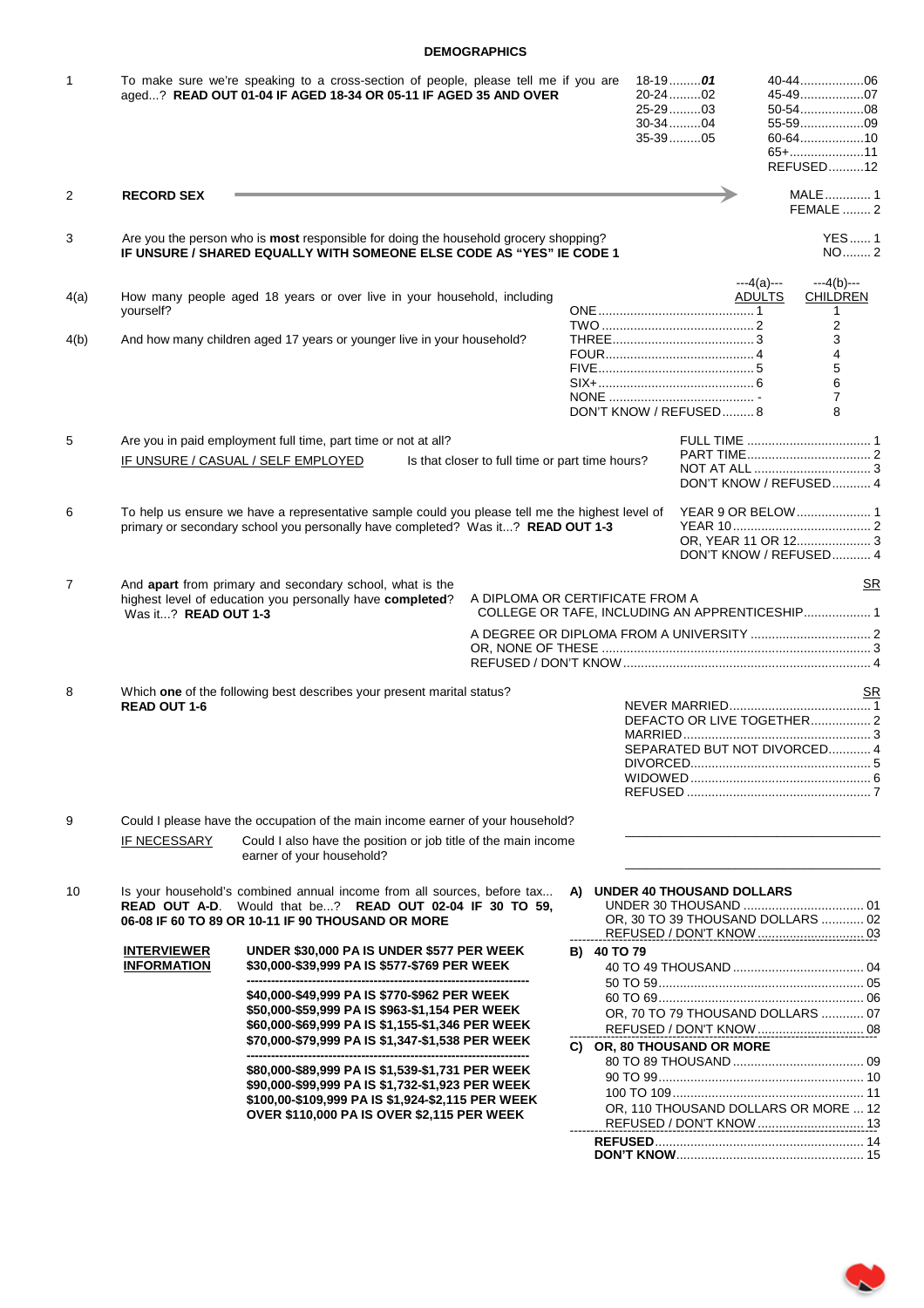# **COMPUTER TABLES**

# **Base and filters**

- BASE 'Weighted respondents' (WTD RESP) the total number of completed interviews weighted to reflect the latest Australian Bureau of Statistics population estimates. Expressed in thousands (000's).
- **FILTERS** Screen the questionnaires so that only certain types of respondents will be represented in the table.

# **Analysis panel**

- Comprises demographic or other discriminators, sub-divided into standard groups.
	- 1 SEX Male, Female
	- 2 AGE 18-24 years, 25-34 years, 35-49 years, 50+ years
	- 3 GROCERY BUYER Whether the respondent is the person in the household most responsible for doing the weekly grocery shopping

Yes, No

- 4 CHILDREN Whether there are children under the age of 18 currently living in the household. Yes, No
- 5 MARITAL STATUS

 Married - married, defacto or living together Not married - never married, divorced, separated or widowed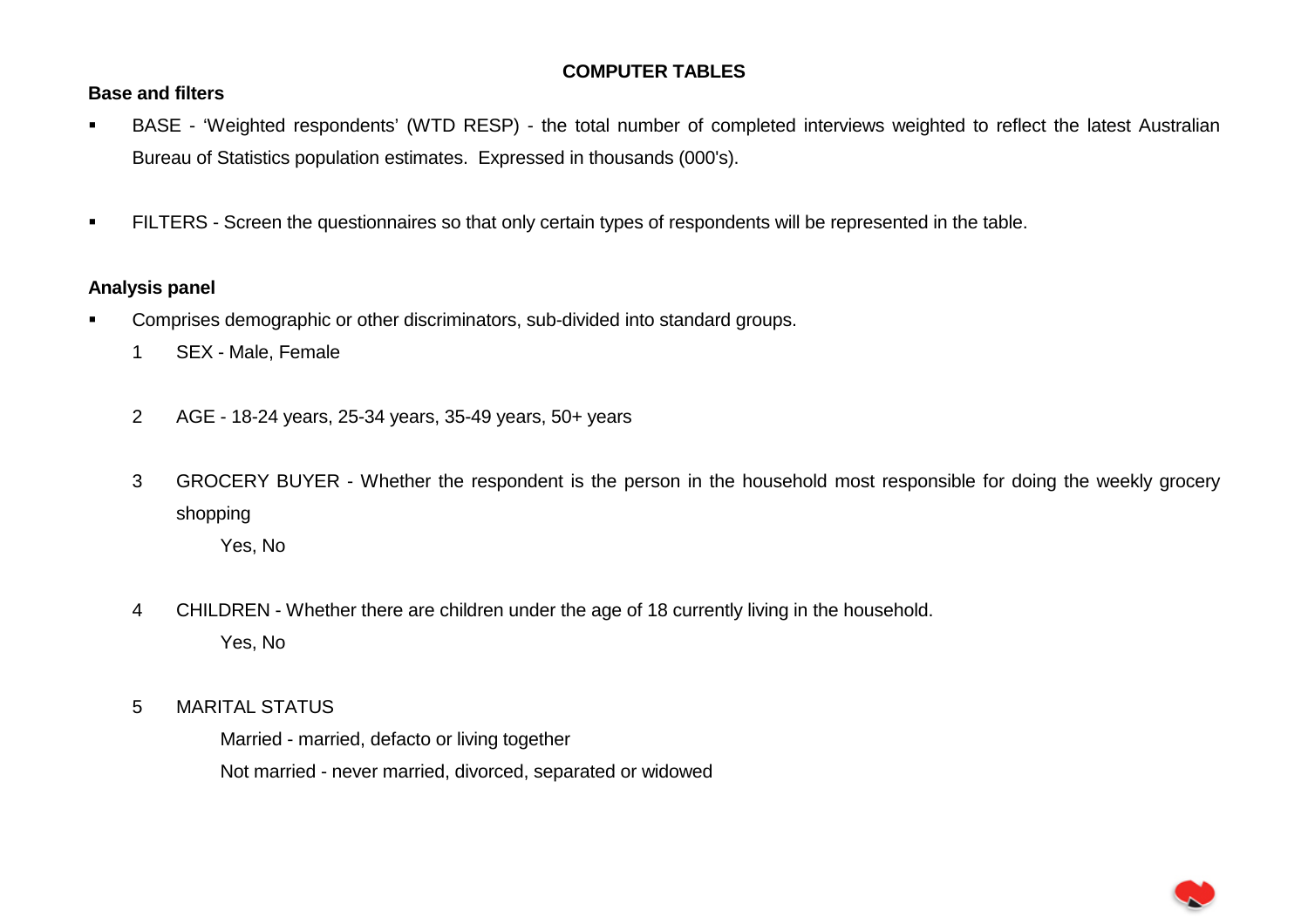6 WORK STATUS - Whether the respondent is in paid employment:

Full time, Part time, Not at all

7 AREA

 '5 cap city' - the Statistical divisions of Sydney, Melbourne, Brisbane, Adelaide and Perth as defined by the Australian Bureau of Statistics

'X-city' - the rest of Australia including ACT and Tasmania, but excluding the Northern Territory

8 SOCIO ECONOMIC STATUS (SES) - Based on the occupation of the main income earner of the household, using the ABS ANZSCO statistical classification. Subdivided into:

White collar - professional, para-professional, manager, administrator, clerk, salesperson or other white collar worker.

 Blue collar - tradesperson, plant and machine operator, labourer, retired with previous occupation unknown, other blue collar workers, student, home duties or unemployed.

- 9 HIGHEST EDUCATION COMPLETED Primary / secondary school, College / apprenticeship, University degree
- 10 HOUSEHOLD INCOME Household's combined annual income from all sources before tax (for respondents specifying household income)

Less than \$40,000, \$40,000 - \$79,999, \$80,000+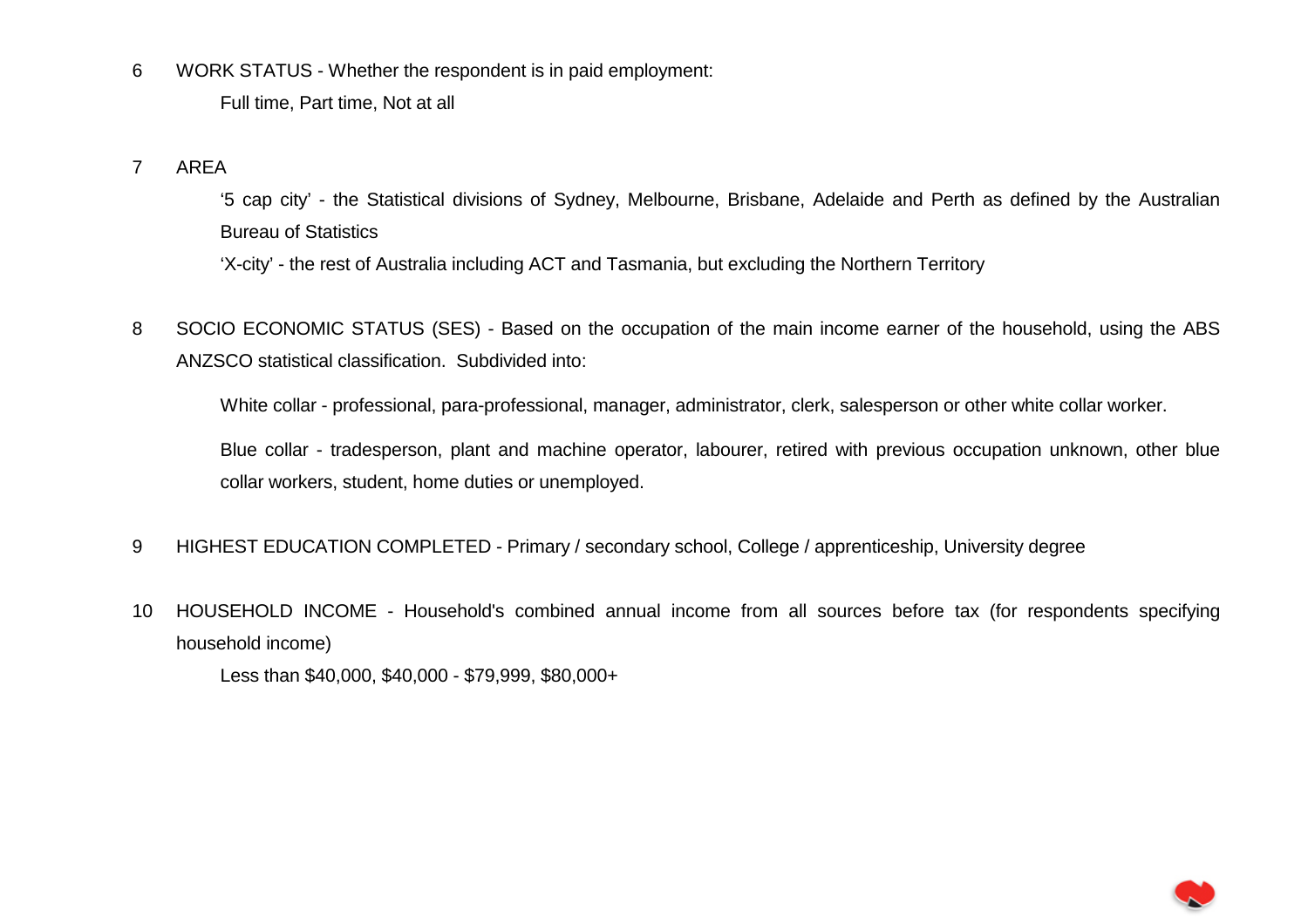# 11 FEDERAL VOTING INTENTION

Labor Party,

Coalition – Liberal, Nationals, Lib \ Nat Party

Total Others

**Greens** 

Others Excluding The Greens

 Family Fist Christian Democratic Party Another Party Independent Don't know / refused Non voter

# 12 STATE VOTING INTENTION

Labor Party,

Coalition – Liberal, Nationals, Lib \ Nat Party

Total Others

**Greens** 

Others Excluding The Greens

 Family Fist Christian Democratic Party Another Party Independent Don't know / refused Non voter Voters in ACT, Tas , SA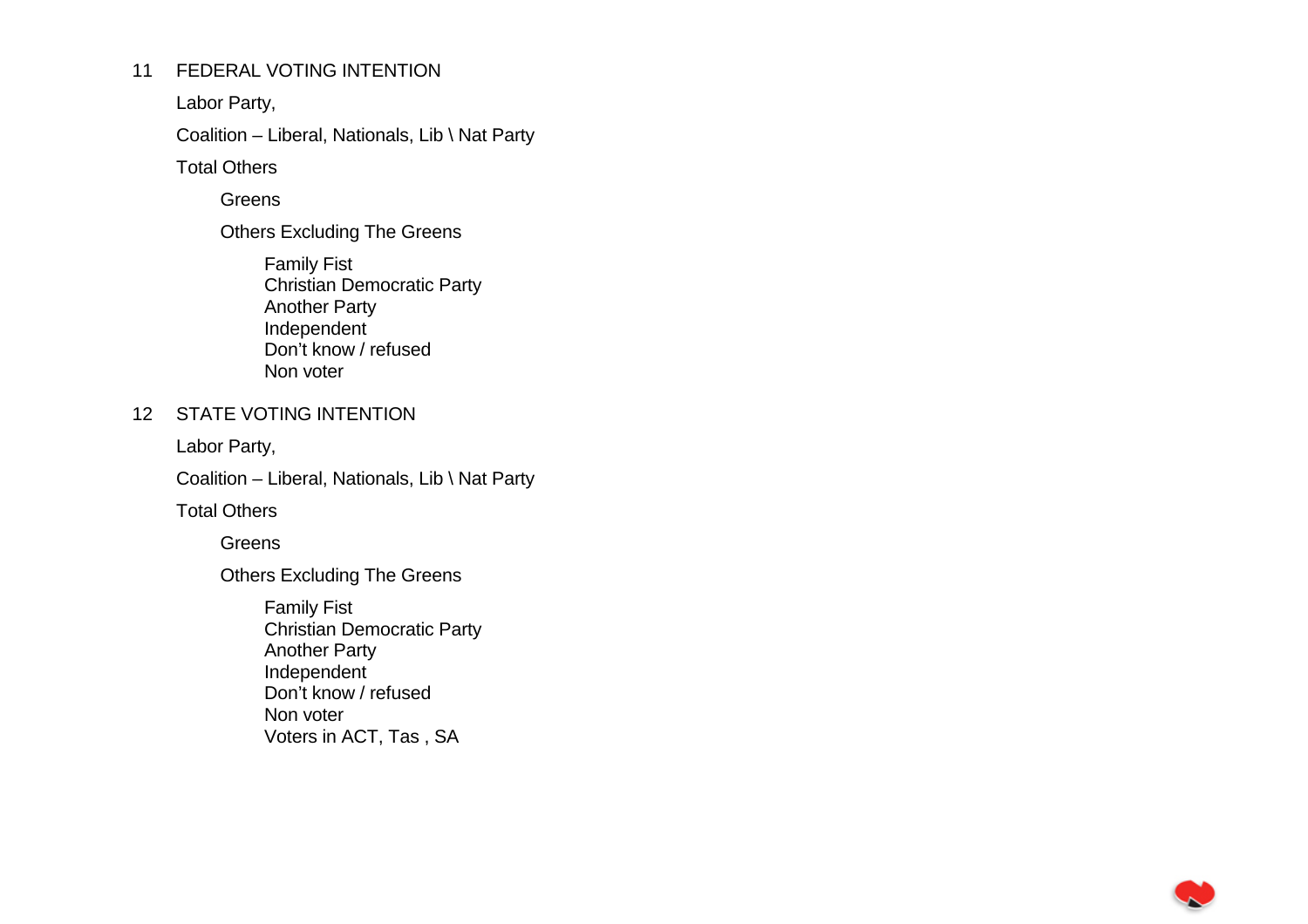# **Respondents and weighted respondents**

- RESPONDENTS The total number of completed interviews before weighting has been applied. The figure directly below the 'Total' is the number of respondents included in that table. The number of respondents included in any particular column appears at the top of the column.
- WTD RESP (000's) The population estimates represented by the respondents, expressed in thousands. The percentages in the main body of the table are based on these weighted figures.

# **Questions**

Down the left side of the page is a question description and response frame.

# **Totals**

• Column totals appear across the bottom of the table. These will be greater than 100 percent if there have been multiple responses by individuals.

# **FORMAT OF RESULTS**

Data also available on disc in Surveycraft, TABGEN, SPSS, SYSTAT or ASCII formats.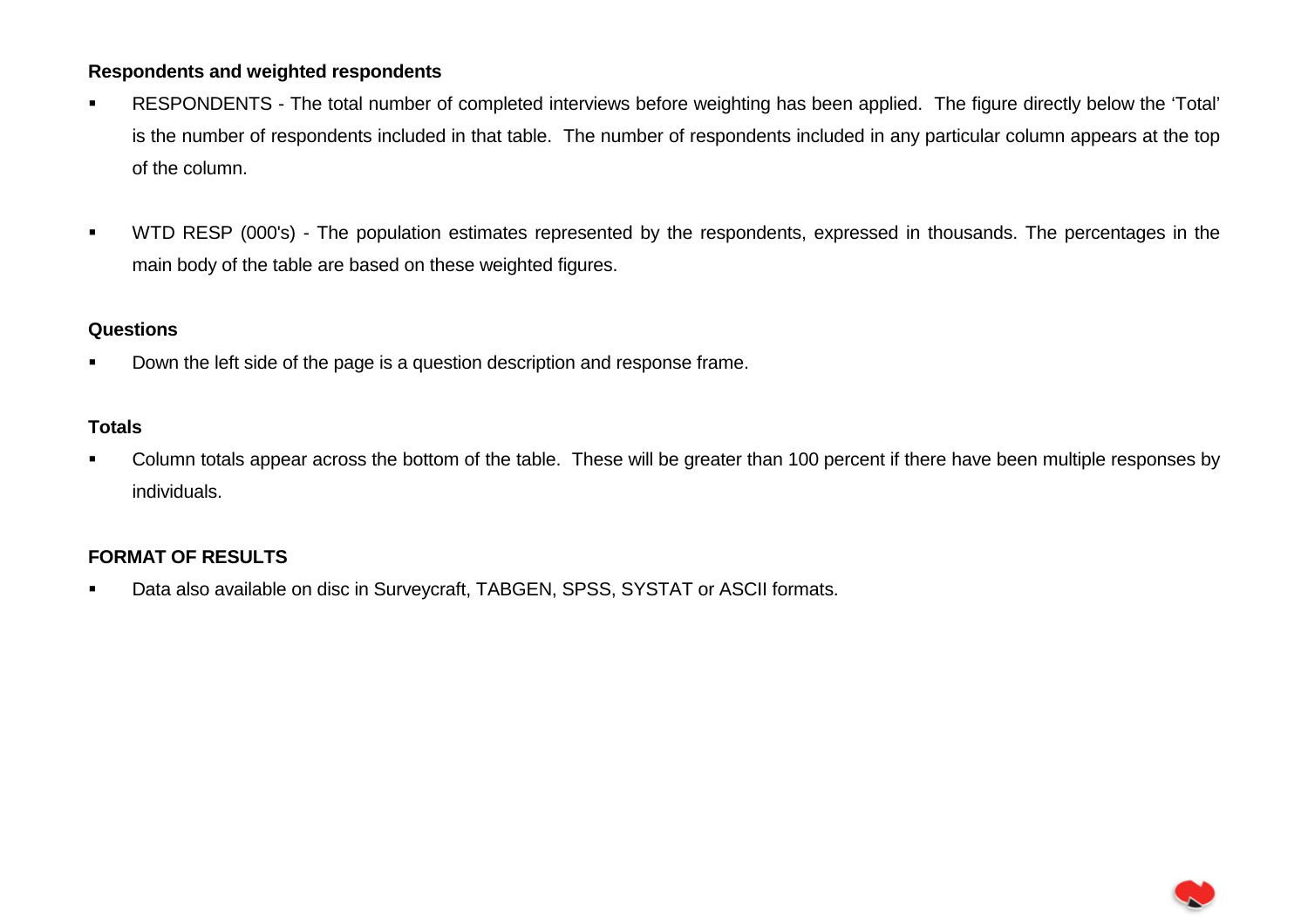# **Tables based on all respondents n = 1202**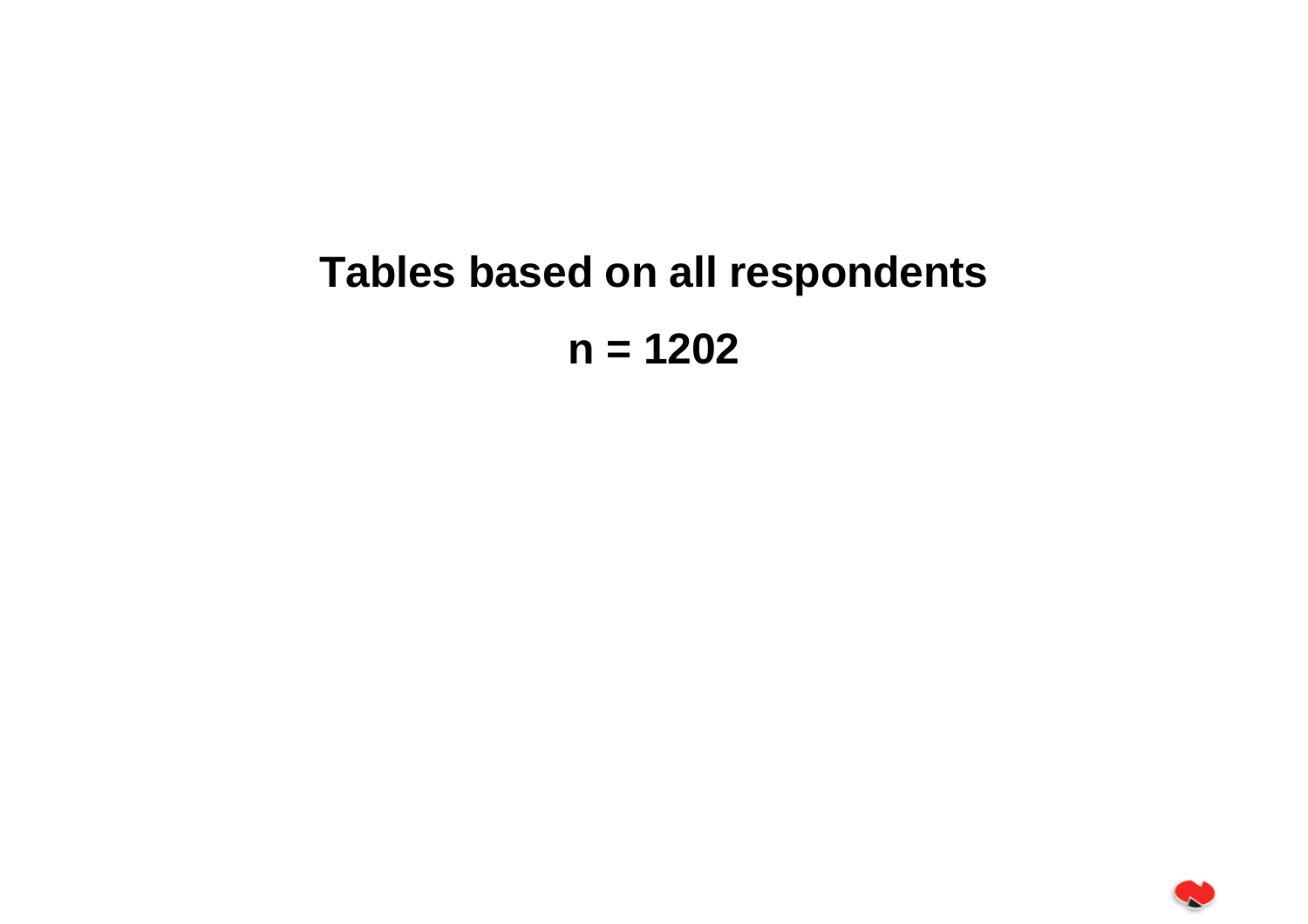# NEWSPOLL JOB:I101002A

TABLE 1 STANDARD ANALYSIS PANEL I \*BY\* Q9.WHICH VOTING METHOD PERSONALLY PREFER PAGE 1

BASE: WTD. RESP.(000's)

|                                            |                                          | <b>SEX</b>          |                     |                     |                     | AGE                 |                     |                                          | GROCERY BUYER        |                     | CHILDREN            |                                          | <b>MARITAL STATUS</b> |                                          |                     | <b>WORK STATUS</b>     |                     |
|--------------------------------------------|------------------------------------------|---------------------|---------------------|---------------------|---------------------|---------------------|---------------------|------------------------------------------|----------------------|---------------------|---------------------|------------------------------------------|-----------------------|------------------------------------------|---------------------|------------------------|---------------------|
|                                            | <b>TOTAL</b>                             | MALE                | FEMALE              | $18 - 24$           | $25 - 34$           | $18 - 34$           | $35 - 49$           | $50+$                                    | <b>YES</b>           | NOI                 | YES                 | NO                                       | MARRIED               | NOT<br><b>MARRIED</b>                    | FUL<br>$-TIME$      | <b>PART</b><br>$-TIME$ | NOT AT<br>ALL       |
| <b>RESPONDENTS</b><br>WID. RESP. $(000's)$ | 1202<br>16649 <br>100%                   | 600<br>8206<br>100% | 602<br>8443<br>100% | 102<br>2006<br>100% | 165<br>3204<br>100% | 267<br>5210<br>100% | 337<br>4656<br>100% | 598<br>6783<br>100%                      | 830<br>11288<br>100% | 372<br>5361<br>100% | 396<br>5963<br>100% | 806I<br>10686<br>100%                    | 751<br>9764<br>100%   | 451<br>6885<br>100%                      | 475<br>6798<br>100% | 249<br>3184<br>100%    | 478<br>6667<br>100% |
| 09. WHICH VOTING METHOD                    |                                          | PERSONALLY PREFER   |                     |                     |                     |                     |                     |                                          |                      |                     |                     |                                          |                       |                                          |                     |                        |                     |
| A preferential                             | 6191                                     | 3419                | 2772                | 1070                | 1485                | 2555                | 1614                | 2021                                     | 3835                 | 2356                | 2257                | 3933                                     | 3494                  | 2696                                     | 2727                | 1573                   | 1891                |
| system                                     | 37%                                      | 42%                 | 33%                 | 53%                 | 46%                 | 49%                 | 35%                 | $30$ <sup><math>\parallel</math></sup>   | 34%                  | 44%                 | 38%                 | $37$ <sup><math>\frac{1}{2}</math></sup> | 36%                   | $39$ <sup><math>\frac{1}{2}</math></sup> | 40 <sup>°</sup>     | 49%                    | $28$ <sup>8</sup>   |
| A first past the                           | 9551                                     | 4430                | 5122                | 779                 | 1494                | 2273                | 2757                | 4521                                     | 6753                 | 2798                | 3394                | 6157                                     | 5835                  | 3717                                     | 3846                | 1404                   | 4302                |
| post system                                | $57$ <sup><math>\frac{1}{2}</math></sup> | 54%                 | 61%                 | 39%                 | 47%                 | 44%                 | 59%                 | $67$ <sup><math>\frac{1}{2}</math></sup> | 60%                  | $52$ l              | 57%                 | 58%                                      | 60%                   | 54%                                      | 57%                 | 44%                    | $65$ <sup>8</sup>   |
| Neither $\setminus$ don't know $\parallel$ | 907                                      | 357                 | 549                 | 157                 | 225                 | 382                 | 284                 | 241                                      | 700                  | 207                 | 311                 | 596                                      | 435                   | 472                                      | 225                 | 208                    | 474                 |
|                                            | $5\%$                                    | 4 <sup>°</sup>      | $7\%$               | 8 <sup>°</sup>      | 7 <sup>°</sup>      | 7 <sup>°</sup>      | 6%                  | $4\$                                     | 6%                   | $4\%$               | 5 <sup>°</sup>      | $6\%$                                    | 4 <sup>°</sup>        | $7\%$                                    | 3 <sup>°</sup>      | $7\%$                  | 7%                  |
| TOTALS                                     | 16649                                    | 8206                | 8443                | 2006                | 3204                | 5210                | 4656                | 6783                                     | 11288                | 5361                | 5963                | 10686                                    | 9764                  | 6885                                     | 6798                | 3184                   | 6667                |
|                                            | 100%                                     | 100%                | 100%                | 100%                | 100%                | 100%                | 100%                | 100%                                     | 100%                 | 100%                | 100%                | 100%                                     | 100%                  | 100%                                     | 100%                | 100%                   | $100$ <sup>8</sup>  |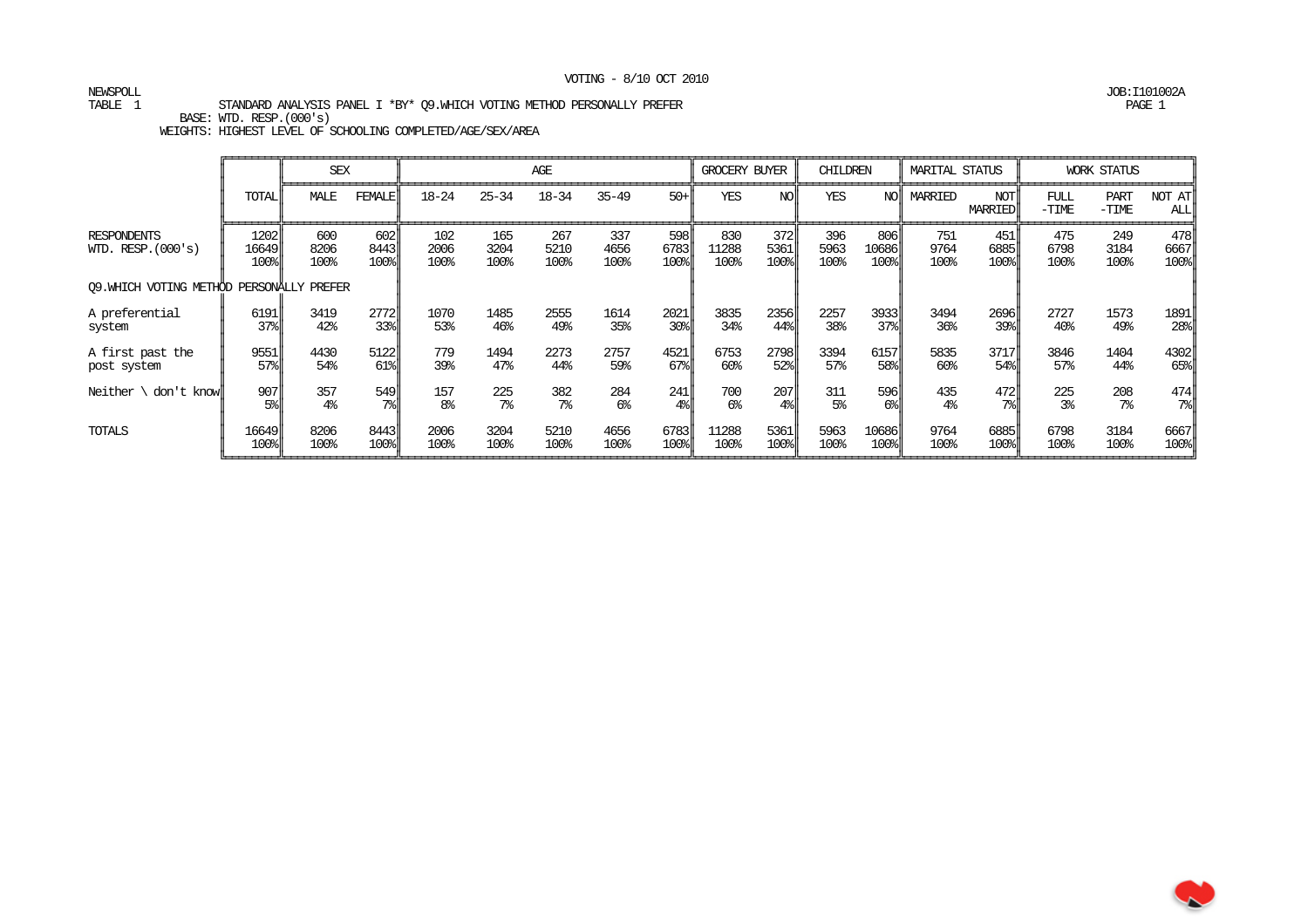# NEWSPOLL JOB:I101002A

#### TABLE 2 STANDARD ANALYSIS PANEL II \*BY\* Q9.WHICH VOTING METHOD PERSONALLY PREFER PAGE 2

BASE: WTD. RESP.(000's)

|                                            |                       |                         |                       |                       | <b>AREA</b>         |                       |                      |                     |                                 | S.E.S.                |                       |                                         | <b>HIGHEST</b><br>EDUCATION COMPLETED |                                           |                         | HOUSEHOLD INCOME     |                           |
|--------------------------------------------|-----------------------|-------------------------|-----------------------|-----------------------|---------------------|-----------------------|----------------------|---------------------|---------------------------------|-----------------------|-----------------------|-----------------------------------------|---------------------------------------|-------------------------------------------|-------------------------|----------------------|---------------------------|
|                                            | <b>TOTAL</b>          | 5 CAP<br><b>CITY</b>    | X-CITY                | <b>NSW</b>            | <b>VIC</b>          | QLD                   | SA                   | WA                  | <b>TAS</b>                      | WHITE                 |                       | BLUE PRIMARY\ COLLEGE\<br><b>SCHOOL</b> | -SECOND -APPRENT<br>-ARY -ICESHIP     | <b>UNIVER</b><br>$-SITY$<br><b>DEGREE</b> | LESS<br>THAN<br>\$40000 | \$40000<br>-\$79999  | $$80000+$                 |
| <b>RESPONDENTS</b><br>WID. RESP. $(000's)$ | 1202<br>16649<br>100% | 702<br>10268<br>100%    | 500<br>6381<br>100%   | 351<br>5747<br>100%   | 300<br>4207<br>100% | 200<br>3335<br>100%   | 151<br>1268<br>100%  | 150<br>1708<br>100% | .50 l<br>384<br>100%            | 714<br>9205<br>100%   | 488<br>7444<br>100%   | 385<br>6287<br>100%                     | 373<br>5206<br>100%                   | 444<br>5156<br>$100$ <sup>s</sup>         | 293<br>4195<br>100%     | 269<br>3505<br>100%  | 479<br>6413<br>100%       |
| 09. WHICH VOTING METHOD PERSONALLY PREFER  |                       |                         |                       |                       |                     |                       |                      |                     |                                 |                       |                       |                                         |                                       |                                           |                         |                      |                           |
| A preferential<br>system                   | 6191<br>$37$ %        | 4075<br>40 <sup>°</sup> | 2116<br>33%           | 1956<br>34%           | 1735<br>41%         | 1106<br>33%           | 482<br>38%           | 735<br>43%          | <b>176</b><br>$46$ <sup>s</sup> | 4295<br>47%           | 1896<br>25%           | 1807<br>29%                             | 1737<br>33%                           | 2647<br>51%                               | 1173<br>28%             | 1464<br>42%          | 2764<br>$43$ <sup>8</sup> |
| A first past the<br>post system            | 9551<br>57%           | 5517<br>54%             | 4034<br>63%           | 3473<br>60%           | 2265<br>54%         | 1985<br>60%           | 699<br>55%           | 934<br>55%          | 195<br>$51$ <sup>8</sup>        | 4577<br>50%           | 4974<br>67%           | 4084<br>65%                             | 3180<br>61%                           | 2287<br>44%                               | 2771<br>66%             | 1985<br>57%          | 3349<br>$52$ $ $          |
| Neither $\setminus$ don't know             | 907<br>5%             | 676<br>7 <sup>°</sup>   | 231<br>4 <sup>°</sup> | 317<br>6 <sup>°</sup> | 207<br>5%           | 243<br>7 <sup>°</sup> | 87<br>7 <sup>°</sup> | $rac{40}{28}$       | 13<br>$3$ ll                    | 333<br>4 <sup>°</sup> | 573<br>8 <sup>°</sup> | 396<br>6 <sup>°</sup>                   | 288<br>6 <sup>°</sup>                 | 223<br>$4\%$                              | 250<br>6 <sup>°</sup>   | 57<br>2 <sup>°</sup> | 299<br>$5\$               |
| TOTALS                                     | 16649<br>100%         | 10268<br>100%           | 6381<br>100%          | 5747<br>100%          | 4207<br>100%        | 3335<br>100%          | 1268<br>100%         | 1708<br>100%        | 384I<br>$100$ %                 | 9205<br>100%          | 7444I<br>100%         | 6287<br>100%                            | 5206<br>100%                          | 5156<br>100%                              | 4195<br>100%            | 3505<br>100%         | 6413<br>100%              |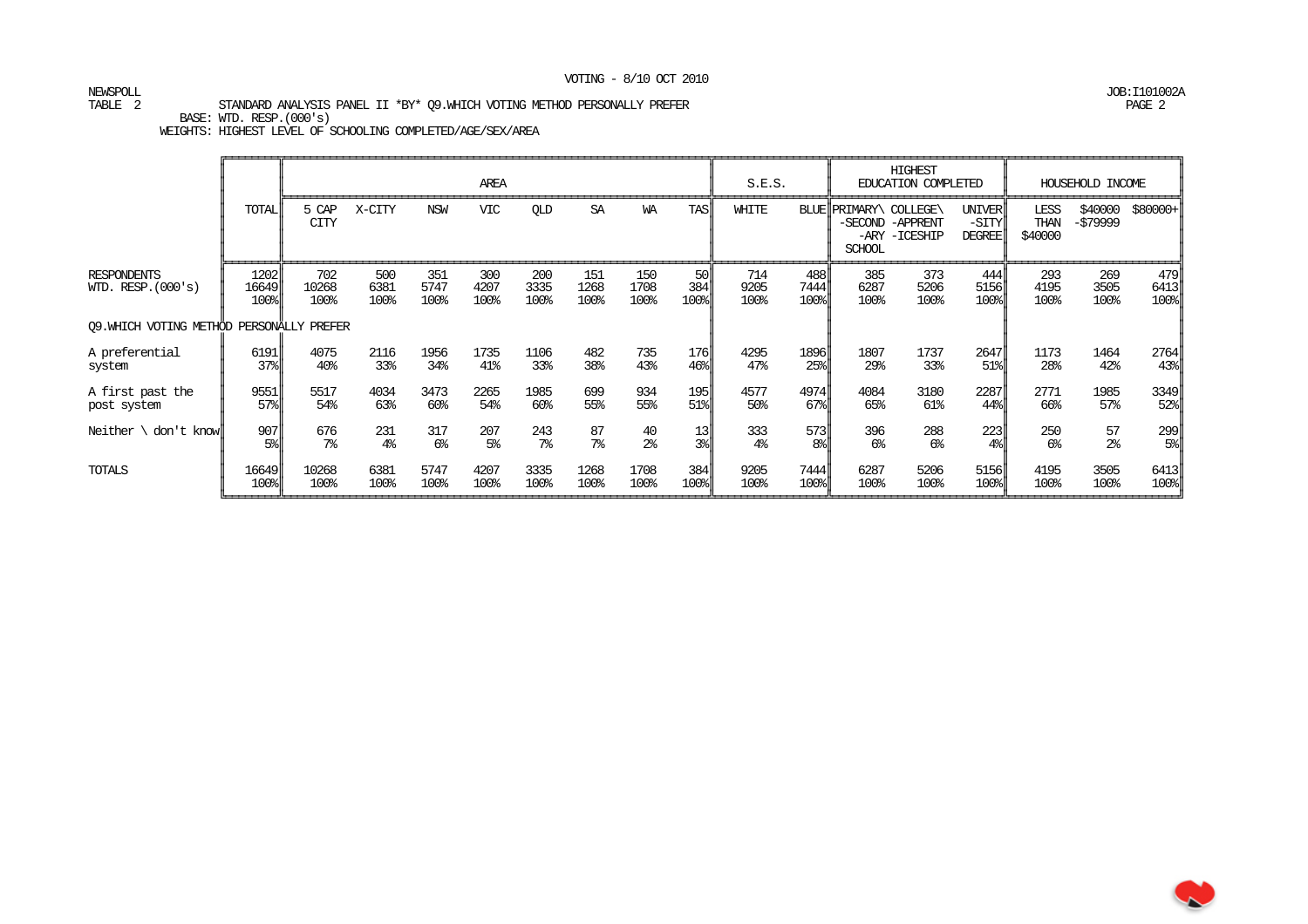# NEWSPOLL JOB:I101002A

TABLE 3 STANDARD ANALYSIS PANEL III \*BY\* Q9.WHICH VOTING METHOD PERSONALLY PREFER PAGE 3

BASE: WTD. RESP.(000's)

|                                            |                       |                       |                         |                       |                       |                      |                       |                        | FEDERAL VOTING INTENTION                     |                       |                                          |                  |                    |                   |                                  |
|--------------------------------------------|-----------------------|-----------------------|-------------------------|-----------------------|-----------------------|----------------------|-----------------------|------------------------|----------------------------------------------|-----------------------|------------------------------------------|------------------|--------------------|-------------------|----------------------------------|
|                                            | TOTAL                 | <b>LABOR</b><br>PARTY | COAL<br>$-TTION$        | <b>PARTY</b>          | LIBERAL NATIONALS LIB | NAT<br>PARTY         | TOTAL                 | THE<br>OTHER GREENS    | <b>OTHER</b><br><b>EXCL</b><br><b>GREENS</b> | TOTAL FAMILY<br>FIRST | CHRISTIAN ANOTHER<br>DEMOCRATIC<br>PARTY | <b>PARTY</b>     | INDEPEN<br>$-DENT$ | DON'T<br>/REFUSED | <b>NON</b><br>KNOW -VOTER        |
| <b>RESPONDENTS</b><br>WID. RESP. $(000's)$ | 1202<br>16649<br>100% | 398<br>5338<br>100%   | 469<br>6325<br>100%     | 356<br>4633<br>100%   | 33<br>426<br>100%     | 80<br>1266<br>100%   | 238<br>3381<br>100%   | 144<br>2050<br>100%    | 94<br>1330<br>100%                           | 6<br>94<br>100%       | 59<br>100%                               | 9<br>184<br>100% | 76<br>994<br>100%  | 36<br>547<br>100% | 61<br>1058<br>$100$ <sup>s</sup> |
| 09. WHICH VOTING METHOD PERSONALLY PREFER  |                       |                       |                         |                       |                       |                      |                       |                        |                                              |                       |                                          |                  |                    |                   |                                  |
| A preferential<br>system                   | 6191<br>37%           | 2179<br>41%           | 1835<br>29 <sub>8</sub> | 1385<br>30%           | 136<br>32%            | 314<br>25%           | 1573<br>47%           | 1098<br>54%            | 474<br>36 <sup>°</sup>                       | 63<br>67%             | 35<br>58%                                | 85<br>46%        | 292<br>29%         | 136<br>25%        | 468<br>$44$ <sup>8</sup>         |
| A first past the<br>post system            | 9551<br>57%           | 2919<br>55%           | 4220<br>67%             | 3096<br>67%           | 260<br>61%            | 865<br>68%           | 1621<br>48%           | 813<br>40 <sub>8</sub> | 808<br>61%                                   | 31<br>33%             | 25<br>42%                                | 98<br>54%        | 654<br>66%         | 316<br>58%        | 474<br>$45$ <sup>8</sup>         |
| Neither $\setminus$<br>don't knowll        | 907<br>5%             | 240<br>4 <sup>°</sup> | 270<br>$4\%$            | 152<br>3 <sup>°</sup> | 31<br>7 <sup>°</sup>  | 87<br>7 <sup>8</sup> | 186<br>6 <sup>°</sup> | 139<br>7 <sup>°</sup>  | 48<br>4 <sup>°</sup>                         |                       |                                          |                  | 48<br>5%           | 94<br>17%         | 116<br>$11$ $  $                 |
| TOTALS                                     | 16649<br>100%         | 5338<br>100%          | 6325<br>100%            | 4633<br>100%          | 426<br>100%           | 1266<br>100%         | 3381<br>100%          | 2050<br>100%           | 1330<br>100%                                 | 94<br>100%            | 59<br>100%                               | 184<br>100%      | 994<br>100%        | 547<br>100%       | 1058<br>$100$ <sup>s</sup>       |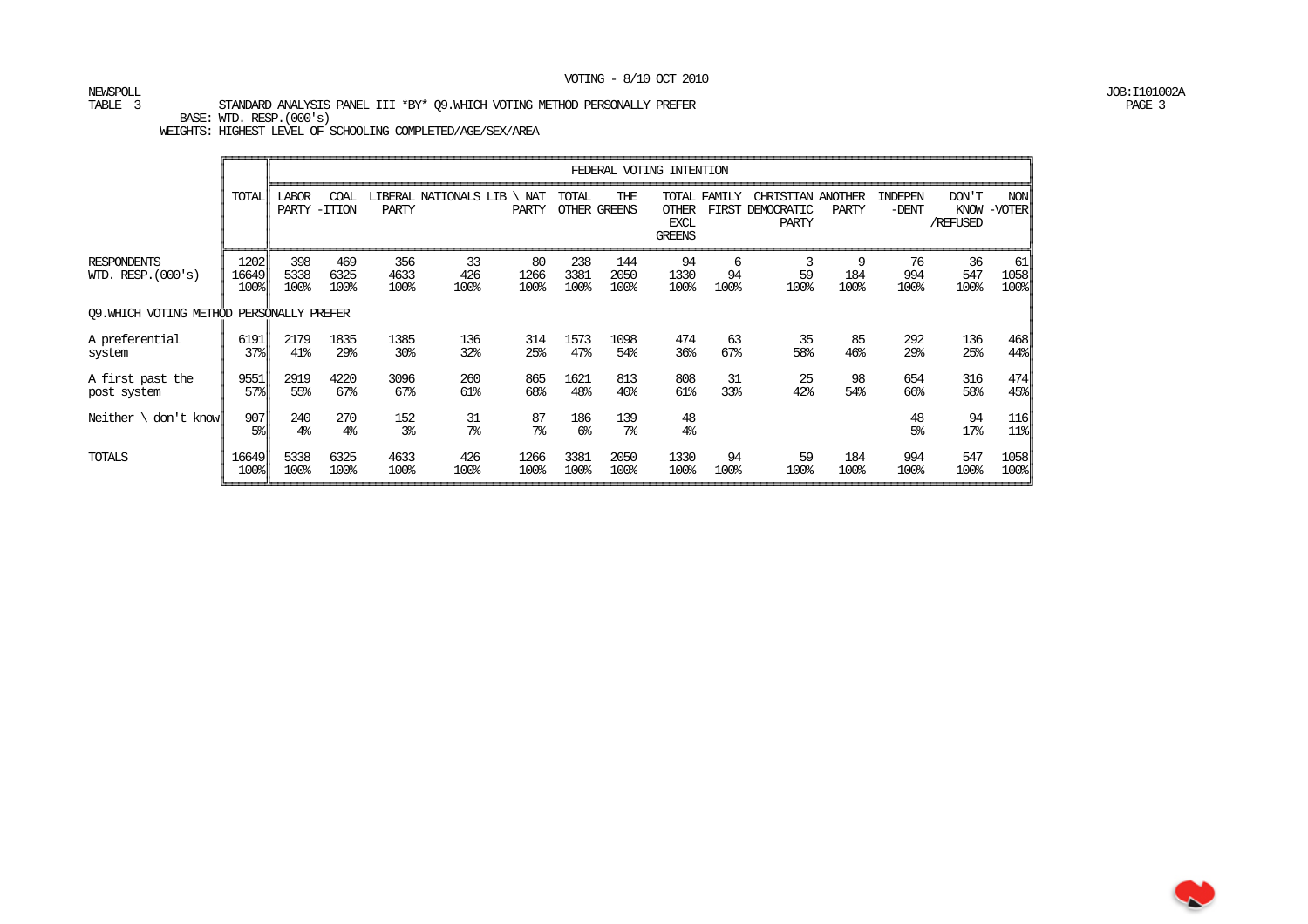# NEWSPOLL JOB:I101002A

TABLE 4 STANDARD ANALYSIS PANEL IV \*BY\* Q9.WHICH VOTING METHOD PERSONALLY PREFER PAGE 4 BASE: WTD. RESP.(000's)

|                                            |                                                  |                       |                         |                         |                       |                     |                       |                      | STATE VOTING INTENTION                                |                        |                                         |                                |                      |                   |                           |
|--------------------------------------------|--------------------------------------------------|-----------------------|-------------------------|-------------------------|-----------------------|---------------------|-----------------------|----------------------|-------------------------------------------------------|------------------------|-----------------------------------------|--------------------------------|----------------------|-------------------|---------------------------|
|                                            | <b>TOTAL</b>                                     | <b>LABOR</b><br>PARTY | COAL<br>$-TTION$        | PARTY                   | LIBERAL NATIONALS LIB | NAT<br><b>PARTY</b> | TOTAL<br><b>OTHER</b> | THE<br><b>GREENS</b> | TOTAL<br><b>OTHER</b><br><b>EXCL</b><br><b>GREENS</b> | FAMILY<br><b>FIRST</b> | CHRISTIAN<br>DEMOCRATIC<br><b>PARTY</b> | <b>ANOTHER</b><br><b>PARTY</b> | INDEPEN<br>$-DENT$   | KNOW<br>/REFUSED  | DON'T NON-VOTER           |
| <b>RESPONDENTS</b><br>WID. RESP. $(000's)$ | 1202<br>16649 <br>100%                           | 239<br>3632<br>100%   | 419<br>6146<br>100%     | 292<br>4194<br>100%     | 41<br>496<br>100%     | 86<br>1455<br>100%  | 241<br>3495<br>100%   | 136<br>2025<br>100%  | 105<br>1470<br>100%                                   | 3<br>53<br>100%        | 4<br>61<br>100%                         | 11<br>230<br>100%              | 87<br>1126<br>100%   | 33<br>561<br>100% | 61<br>1058<br>100%        |
| 09. WHICH VOTING METHOD                    |                                                  | PERSONALLY PREFER     |                         |                         |                       |                     |                       |                      |                                                       |                        |                                         |                                |                      |                   |                           |
| A preferential<br>system                   | 6191<br>$37$ <sup><math>\frac{1}{6}</math></sup> | 1586<br>44%           | 1797<br>29 <sub>8</sub> | 1257<br>30 <sup>8</sup> | 181<br>37%            | 359<br>25%          | 1557<br>45%           | 1091<br>54%          | 465<br>32%                                            | 53<br>100%             | 13<br>21%                               | 87<br>38%                      | 313<br>28%           | 62<br>11%         | 468<br>44%                |
| A first past the<br>post system            | 9551<br>$57$ <sup><math>\frac{1}{2}</math></sup> | 1848<br>51%           | 4141<br>67%             | 2816<br>67%             | 315<br>63%            | 1009<br>69%         | 1739<br>50%           | 836<br>41%           | 903<br>61%                                            |                        | 34<br>55%                               | 144<br>62%                     | 726<br>64%           | 366<br>65%        | 474<br>45%                |
| Neither $\setminus$ don't know             | 907<br>$5\%$                                     | 197<br>5 <sup>°</sup> | 208<br>3 <sup>°</sup>   | 121<br>3 <sup>°</sup>   |                       | 87<br>6%            | 199<br>6 <sup>°</sup> | 97<br>5 <sup>°</sup> | 102<br>7 <sup>°</sup>                                 |                        | 14<br>24%                               |                                | 87<br>8 <sup>°</sup> | 132<br>24%        | 116<br>$11$ $\frac{8}{1}$ |
| <b>TOTALS</b>                              | 16649<br>100%                                    | 3632<br>100%          | 6146<br>100%            | 4194<br>100%            | 496<br>100%           | 1455<br>100%        | 3495<br>100%          | 2025<br>100%         | 1470<br>100%                                          | 53<br>100%             | 61<br>100%                              | 230<br>100%                    | 1126<br>100%         | 561<br>100%       | 1058<br>100%              |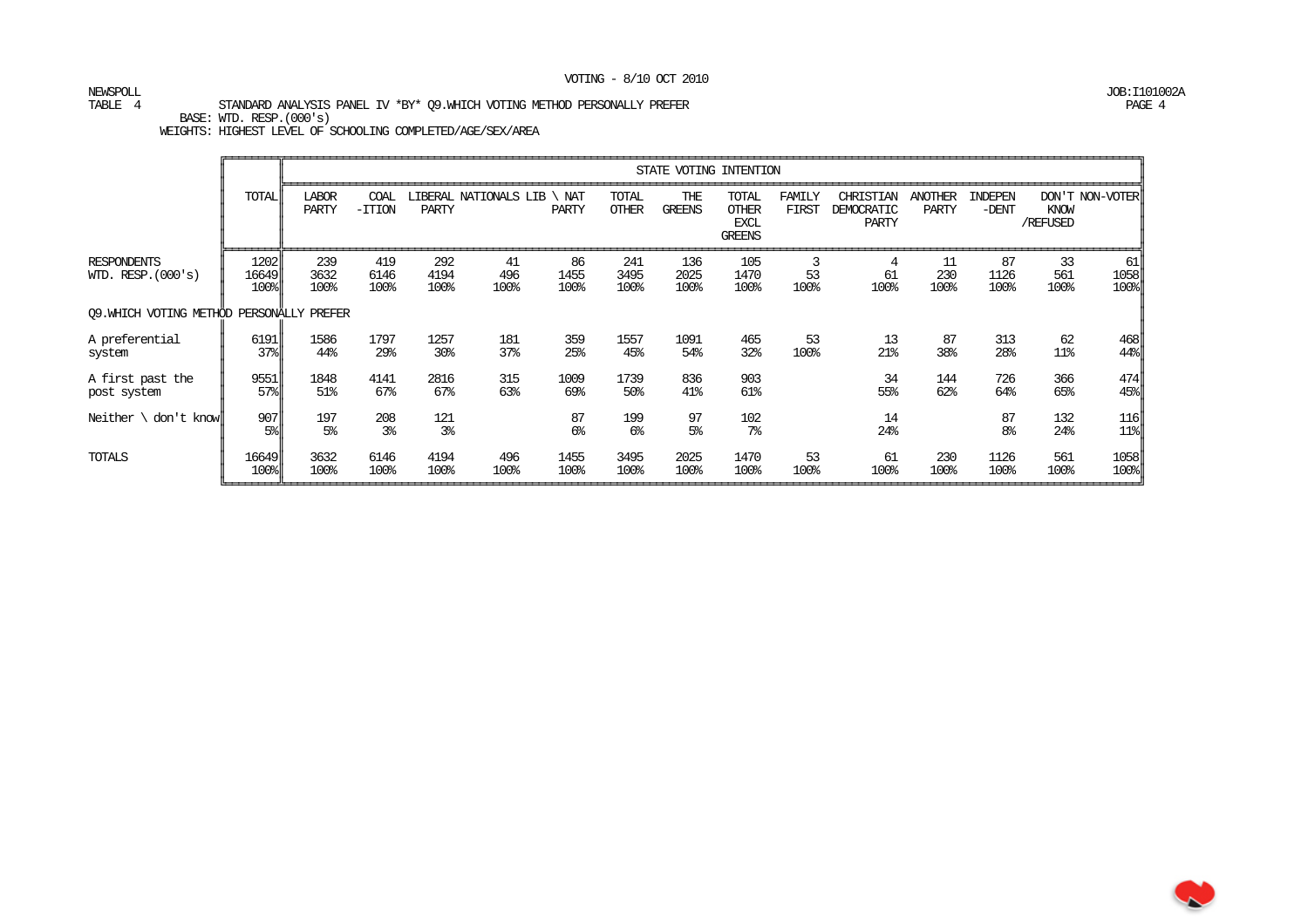TABLE 4 (CONT.) STANDARD ANALYSIS PANEL IV \*BY\* Q9.WHICH VOTING METHOD PERSONALLY PREFER PAGE 5 BASE: WTD. RESP.(000's) WEIGHTS: HIGHEST LEVEL OF SCHOOLING COMPLETED/AGE/SEX/AREA

 $\sqrt{\frac{1}{\text{STATE}}}$  ║VOTING I║ ║NTENTION║╠═══════╣  $\parallel$  voters $\parallel$ IN ACT  $/$  TAS  $/$  SA ╠═══════╣ 209 RESPONDENTS 1758 WID. RESP. $(000's)$  $100%$  ║ ║ Q9.WHICH VOTING METHOD PERSONALLY PREFER ║721 A preferential  $41%$  $s$ ystem ║982 A first past the  $56%$ post system

Neither  $\cdot$  don't know 54

TOTALS

║

 $3%$  ║1758

 ║ 100%║╚════════╛

NEWSPOLL JOB:I101002A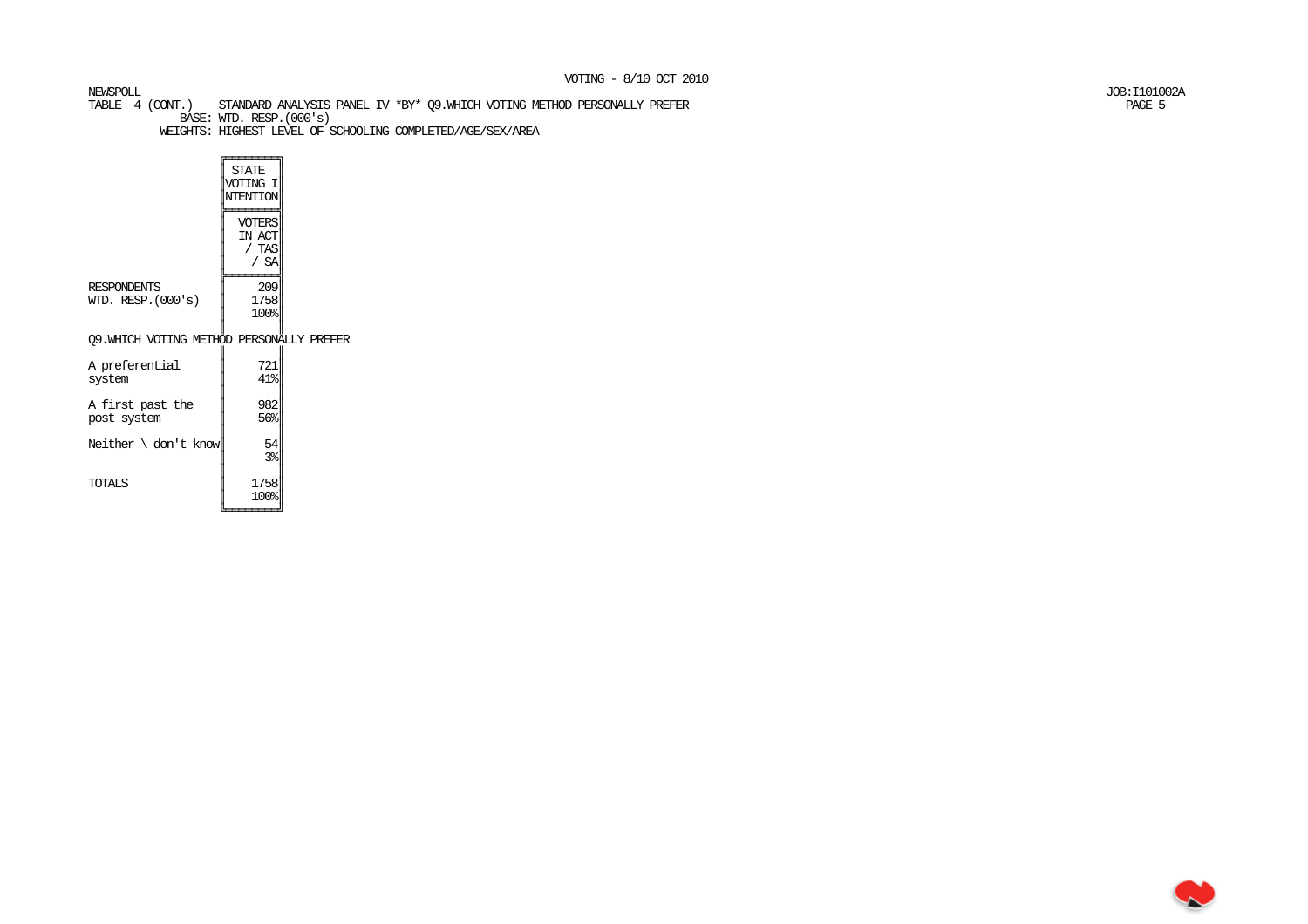TABLE 5 STANDARD ANALYSIS PANEL I \*BY\* Q10.THINK VOTING SHOULD BE COMPULSORY PAGE 6

BASE: WTD. RESP.(000's)

WEIGHTS: HIGHEST LEVEL OF SCHOOLING COMPLETED/AGE/SEX/AREA

|                                            |                          | <b>SEX</b>          |                     |                     |                     | AGE                 |                     |                     | GROCERY BUYER        |                                   | CHILDREN            |                                          | MARITAL STATUS      |                                        |                     | <b>WORK STATUS</b>     |                     |
|--------------------------------------------|--------------------------|---------------------|---------------------|---------------------|---------------------|---------------------|---------------------|---------------------|----------------------|-----------------------------------|---------------------|------------------------------------------|---------------------|----------------------------------------|---------------------|------------------------|---------------------|
|                                            | <b>TOTAL</b>             | MALE                | FEMALE              | $18 - 24$           | $25 - 34$           | $18 - 34$           | $35 - 49$           | $50 +$              | <b>YES</b>           | NOI                               | <b>YES</b>          | NO <sub>I</sub>                          | MARRIED             | NOT <sub>I</sub><br><b>MARRIED</b>     | FULL<br>$-TIME$     | <b>PART</b><br>$-TIME$ | NOT AT<br>ALL       |
| <b>RESPONDENTS</b><br>WID. RESP. $(000's)$ | 1202  <br>16649 <br>100% | 600<br>8206<br>100% | 602<br>8443<br>100% | 102<br>2006<br>100% | 165<br>3204<br>100% | 267<br>5210<br>100% | 337<br>4656<br>100% | 598<br>6783<br>100% | 830<br>11288<br>100% | 372<br>5361<br>$100$ <sup>s</sup> | 396<br>5963<br>100% | 806I<br>10686<br>$100$ <sup>s</sup>      | 751<br>9764<br>100% | 451<br>6885<br>$100$ <sup>s</sup>      | 475<br>6798<br>100% | 249<br>3184<br>100%    | 478<br>6667<br>100% |
| O10. THINK VOTING SHOULD BE COMPULSORY     |                          |                     |                     |                     |                     |                     |                     |                     |                      |                                   |                     |                                          |                     |                                        |                     |                        |                     |
| Voluntary                                  | 4792                     | 2560                | 2232                | 659                 | 1072                | 1731                | 1301                | 1760                | 3098                 | 1694                              | 1937                | 2854                                     | 2805                | 1987                                   | 2257                | 833                    | 1702                |
|                                            | 29 <sub>8</sub>          | 31%                 | 26%                 | 33%                 | 33%                 | 33%                 | 28%                 | $26\%$              | 27 <sup>8</sup>      | 32%                               | 32%                 | $27$ <sup><math>\frac{1}{2}</math></sup> | 29%                 | $29$ <sup><math>\parallel</math></sup> | 33%                 | 26%                    | $26\$               |
| Compulsory                                 | 11498                    | 5459                | 6039                | 1290                | 2041                | 3331                | 3255                | 4912                | 7885                 | 3613                              | 3985                | 7513                                     | 6781                | 4717                                   | 4460                | 2262                   | 4776                |
|                                            | 69%                      | 67%                 | 72%                 | 64%                 | 64%                 | 64%                 | 70%                 | 72%                 | 70%                  | $67$ $8$                          | 67%                 | 70%                                      | 69%                 | 69%l                                   | 66%                 | 71%                    | $72$ $\ $           |
| Neither $\setminus$ don't know             | 359                      | 187                 | 172                 | 57                  | 91                  | 148                 | 100                 | 111                 | 304                  | 55                                | 40                  | 319                                      | 179                 | 180 <sup>1</sup>                       | 81                  | 89                     | 189                 |
|                                            | $2\$                     | 2 <sup>°</sup>      | 2 <sup>°</sup>      | 3 <sup>°</sup>      | 3 <sup>°</sup>      | 3 <sup>°</sup>      | 2 <sup>°</sup>      | $2\frac{6}{5}$      | 3%                   | $1$ $\epsilon$                    | 1 <sup>°</sup>      | 3 <sup>°</sup>                           | 2 <sup>°</sup>      | 38                                     | 1 <sup>°</sup>      | 3 <sup>°</sup>         | $3\%$               |
| TOTALS                                     | 16649                    | 8206                | 8443                | 2006                | 3204                | 5210                | 4656                | 6783                | 11288                | 5361                              | 5963                | 10686                                    | 9764                | 6885                                   | 6798                | 3184                   | 6667                |
|                                            | 100%                     | 100%                | 100%                | 100%                | 100%                | 100%                | 100%                | 100%                | 100%                 | 100%                              | 100%                | 100%                                     | 100%                | $100$ <sup>s</sup>                     | 100%                | 100%                   | 100%                |

NEWSPOLL JOB:I101002A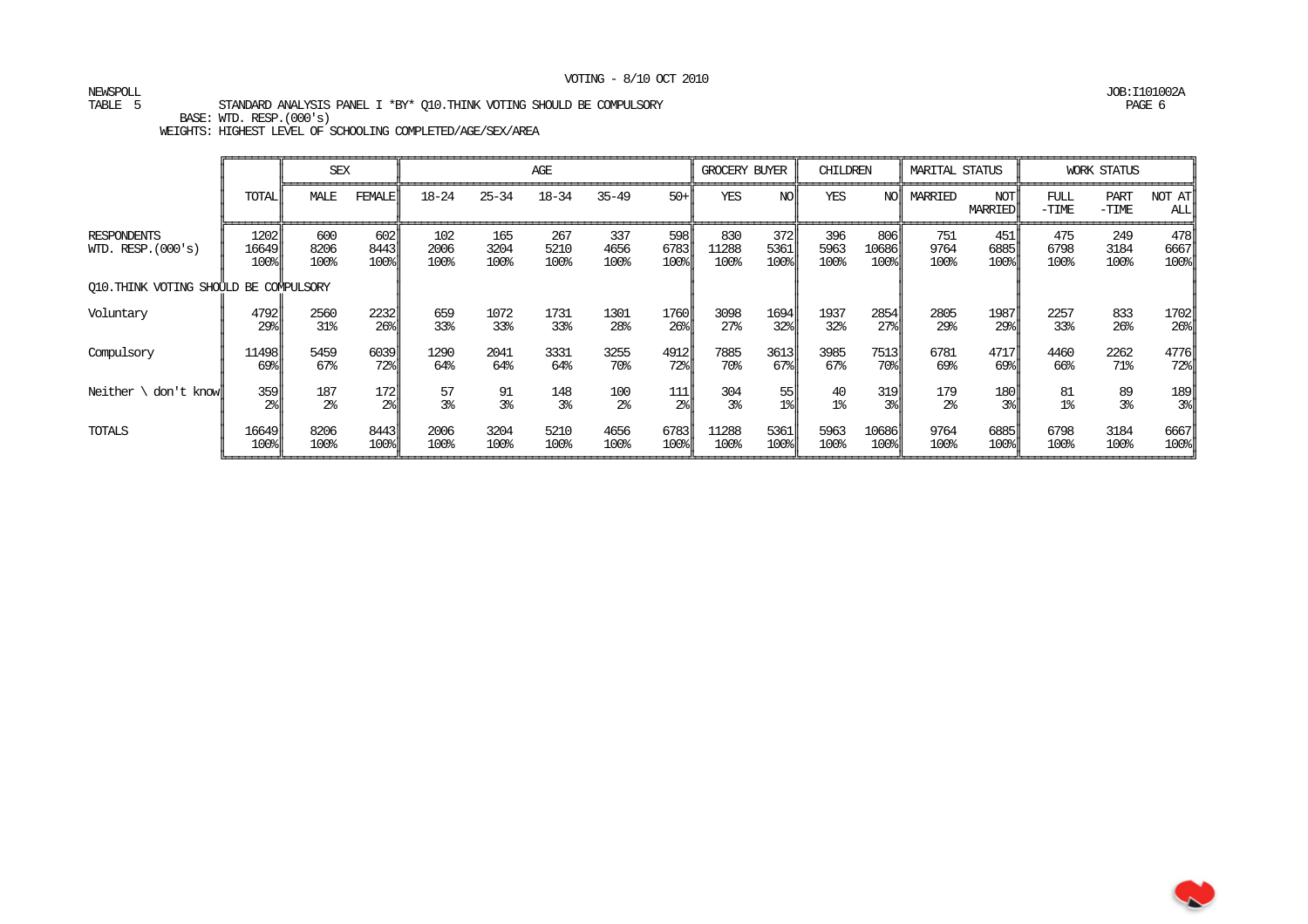# NEWSPOLL JOB:I101002A

#### TABLE 6 STANDARD ANALYSIS PANEL II \*BY\* Q10.THINK VOTING SHOULD BE COMPULSORY PAGE 7

BASE: WTD. RESP.(000's)

|                                            |                       |                         |                      |                       | AREA                    |                        |                        |                     |                                                            | S.E.S.                  |                                      |                                         | <b>HIGHEST</b><br>EDUCATION COMPLETED |                                         |                         | HOUSEHOLD INCOME     |                                                          |
|--------------------------------------------|-----------------------|-------------------------|----------------------|-----------------------|-------------------------|------------------------|------------------------|---------------------|------------------------------------------------------------|-------------------------|--------------------------------------|-----------------------------------------|---------------------------------------|-----------------------------------------|-------------------------|----------------------|----------------------------------------------------------|
|                                            | TOTAL                 | 5 CAP<br>CITY           | X-CITY               | <b>NSW</b>            | VIC                     | QLD                    | SA                     | WA                  | TASI                                                       | WHITE                   |                                      | BLUE PRIMARY\ COLLEGE\<br><b>SCHOOL</b> | -SECOND -APPRENT<br>-ARY -ICESHIP     | <b>UNIVER</b><br>-SITY<br><b>DEGREE</b> | LESS<br>THAN<br>\$40000 | \$40000<br>-\$79999  | $$80000+$                                                |
| <b>RESPONDENTS</b><br>WID. RESP. $(000's)$ | 1202<br>16649<br>100% | 702<br>10268<br>100%    | 500<br>6381<br>100%  | 351<br>5747<br>100%   | 300<br>4207<br>100%     | 200<br>3335<br>100%    | 151<br>1268<br>100%    | 150<br>1708<br>100% | -50 ll<br>384<br>$100$ <sup><math>\frac{1}{2}</math></sup> | 714<br>9205<br>100%     | 488 ll<br>7444<br>$100$ <sup>s</sup> | 385<br>6287<br>100%                     | 373<br>5206<br>100%                   | 444 ll<br>5156<br>$100$ <sup>s</sup>    | 293<br>4195<br>100%     | 269<br>3505<br>100%  | 479<br>6413<br>$100$ <sup><math>\frac{1}{2}</math></sup> |
| O10. THINK VOTING SHOULD BE COMPULSORY     |                       |                         |                      |                       |                         |                        |                        |                     |                                                            |                         |                                      |                                         |                                       |                                         |                         |                      |                                                          |
| Voluntary                                  | 4792<br>29%           | 2779<br>27 <sup>8</sup> | 2013<br>32%          | 1940<br>34%           | 1124<br>27 <sup>8</sup> | 895<br>27 <sup>8</sup> | 249<br>20 <sup>o</sup> | 490<br>29%          | 92<br>24%                                                  | 2374<br>26 <sup>°</sup> | 2418<br>32%                          | 1963<br>31%                             | 1755<br>34%                           | 1073<br>$21$ <sup>8</sup>               | 1021<br>24%             | 1193<br>34%          | 1822<br>$28$                                             |
| Compulsory                                 | 11498<br>69%          | 7193<br>70%             | 4305<br>67%          | 3609<br>63%           | 3022<br>72%             | 2367<br>71%            | 1019<br>80%            | 1198<br>70%         | 283<br>$74$ %                                              | 6760<br>73%             | 4738<br>$64$ <sup>8</sup>            | 4112<br>65%                             | 3386<br>65%                           | 4000<br>78%                             | 3005<br>72%             | 2285<br>65%          | 4537<br>$71$ $\frac{8}{ }$                               |
| Neither $\setminus$ don't know             | 359<br>2 <sup>°</sup> | 296<br>3 <sup>°</sup>   | 63<br>1 <sup>°</sup> | 197<br>3 <sup>°</sup> | 60<br>1 <sup>°</sup>    | 73<br>2 <sup>°</sup>   |                        | $\frac{19}{18}$     | 9<br>2 <sup>°</sup>                                        | 71<br>1 <sup>°</sup>    | 288<br>$4\%$                         | 211<br>3 <sup>°</sup>                   | 65<br>1 <sup>°</sup>                  | 83<br>2 <sup>°</sup>                    | 169<br>4 <sup>°</sup>   | 28<br>$1\textdegree$ | 53<br>$1$ $\frac{8}{3}$                                  |
| TOTALS                                     | 16649<br>100%         | 10268<br>100%           | 6381<br>100%         | 5747<br>100%          | 4207<br>100%            | 3335<br>100%           | 1268<br>100%           | 1708<br>100%        | 384<br>100%                                                | 9205<br>100%            | 7444<br>100%                         | 6287<br>100%                            | 5206<br>100%                          | 5156<br>$100$ <sup>s</sup>              | 4195<br>100%            | 3505<br>100%         | 6413<br>100%                                             |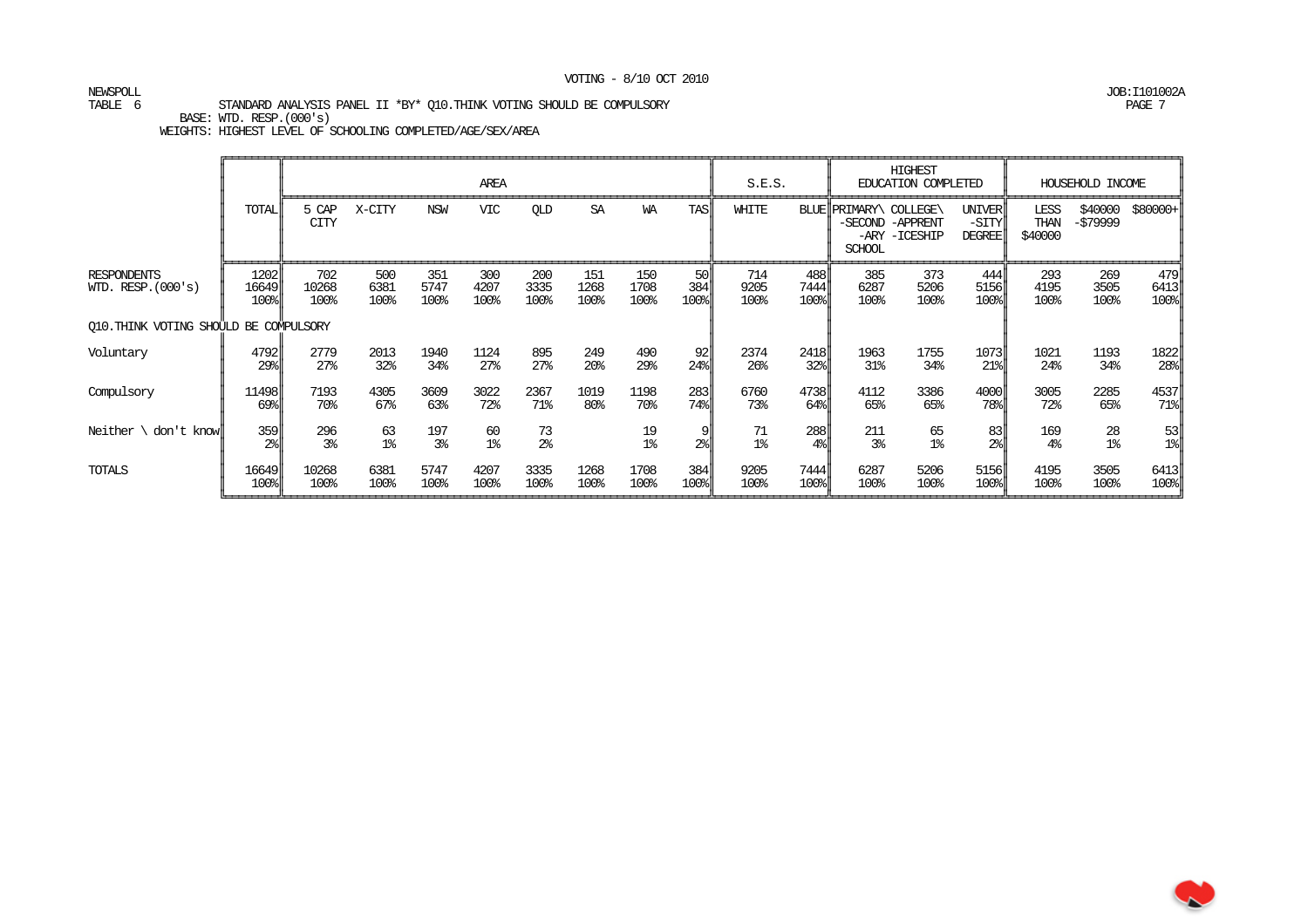# NEWSPOLL JOB:I101002A

TABLE 7 STANDARD ANALYSIS PANEL III \*BY\* Q10.THINK VOTING SHOULD BE COMPULSORY PAGE 8

BASE: WTD. RESP.(000's)

|                                            |                       |                       |                       |                         |                       |                        |                        |                        | FEDERAL VOTING INTENTION                       |                 |                                                 |                       |                        |                           |                                  |
|--------------------------------------------|-----------------------|-----------------------|-----------------------|-------------------------|-----------------------|------------------------|------------------------|------------------------|------------------------------------------------|-----------------|-------------------------------------------------|-----------------------|------------------------|---------------------------|----------------------------------|
|                                            | <b>TOTAL</b>          | <b>LABOR</b><br>PARTY | COAL<br>-ITION        | PARTY                   | LIBERAL NATIONALS LIB | NAT<br>PARTY           | TOTAL                  | THE<br>OTHER GREENS    | TOTAL<br>OTHER<br><b>EXCL</b><br><b>GREENS</b> | FAMTLY<br>FIRST | CHRISTIAN ANOTHER<br>DEMOCRATIC<br><b>PARTY</b> | PARTY                 | INDEPEN<br>$-DENT$     | DON'T<br>KNOW<br>/REFUSED | <b>NON</b><br>-VOTER             |
| <b>RESPONDENTS</b><br>WID. RESP. $(000's)$ | 1202<br>16649<br>100% | 398<br>5338<br>100%   | 469<br>6325<br>100%   | 356<br>4633<br>100%     | 33<br>426<br>100%     | 80<br>1266<br>100%     | 238<br>3381<br>100%    | 144<br>2050<br>100%    | 94<br>1330<br>100%                             | 6<br>94<br>100% | 3<br>59<br>100%                                 | 9<br>184<br>100%      | 76<br>994<br>100%      | 36<br>547<br>100%         | 61<br>1058<br>$100$ <sup>s</sup> |
| O10. THINK VOTING SHOULD BE COMPULSORY     |                       |                       |                       |                         |                       |                        |                        |                        |                                                |                 |                                                 |                       |                        |                           |                                  |
| Voluntary                                  | 4792<br>29%           | 1289<br>24%           | 1900<br>30%           | 1377<br>30 <sub>8</sub> | 177<br>42%            | 345<br>27 <sup>8</sup> | 900<br>27 <sup>8</sup> | 464<br>23 <sup>8</sup> | 436<br>33%                                     |                 | 22<br>37%                                       | 56<br>31 <sub>8</sub> | 358<br>36%             | 185<br>34%                | 517<br>$49$ <sup>s</sup>         |
| Compulsory                                 | 11498<br>$69$ $s$     | 4026<br>75%           | 4296<br>68%           | 3126<br>$67\%$          | 249<br>58%            | 921<br>73%             | 2357<br>70%            | 1503<br>73%            | 855<br>64%                                     | 94<br>100%      | 37<br>63%                                       | 123<br>67%            | 601<br>60 <sup>8</sup> | 300<br>55%                | 519<br>$49$ <sup>s</sup>         |
| Neither $\setminus$<br>don't knowll        | 359<br>2 <sup>°</sup> | 22<br>0%              | 130<br>2 <sup>°</sup> | 130<br>3 <sup>°</sup>   |                       |                        | 123<br>4 <sup>°</sup>  | 83<br>4 <sup>°</sup>   | 40<br>3 <sup>°</sup>                           |                 |                                                 | 5<br>3 <sup>°</sup>   | 35<br>4 <sup>°</sup>   | 62<br>$11$ %              | 22<br>$2\frac{8}{3}$             |
| TOTALS                                     | 16649<br>100%         | 5338<br>100%          | 6325<br>100%          | 4633<br>100%            | 426<br>100%           | 1266<br>100%           | 3381<br>100%           | 2050<br>100%           | 1330<br>100%                                   | 94<br>100%      | 59<br>100%                                      | 184<br>100%           | 994<br>100%            | 547<br>100%               | 1058<br>$100$ <sup>s</sup>       |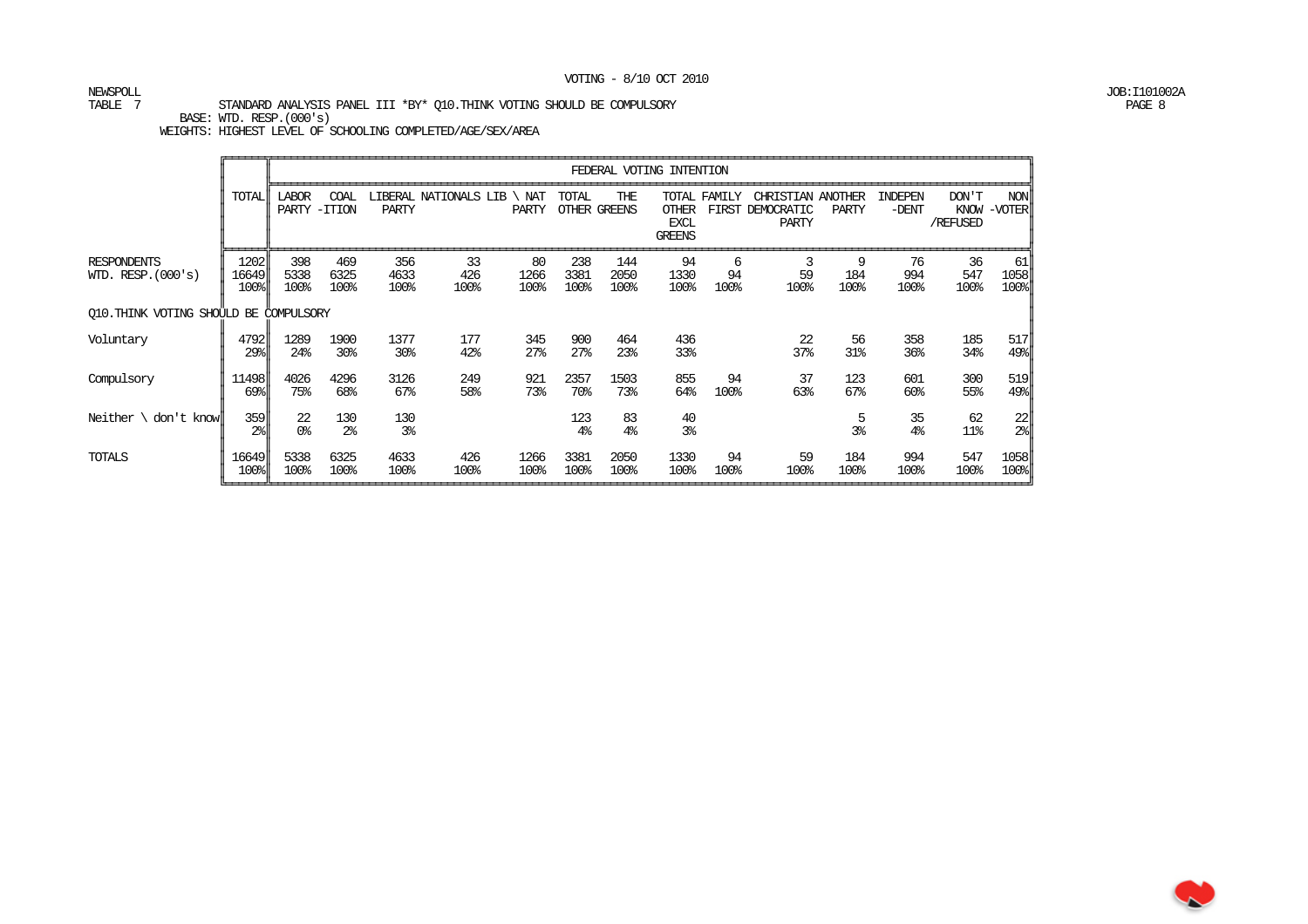# NEWSPOLL JOB:I101002A

TABLE 8 STANDARD ANALYSIS PANEL IV \*BY\* Q10.THINK VOTING SHOULD BE COMPULSORY PAGE 9

 BASE: WTD. RESP.(000's) WEIGHTS: HIGHEST LEVEL OF SCHOOLING COMPLETED/AGE/SEX/AREA

|                                            |                       |                                    |                         |                         |                       |                        |                        |                        | STATE VOTING INTENTION                         |                 |                                  |                         |                        |                   |                           |
|--------------------------------------------|-----------------------|------------------------------------|-------------------------|-------------------------|-----------------------|------------------------|------------------------|------------------------|------------------------------------------------|-----------------|----------------------------------|-------------------------|------------------------|-------------------|---------------------------|
|                                            | TOTAL                 | <b>LABOR</b><br>PARTY              | COAL<br>$-TTION$        | PARTY                   | LIBERAL NATIONALS LIB | NAT<br>PARTY           | TOTAL<br><b>OTHER</b>  | THE<br>GREENS          | TOTAL<br><b>OTHER</b><br>EXCL<br><b>GREENS</b> | FAMILY<br>FIRST | CHRISTIAN<br>DEMOCRATIC<br>PARTY | <b>ANOTHER</b><br>PARTY | INDEPEN<br>$-DENT$     | KNOW<br>/REFUSED  | DON'T NON-VOTER           |
| <b>RESPONDENTS</b><br>WID. RESP. $(000's)$ | 1202<br>16649<br>100% | 239<br>3632<br>100%                | 419<br>6146<br>100%     | 292<br>4194<br>100%     | 41<br>496<br>100%     | 86<br>1455<br>100%     | 241<br>3495<br>100%    | 136<br>2025<br>100%    | 105<br>1470<br>100%                            | 3<br>53<br>100% | 4<br>61<br>100%                  | 11<br>230<br>100%       | 87<br>1126<br>100%     | 33<br>561<br>100% | 61<br>1058<br>100%        |
| O10. THINK VOTING SHOULD BE COMPULSORY     |                       |                                    |                         |                         |                       |                        |                        |                        |                                                |                 |                                  |                         |                        |                   |                           |
| Voluntary                                  | 4792<br>29%           | 936<br>26 <sup>°</sup>             | 1870<br>30 <sup>8</sup> | 1264<br>30 <sub>8</sub> | 167<br>34%            | 439<br>30 <sub>8</sub> | 945<br>27 <sup>8</sup> | 523<br>26 <sup>°</sup> | 421<br>29%                                     |                 | 14<br>24%                        | 56<br>24%               | 351<br>31 <sub>8</sub> | 202<br>36%        | 517<br>$49$ $\frac{8}{1}$ |
| Compulsory                                 | 11498<br>69%          | 2668<br>73%                        | 4174<br>68%             | 2828<br>$67\%$          | 330<br>66%            | 1016<br>70%            | 2427<br>69%            | 1475<br>73%            | 952<br>65%                                     | 53<br>100%      | 46<br>76%                        | 174<br>76%              | 678<br>$60\%$          | 283<br>51%        | 519<br>$49$ <sup>8</sup>  |
| Neither \<br>don't knowll                  | 359<br>2 <sup>°</sup> | 28<br>$1$ $\overline{\phantom{0}}$ | 102<br>2 <sup>°</sup>   | 102<br>2 <sup>°</sup>   |                       |                        | 123<br>4 <sup>°</sup>  | 26<br>1 <sup>°</sup>   | $\frac{97}{7}$                                 |                 |                                  |                         | 97<br>9%               | 75<br>13%         | 22<br>$2\$                |
| TOTALS                                     | 16649<br>100%         | 3632<br>100%                       | 6146<br>100%            | 4194<br>100%            | 496<br>100%           | 1455<br>100%           | 3495<br>100%           | 2025<br>100%           | 1470<br>100%                                   | 53<br>100%      | 61<br>100%                       | 230<br>100%             | 1126<br>100%           | 561<br>100%       | 1058<br>100%              |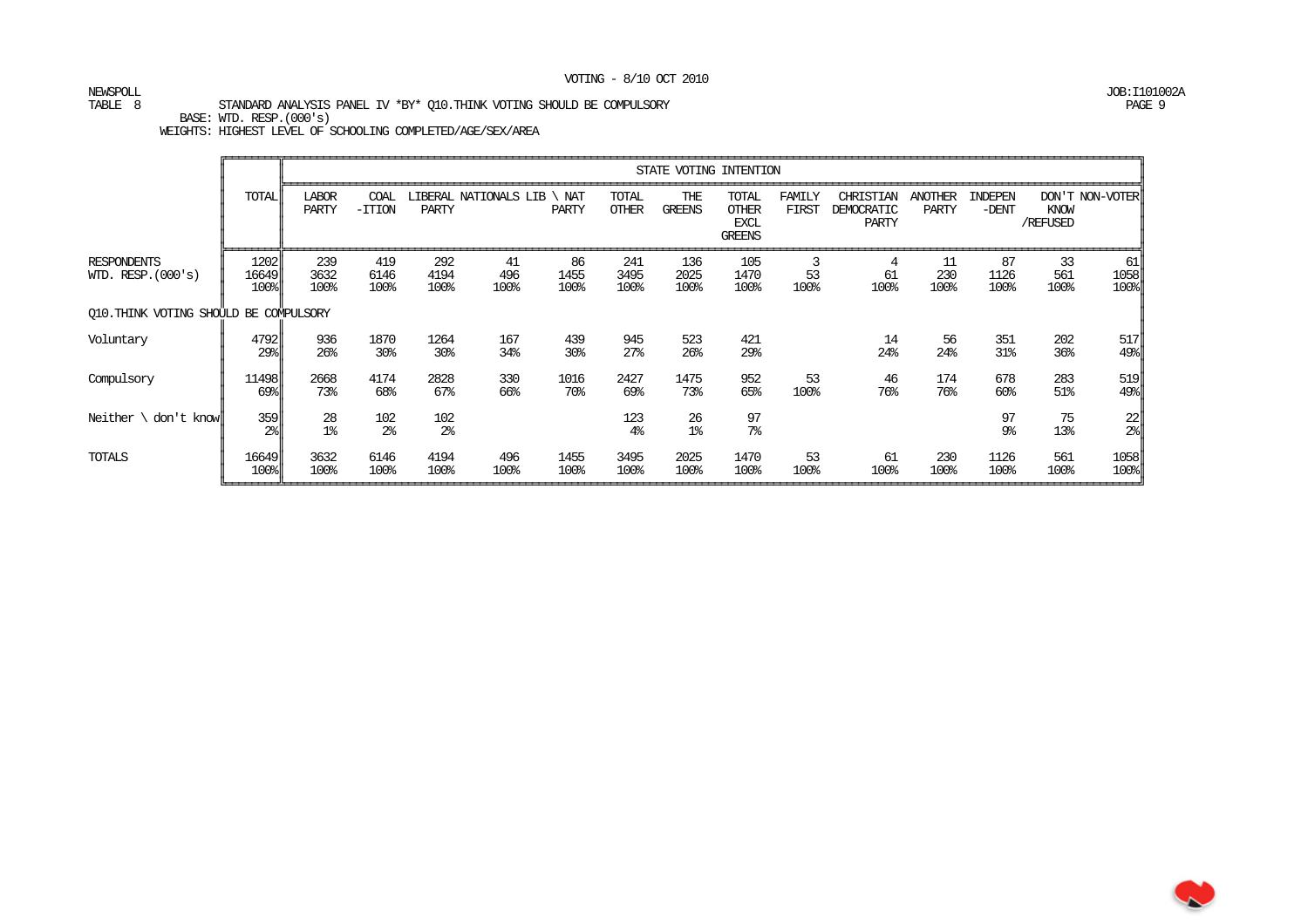TABLE 8 (CONT.) STANDARD ANALYSIS PANEL IV \*BY\* Q10.THINK VOTING SHOULD BE COMPULSORY PAGE 10 BASE: WTD. RESP.(000's) WEIGHTS: HIGHEST LEVEL OF SCHOOLING COMPLETED/AGE/SEX/AREA

 $\sqrt{\frac{1}{\text{STATE}}}$  ║VOTING I║ ║NTENTION║╠═══════╣  $\parallel$  voters $\parallel$ IN ACT  $/$  TAS  $/$  SA ╠═══════╣ 209 RESPONDENTS 1758 WID. RESP. $(000's)$  $100%$  ║ ║ Q10.THINK VOTING SHOULD BE COMPULSORY ║ $322$ Voluntary  $\frac{5}{18}$  $\begin{vmatrix} 1 & 1 & 1 \end{vmatrix}$ Compulsory ║ 81%║ ║Neither  $\cdot$  don't know 9  $1\%$  ║1758 TOTALS ║ 100%║╚════════╛

NEWSPOLL JOB:I101002A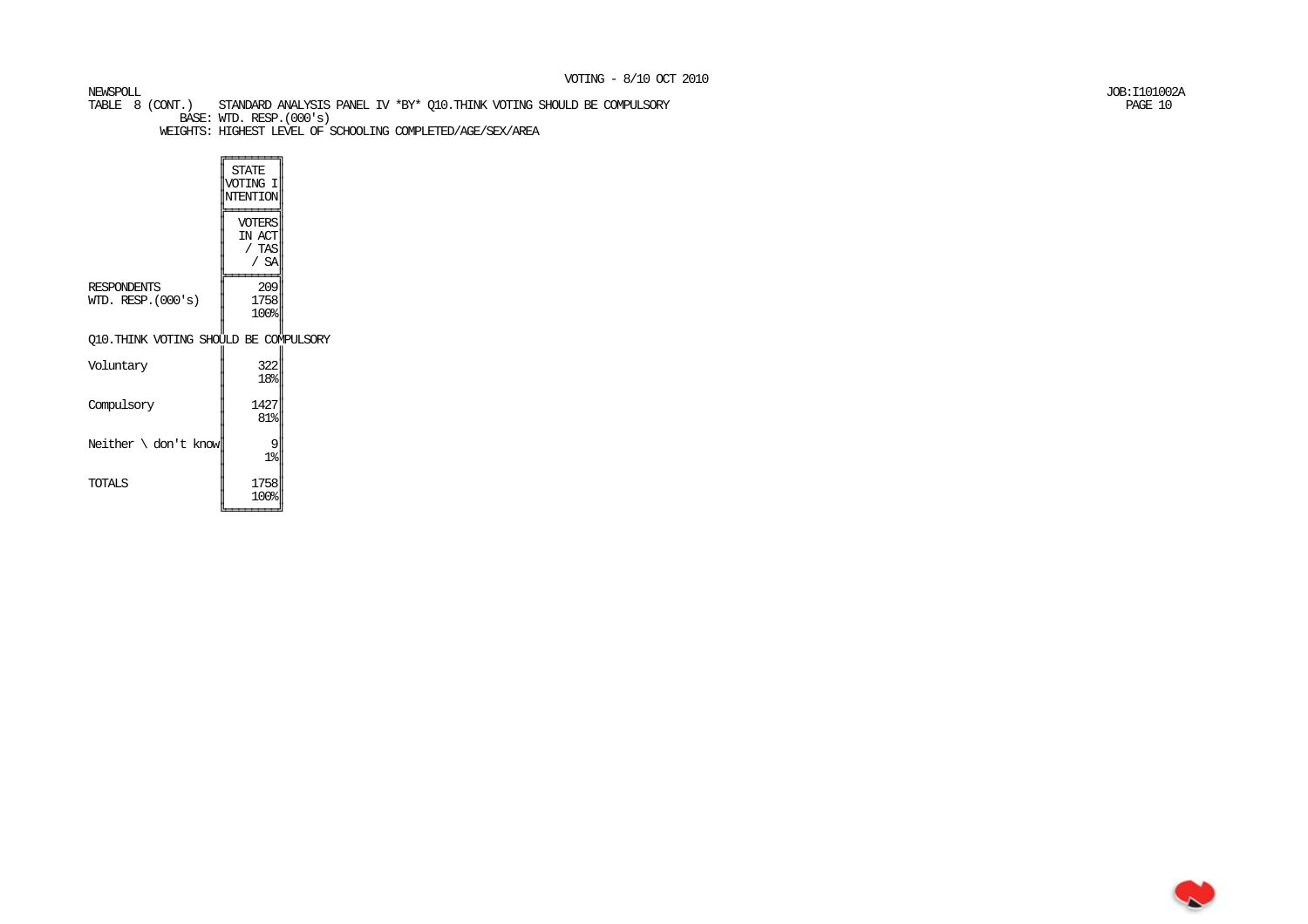NEWSPOLL JOB:I101002A

W

TABLE 9 STANDARD ANALYSIS PANEL I \*BY\* Q11.THINK FEDERAL GOVERNMENT SHOULD SERVE THREE YEAR TERM PAGE 11 BASE: WTD. RESP.(000's)

|                                                                                         |                                     | <b>SEX</b>            |                         |                      |                       | AGE                   |                       |                                                          | GROCERY BUYER         |                            | <b>CHILDREN</b>       |                                                           | <b>MARITAL STATUS</b> |                           |                         | <b>WORK STATUS</b>   |                                   |
|-----------------------------------------------------------------------------------------|-------------------------------------|-----------------------|-------------------------|----------------------|-----------------------|-----------------------|-----------------------|----------------------------------------------------------|-----------------------|----------------------------|-----------------------|-----------------------------------------------------------|-----------------------|---------------------------|-------------------------|----------------------|-----------------------------------|
|                                                                                         | <b>TOTAL</b>                        | MALE                  | <b>FEMALE</b>           | $18 - 24$            | $25 - 34$             | $18 - 34$             | $35 - 49$             | $50 +$                                                   | <b>YES</b>            | N <sub>O</sub>             | <b>YES</b>            | NO                                                        | MARRIED               | <b>NOT</b><br>MARRIED     | FUL<br>$-\mathrm{TIME}$ | PART<br>$-TIME$      | NOT AT<br>ALL                     |
| <b>RESPONDENTS</b><br>WID. RESP. $(000's)$                                              | 1202<br>16649<br>$100$ <sup>s</sup> | 600<br>8206<br>100%   | 602<br>8443<br>100%     | 102<br>2006<br>100%  | 165<br>3204<br>100%   | 267<br>5210<br>100%   | 337<br>4656<br>100%   | 598<br>6783<br>$100$ <sup><math>\frac{1}{2}</math></sup> | 830<br>11288<br>100%  | 372<br>5361<br>$100$ l     | 396<br>5963<br>100%   | 806<br>10686<br>$100$ <sup><math>\frac{1}{2}</math></sup> | 751<br>9764<br>100%   | 451<br>6885<br>100%       | 475<br>6798<br>100%     | 249<br>3184<br>100%  | 478<br>6667<br>$100$ <sup>s</sup> |
| Q11. THINK FEDERAL GOVERNMENT SHOULD SERVE THREE                                        |                                     |                       |                         | YEAR TERM            |                       |                       |                       |                                                          |                       |                            |                       |                                                           |                       |                           |                         |                      |                                   |
| Should be able to<br>call an election<br>before the 3 year<br>fixed term is<br>complete | 8039<br>$48$ l                      | 3820<br>47%           | 4219<br>50%             | 1380<br>69%          | 1789<br>56%           | 3169<br>61%           | 2294<br>49%           | 2576<br>$38$                                             | 5248<br>46%           | 2791<br>$52$ <sup>8</sup>  | 3210<br>54%           | 4829<br>$45$ l                                            | 4542<br>47%           | 3497<br>$51$ <sup>8</sup> | 3469<br>51%             | 1866<br>59%          | 2704<br>$41$ <sup>8</sup>         |
| Not be able to call<br>an election before<br>the 3 year fixed<br>term is complete       | 8037<br>$48$ %                      | 4184<br>51%           | 3853<br>46 <sup>°</sup> | 591<br>29%           | 1252<br>39%           | 1842<br>35%           | 2259<br>49%           | 3935<br>58                                               | 5558<br>49%           | 2479<br>$46$ <sup>s</sup>  | 2625<br>44%           | 5411<br>51%                                               | 4914<br>50%           | 3122<br>45%               | 3194<br>47%             | 1252<br>39%          | 3590<br>54%                       |
| Don't know                                                                              | 574<br>$3\%$                        | 202<br>2 <sup>°</sup> | 371<br>4 <sup>°</sup>   | 35<br>2 <sup>°</sup> | 163<br>5 <sup>°</sup> | 198<br>4 <sup>°</sup> | 103<br>2 <sup>°</sup> | 272<br>$4\%$                                             | 482<br>4 <sup>°</sup> | 92<br>$2\$                 | 127<br>2 <sup>°</sup> | 446<br>$4\%$                                              | 308<br>3 <sup>8</sup> | 266<br>$4\%$              | 135<br>$2\%$            | 66<br>2 <sup>°</sup> | 373<br>$6\%$                      |
| TOTALS                                                                                  | 16649<br>100%                       | 8206<br>100%          | 8443<br>100%            | 2006<br>100%         | 3204<br>100%          | 5210<br>100%          | 4656<br>100%          | 6783<br>100%                                             | 11288<br>100%         | 5361<br>$100$ <sup>s</sup> | 5963<br>100%          | 10686<br>$100$ <sup>s</sup>                               | 9764<br>100%          | 6885<br>100%              | 6798<br>100%            | 3184<br>100%         | 6667<br>$100$ <sup>s</sup>        |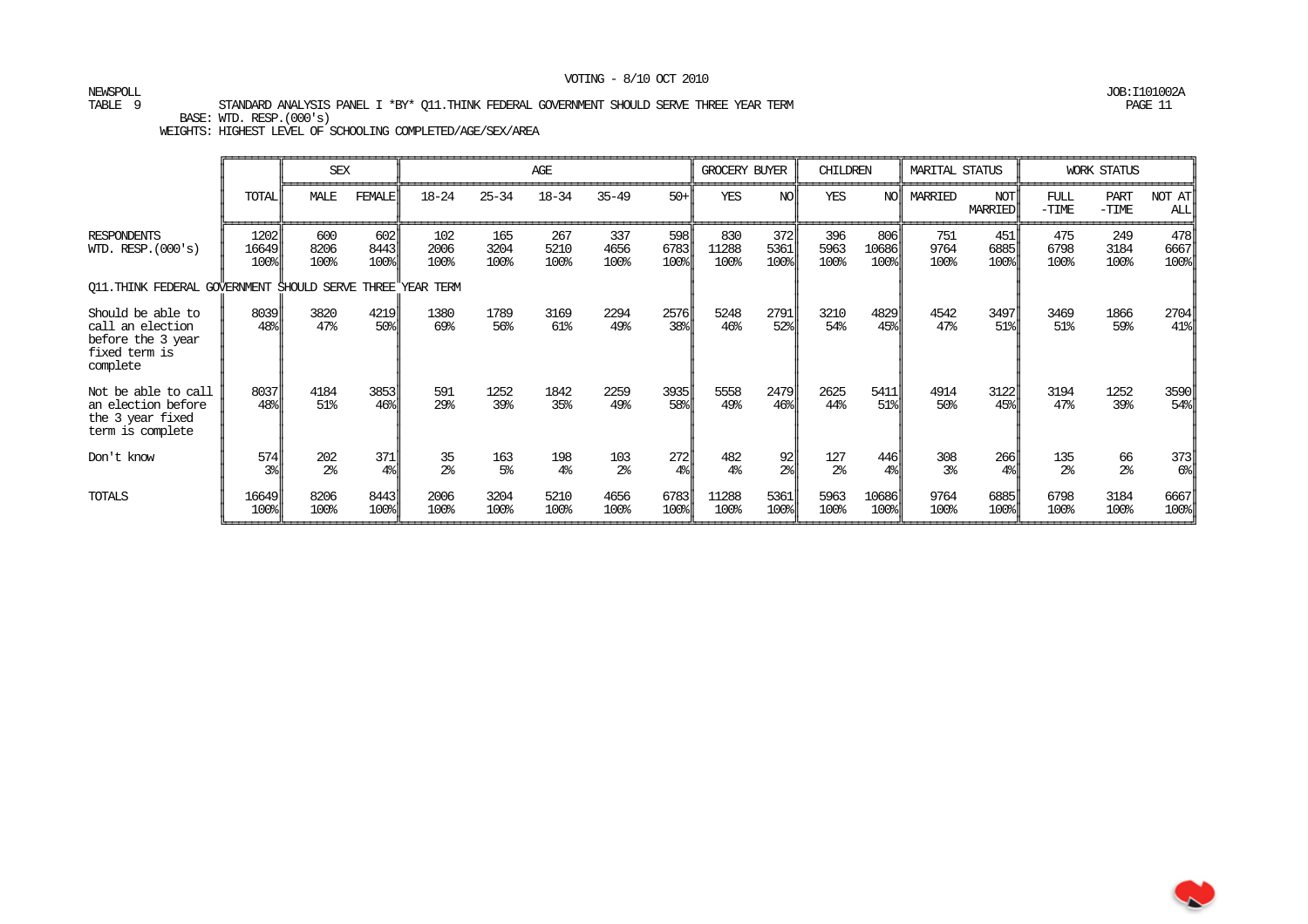NEWSPOLL JOB:I101002A

#### TABLE 10 STANDARD ANALYSIS PANEL II \*BY\* Q11.THINK FEDERAL GOVERNMENT SHOULD SERVE THREE YEAR TERM PAGE 12 PAGE 12 BASE: WTD. RESP.(000's)

|                                                                                         |                       |                       |                       |                     | AREA                |                       |                      |                      |                   | S.E.S.                |                       |                                    | <b>HIGHEST</b><br>EDUCATION COMPLETED |                                         |                         | HOUSEHOLD INCOME     |                       |
|-----------------------------------------------------------------------------------------|-----------------------|-----------------------|-----------------------|---------------------|---------------------|-----------------------|----------------------|----------------------|-------------------|-----------------------|-----------------------|------------------------------------|---------------------------------------|-----------------------------------------|-------------------------|----------------------|-----------------------|
|                                                                                         | TOTAL                 | 5 CAP<br><b>CITY</b>  | X-CITY                | <b>NSW</b>          | <b>VIC</b>          | <b>OLD</b>            | <b>SA</b>            | <b>WA</b>            | <b>TAS</b>        | WHITE                 | BLUE                  | PRIMARY\ COLLEGE\<br><b>SCHOOL</b> | -SECOND -APPRENT<br>-ARY -ICESHIP     | <b>UNIVER</b><br>-SITY<br><b>DEGREE</b> | LESS<br>THAN<br>\$40000 | \$40000<br>-\$79999  | \$80000+              |
| <b>RESPONDENTS</b><br>WID. RESP. (000's)                                                | 1202<br>16649<br>100% | 702<br>10268<br>100%  | 500<br>6381<br>100%   | 351<br>5747<br>100% | 300<br>4207<br>100% | 200<br>3335<br>100%   | 151<br>1268<br>100%  | 150<br>1708<br>100%  | 50<br>384<br>100% | 714<br>9205<br>100%   | 488<br>7444<br>100%   | 385<br>6287<br>100%                | 373<br>5206<br>100%                   | 444<br>5156<br>100%                     | 293<br>4195<br>100%     | 269<br>3505<br>100%  | 479<br>6413<br>100%   |
| Q11.THINK FEDERAL GOVERNMENT SHOULD SERVE THREE YEAR TERM                               |                       |                       |                       |                     |                     |                       |                      |                      |                   |                       |                       |                                    |                                       |                                         |                         |                      |                       |
| Should be able to<br>call an election<br>before the 3 year<br>fixed term is<br>complete | 8039<br>48%           | 4995<br>49%           | 3044<br>48%           | 2906<br>51%         | 2066<br>49%         | 1484<br>44%           | 618<br>49%           | 776<br>45%           | 190<br>49%        | 4702<br>51%           | 3337<br>45%           | 2708<br>43%                        | 2791<br>54%                           | 2540<br>49%                             | 1654<br>39%             | 1609<br>$46\%$       | 3533<br>55%           |
| Not be able to call<br>an election before<br>the 3 year fixed<br>term is complete       | 8037<br>48%           | 4948<br>48%           | 3088<br>48%           | 2654<br>46%         | 1973<br>47%         | 1717<br>51%           | 600<br>47%           | 906<br>53%           | 186<br>48%        | 4237<br>46%           | 3799<br>51%           | 3302<br>53%                        | 2299<br>44%                           | 2436<br>47%                             | 2415<br>58%             | 1819<br>52%          | 2723<br>42%           |
| Don't know                                                                              | 574<br>3%             | 325<br>3 <sup>8</sup> | 249<br>4 <sup>°</sup> | 187<br>3%           | 168<br>4%           | 134<br>4 <sup>°</sup> | 50<br>4 <sup>°</sup> | 26<br>2 <sup>°</sup> | 2 <sup>°</sup>    | 266<br>3 <sup>8</sup> | 307<br>4 <sup>°</sup> | 276<br>4%                          | 117<br>2 <sup>°</sup>                 | 181<br>4 <sup>°</sup>                   | 126<br>3 <sup>°</sup>   | 77<br>2 <sup>°</sup> | 156<br>2 <sup>°</sup> |
| TOTALS                                                                                  | 16649<br>100%         | 10268<br>100%         | 6381<br>100%          | 5747<br>100%        | 4207<br>100%        | 3335<br>100%          | 1268<br>100%         | 1708<br>100%         | 384<br>100%       | 9205<br>100%          | 7444<br>100%          | 6287<br>100%                       | 5206<br>100%                          | 5156<br>$100$ <sup>s</sup>              | 4195<br>100%            | 3505<br>100%         | 6413<br>100%          |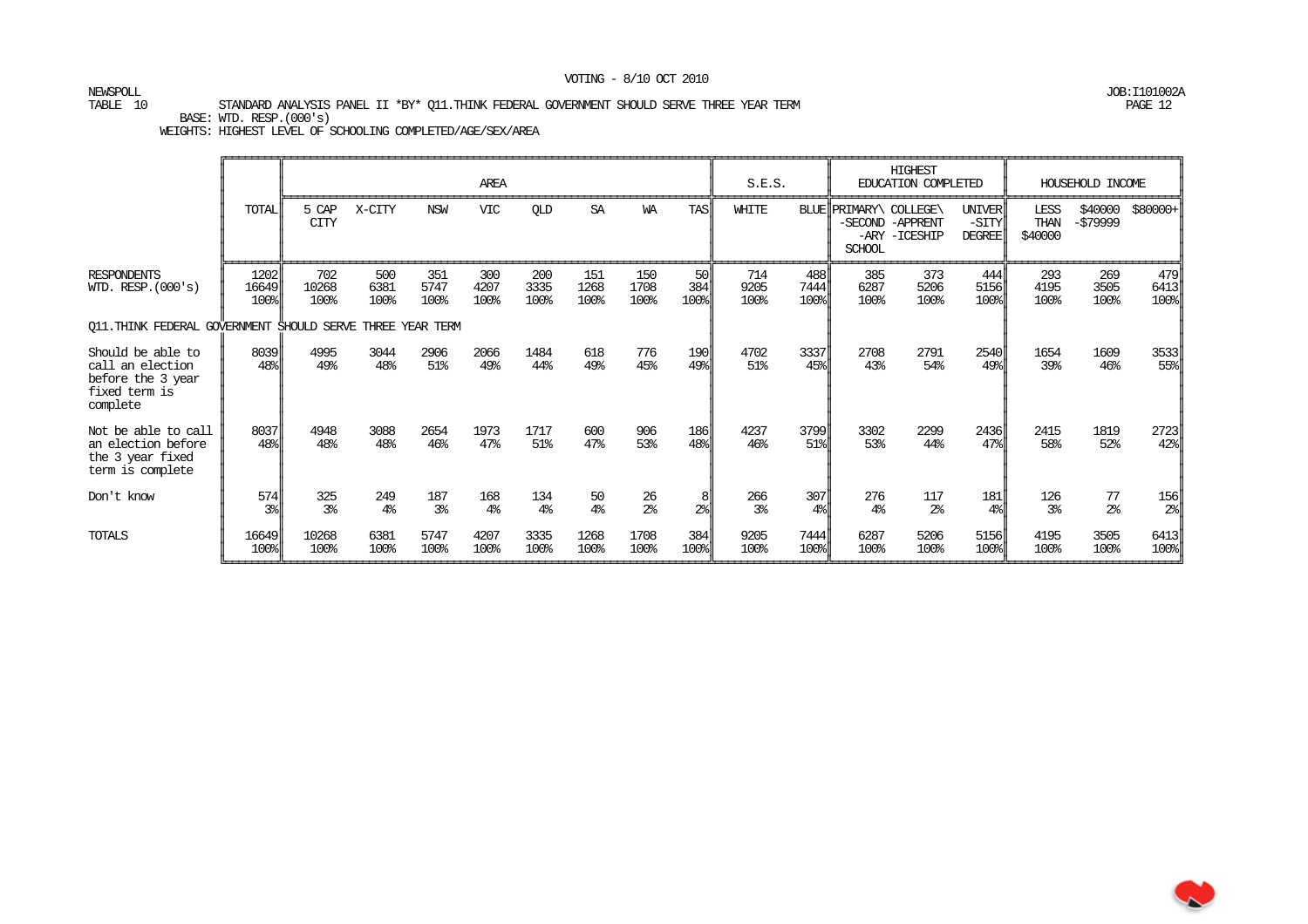NEWSPOLL JOB:I101002A

#### TABLE 11 STANDARD ANALYSIS PANEL III \*BY\* O11.THINK FEDERAL GOVERNMENT SHOULD SERVE THREE YEAR TERM BASE: WTD. RESP.(000's)

|                                                                                         |                                           |                               |                       |                       |                       |                      |                      |                            | FEDERAL VOTING INTENTION                     |                 |                                                       |                  |                      |                        |                                                 |
|-----------------------------------------------------------------------------------------|-------------------------------------------|-------------------------------|-----------------------|-----------------------|-----------------------|----------------------|----------------------|----------------------------|----------------------------------------------|-----------------|-------------------------------------------------------|------------------|----------------------|------------------------|-------------------------------------------------|
|                                                                                         | TOTAL                                     | <b>LABOR</b><br>PARTY - ITION | COAL                  | PARTY                 | LIBERAL NATIONALS LIB | NAT<br>PARTY         | TOTAL                | THE<br><b>OTHER GREENS</b> | <b>OTHER</b><br><b>EXCL</b><br><b>GREENS</b> | TOTAL FAMILY    | CHRISTIAN ANOTHER<br>FIRST DEMOCRATIC<br><b>PARTY</b> | PARTY            | INDEPEN<br>$-DENT$   | DON'T<br>/REFUSED      | NON<br>KNOW -VOTER                              |
| <b>RESPONDENTS</b><br>WID. RESP. $(000's)$                                              | 1202<br>16649<br>100%                     | 398<br>5338<br>100%           | 469<br>6325<br>100%   | 356<br>4633<br>100%   | 33<br>426<br>100%     | 80<br>1266<br>100%   | 238<br>3381<br>100%  | 144<br>2050<br>100%        | 94<br>1330<br>100%                           | 6<br>94<br>100% | 3<br>59<br>100%                                       | 9<br>184<br>100% | 76<br>994<br>100%    | 36<br>547<br>100%      | 61<br>1058<br>$100$ <sup>s</sup>                |
| Q11. THINK FEDERAL GOVERNMENT SHOULD                                                    |                                           |                               |                       | SERVE THREE YEAR TERM |                       |                      |                      |                            |                                              |                 |                                                       |                  |                      |                        |                                                 |
| Should be able to<br>call an election<br>before the 3 year<br>fixed term is<br>complete | 8039<br>$48$ %                            | 2315<br>43%                   | 3379<br>53%           | 2471<br>53%           | 160<br>38%            | 748<br>59%           | 1641<br>49%          | 977<br>48%                 | 664<br>50%                                   | 94<br>100%      | 47<br>79%                                             | 20<br>11%        | 503<br>51%           | 176<br>32%             | 527<br>$50$ <sup>8</sup>                        |
| Not be able to call<br>an election before<br>the 3 year fixed<br>term is complete       | 8037<br>$48$ l                            | 2898<br>54%                   | 2756<br>44%           | 2034<br>44%           | 231<br>54%            | 492<br>39%           | 1658<br>49%          | 1014<br>49%                | 644<br>48%                                   |                 | 13<br>$21$ %                                          | 163<br>89%       | 468<br>47%           | 219<br>40 <sup>°</sup> | 506<br>$48$ <sup><math>\frac{1}{2}</math></sup> |
| Don't know                                                                              | $\begin{bmatrix} 574 \\ 38 \end{bmatrix}$ | 126<br>2 <sup>°</sup>         | 190<br>3 <sup>°</sup> | 129<br>3 <sup>8</sup> | 35<br>8 <sup>°</sup>  | 26<br>2 <sup>°</sup> | 82<br>2 <sup>°</sup> | 59<br>3 <sup>°</sup>       | 23<br>2 <sup>°</sup>                         |                 |                                                       |                  | 23<br>2 <sup>°</sup> | 151<br>28%             | $\frac{25}{2}$                                  |
| TOTALS                                                                                  | 16649<br>100%                             | 5338<br>100%                  | 6325<br>100%          | 4633<br>100%          | 426<br>100%           | 1266<br>100%         | 3381<br>100%         | 2050<br>100%               | 1330<br>100%                                 | 94<br>100%      | 59<br>100%                                            | 184<br>100%      | 994<br>100%          | 547<br>100%            | 1058<br>$100$ <sup>8</sup>                      |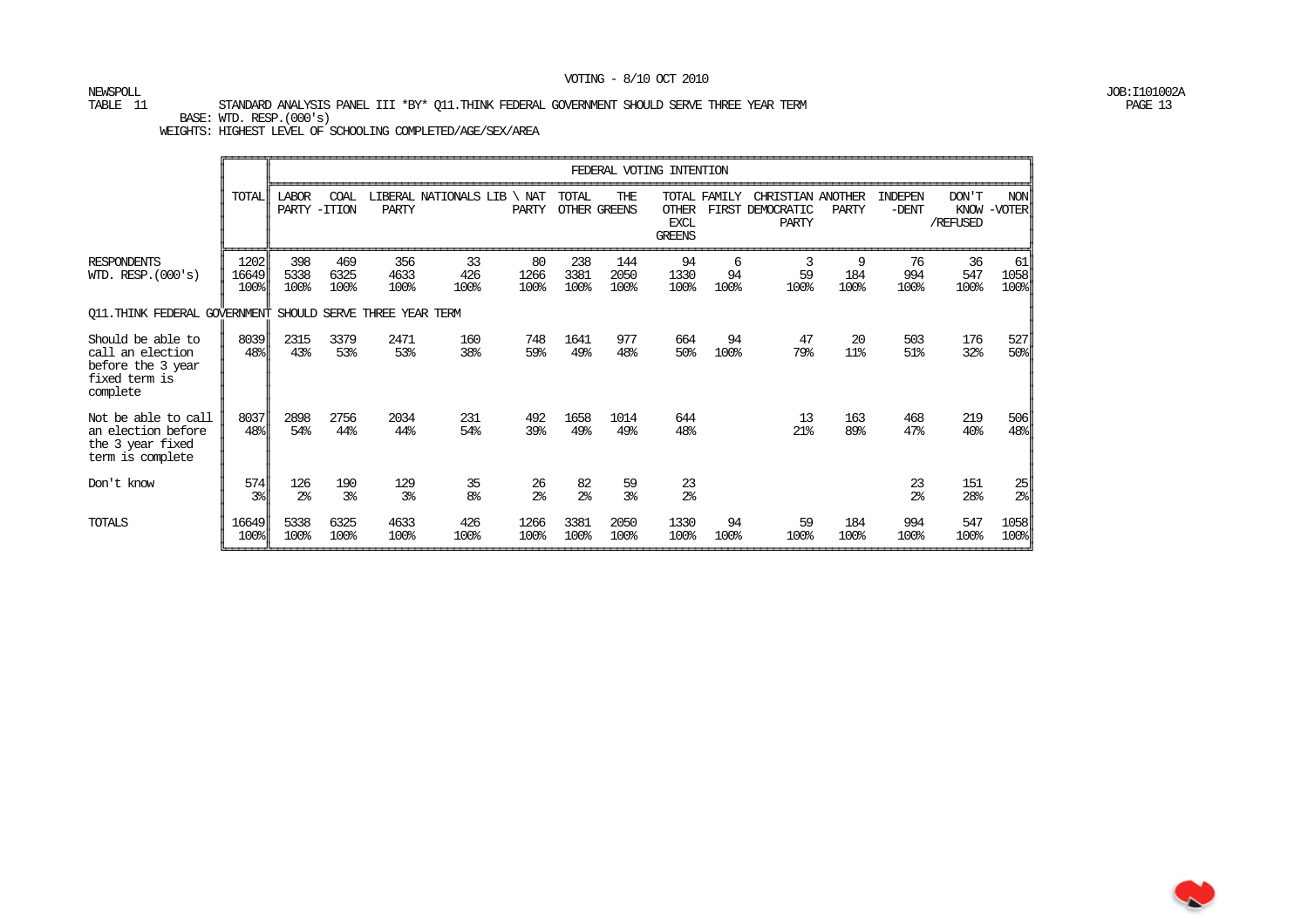NEWSPOLL JOB:I101002A

#### TABLE 12 STANDARD ANALYSIS PANEL IV \*BY\* Q11.THINK FEDERAL GOVERNMENT SHOULD SERVE THREE YEAR TERM PAGE 14 PAGE 14 BASE: WTD. RESP.(000's)

|                                                                                         |                       |                       |                       |                      |                       |                      |                       | STATE VOTING INTENTION |                                                       |                       |                                  |                         |                      |                   |                    |
|-----------------------------------------------------------------------------------------|-----------------------|-----------------------|-----------------------|----------------------|-----------------------|----------------------|-----------------------|------------------------|-------------------------------------------------------|-----------------------|----------------------------------|-------------------------|----------------------|-------------------|--------------------|
|                                                                                         | <b>TOTAL</b>          | <b>LABOR</b><br>PARTY | COAL<br>$-TTION$      | <b>PARTY</b>         | LIBERAL NATIONALS LIB | NAT<br>PARTY         | TOTAL<br><b>OTHER</b> | THE<br><b>GREENS</b>   | TOTAL<br><b>OTHER</b><br><b>EXCL</b><br><b>GREENS</b> | FAMILY<br>FIRST       | CHRISTIAN<br>DEMOCRATIC<br>PARTY | <b>ANOTHER</b><br>PARTY | INDEPEN<br>$-DENT$   | KNOW<br>/REFUSED  | DON'T NON-VOTER    |
| <b>RESPONDENTS</b><br>WID. RESP. $(000's)$                                              | 1202<br>16649<br>100% | 239<br>3632<br>100%   | 419<br>6146<br>100%   | 292<br>4194<br>100%  | 41<br>496<br>100%     | 86<br>1455<br>100%   | 241<br>3495<br>100%   | 136<br>2025<br>100%    | 105<br>1470<br>100%                                   | 3<br>53<br>100%       | 4<br>61<br>100%                  | 11<br>230<br>100%       | 87<br>1126<br>100%   | 33<br>561<br>100% | 61<br>1058<br>100% |
| Q11.THINK FEDERAL GOVERNMENT SHOULD SERVE THREE YEAR TERM                               |                       |                       |                       |                      |                       |                      |                       |                        |                                                       |                       |                                  |                         |                      |                   |                    |
| Should be able to<br>call an election<br>before the 3 year<br>fixed term is<br>complete | 8039<br>48%           | 1805<br>50%           | 3299<br>54%           | 2217<br>53%          | 227<br>46%            | 856<br>59%           | 1420<br>41%           | 819<br>40%             | 601<br>41%                                            | 39<br>74%             | 25<br>41%                        | 68<br>29%               | 470<br>42%           | 127<br>23%        | 527<br>50%         |
| Not be able to call<br>an election before<br>the 3 year fixed<br>term is complete       | 8037<br>48%           | 1724<br>47%           | 2736<br>45%           | 1902<br>45%          | 261<br>53%            | 574<br>39%           | 2007<br>57%           | 1160<br>57%            | 847<br>58%                                            | 14<br>26 <sup>°</sup> | 36<br>59%                        | 156<br>68%              | 641<br>57%           | 231<br>41%        | 506<br>48%         |
| Don't know                                                                              | 574<br>3%             | 103<br>3 <sup>°</sup> | 111<br>2 <sup>°</sup> | 76<br>2 <sup>°</sup> | 9<br>2 <sup>°</sup>   | 26<br>$2\frac{6}{5}$ | 69<br>2 <sup>8</sup>  | 46<br>2 <sup>°</sup>   | 22<br>2 <sup>°</sup>                                  |                       |                                  | 3%                      | 15<br>1 <sup>°</sup> | 202<br>36%        | $rac{25}{2}$       |
| TOTALS                                                                                  | 16649<br>100%         | 3632<br>100%          | 6146<br>100%          | 4194<br>100%         | 496<br>100%           | 1455<br>100%         | 3495<br>100%          | 2025<br>100%           | 1470<br>100%                                          | 53<br>100%            | 61<br>100%                       | 230<br>100%             | 1126<br>100%         | 561<br>100%       | 1058<br>100%       |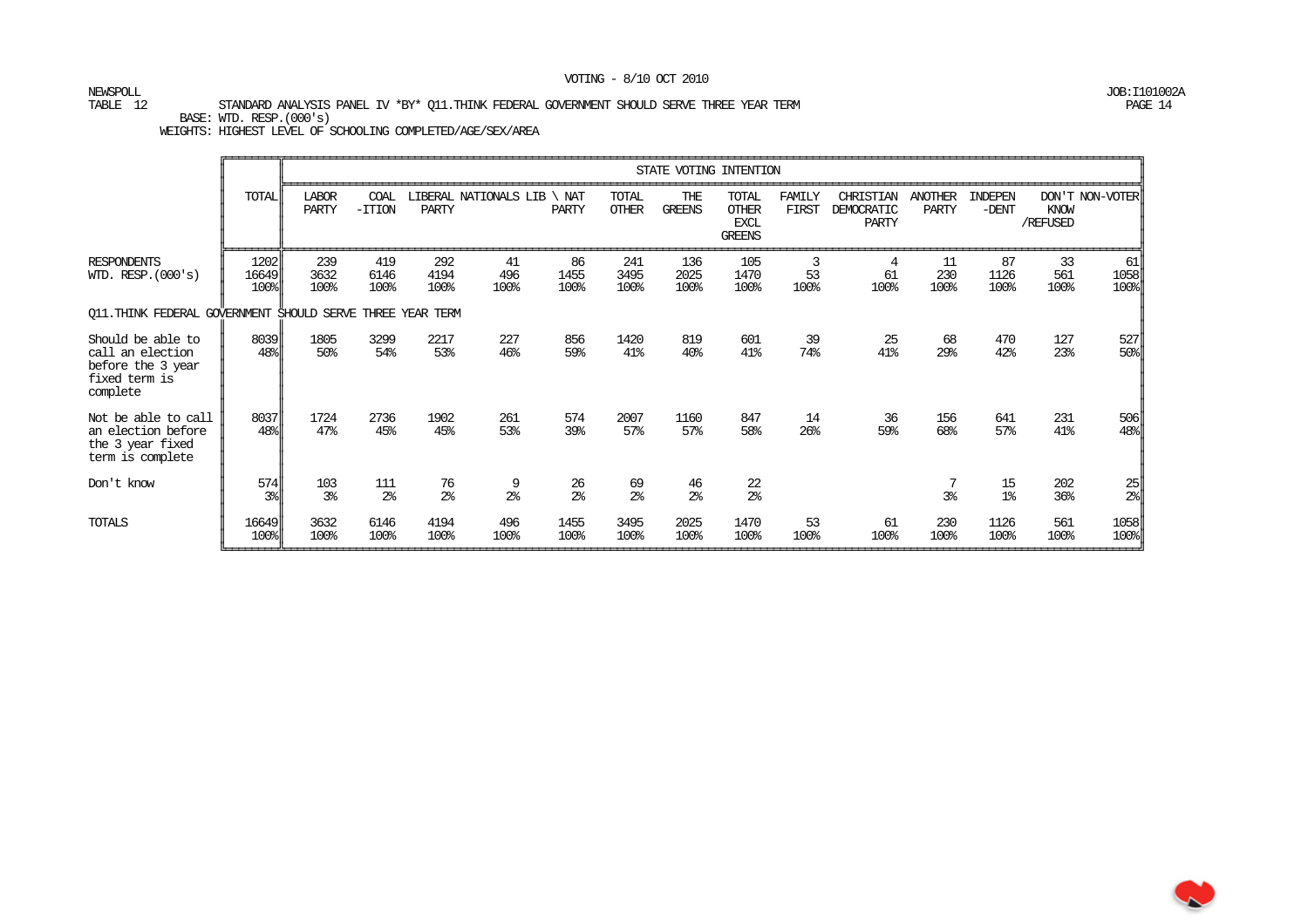TABLE 12 (CONT.) STANDARD ANALYSIS PANEL IV \*BY\* Q11.THINK FEDERAL GOVERNMENT SHOULD SERVE THREE YEAR TERM PAGE 15 BASE: WTD. RESP.(000's)

NEWSPOLL JOB:I101002A

|                                                                                         | <b>STATE</b><br>VOTING I<br>NTENTION<br>VOTERS<br>IN ACT<br>/ TAS<br>/ SA |  |  |  |
|-----------------------------------------------------------------------------------------|---------------------------------------------------------------------------|--|--|--|
| <b>RESPONDENTS</b><br>WID. RESP. $(000's)$                                              | 209<br>1758<br>100%                                                       |  |  |  |
| Q11. THINK FEDERAL GOVERNMENT SHOULD SERVE THREE YEAR TERM                              |                                                                           |  |  |  |
| Should be able to<br>call an election<br>before the 3 year<br>fixed term is<br>complete | 860<br>49%                                                                |  |  |  |
| Not be able to call<br>an election before<br>the 3 year fixed<br>term is complete       | 834<br>47%                                                                |  |  |  |
| Don't know                                                                              | 64<br>4 <sup>°</sup>                                                      |  |  |  |
| TOTAL S                                                                                 | 1758<br>100%                                                              |  |  |  |

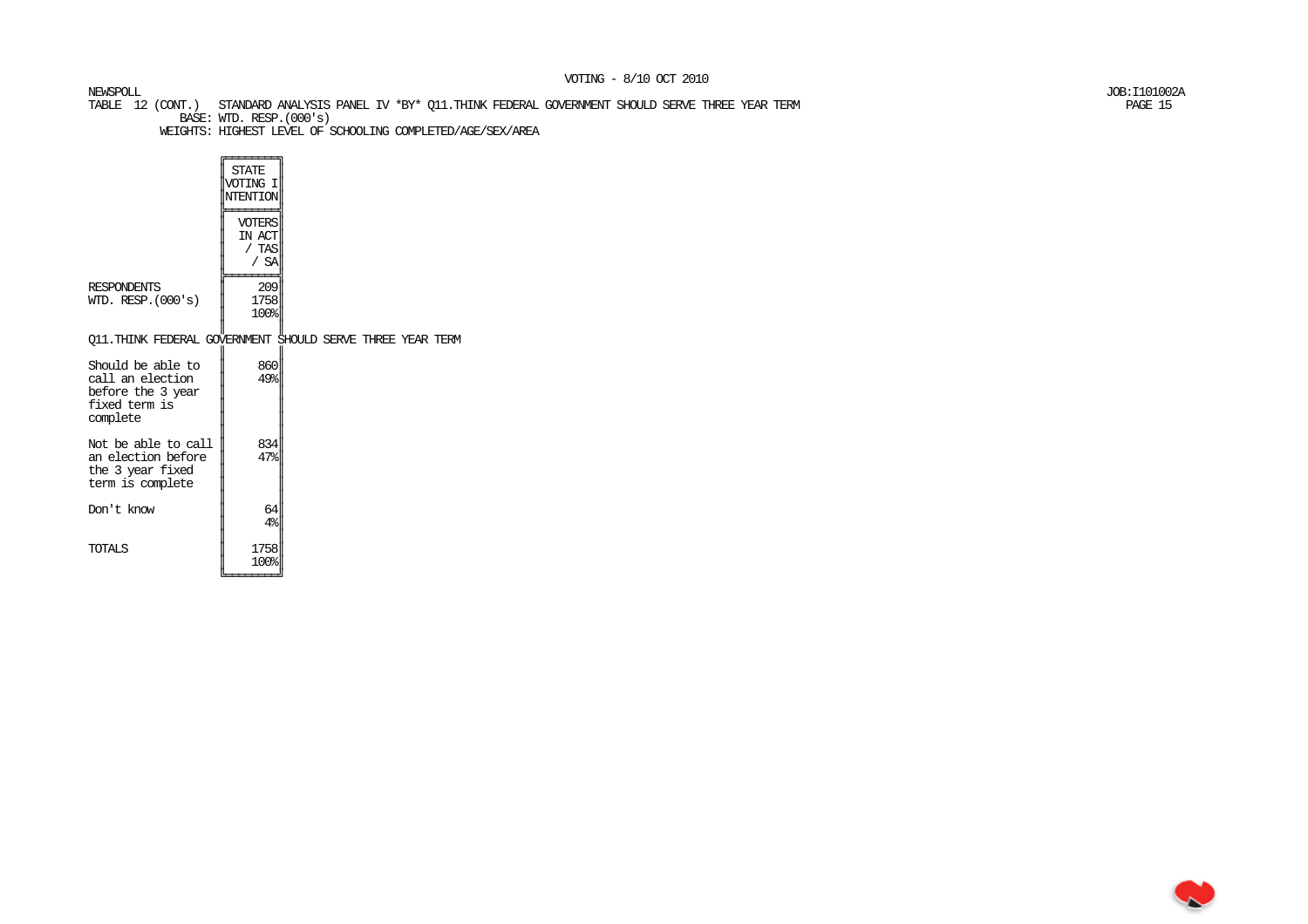# **Tables based on voters only n = 1141**

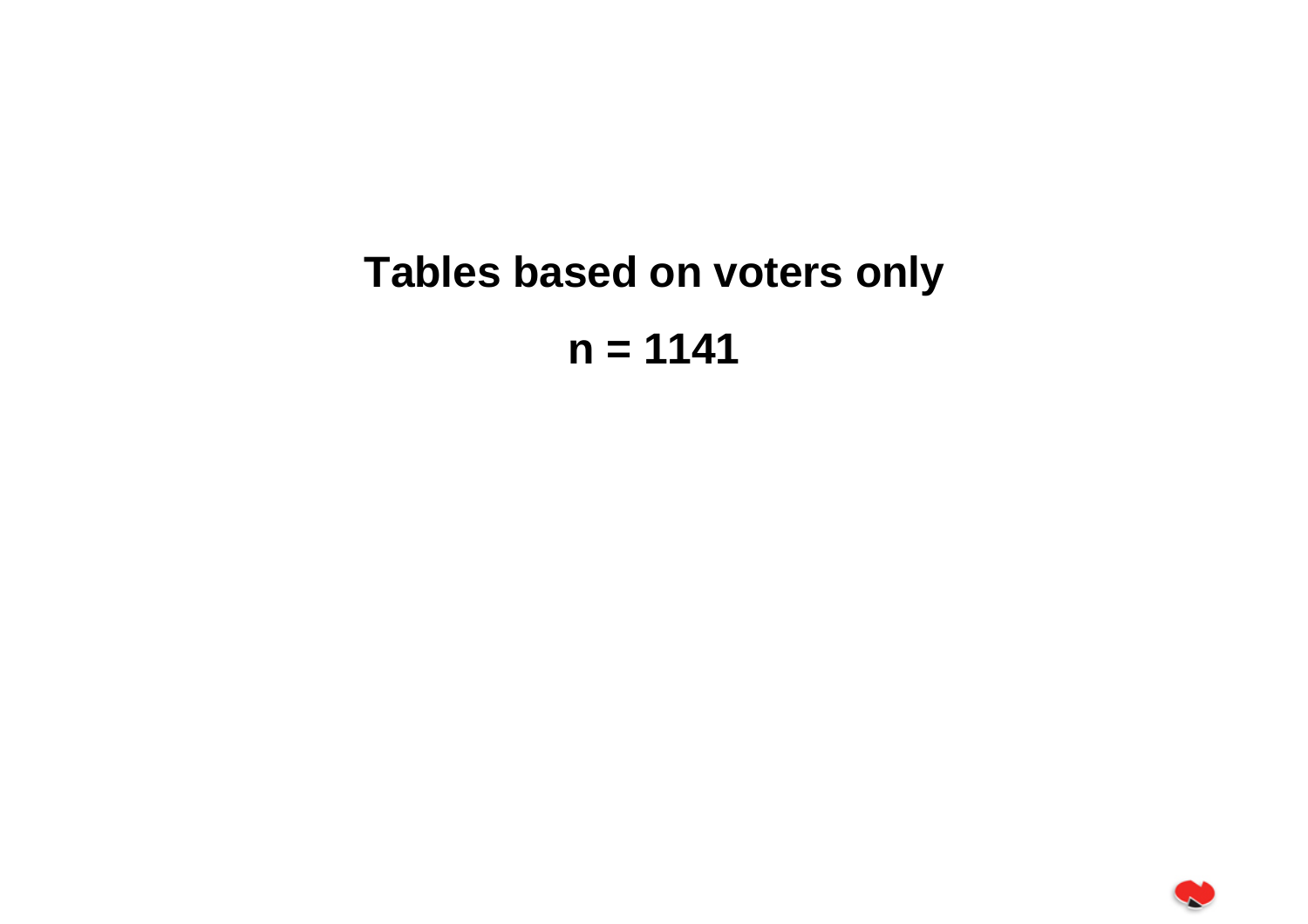NEWSPOLL JOB:I101002A

#### TABLE 13 STANDARD ANALYSIS PANEL I \*BY\* 09.WHICH VOTING METHOD PERSONALLY PREFER BASE: WTD. RESP.(000's) WEIGHTS: HIGHEST LEVEL OF SCHOOLING COMPLETED/AGE/SEX/AREA

FILTERS: Q6.ELIGIBLE TO VOTE(Yes)

|                                            |                       | <b>SEX</b>          |                     |                    |                     | AGE                 |                     |                     | <b>GROCERY BUYER</b> |                     | CHILDREN            |                                     | <b>MARITAL STATUS</b> |                     |                     | <b>WORK STATUS</b>     |                     |
|--------------------------------------------|-----------------------|---------------------|---------------------|--------------------|---------------------|---------------------|---------------------|---------------------|----------------------|---------------------|---------------------|-------------------------------------|-----------------------|---------------------|---------------------|------------------------|---------------------|
|                                            | <b>TOTAL</b>          | MALE                | <b>FEMALE</b>       | $18 - 24$          | $25 - 34$           | $18 - 34$           | $35 - 49$           | $50+$               | YES                  | NO.                 | YES                 | NO                                  | MARRIED               | NOT<br>MARRIED      | FULL<br>$-TIME$     | <b>PART</b><br>$-TIME$ | NOT AT<br>ALL       |
| <b>RESPONDENTS</b><br>WID. RESP. $(000's)$ | 1141<br>15591<br>100% | 563<br>7531<br>100% | 578<br>8060<br>100% | 95<br>1827<br>100% | 146<br>2773<br>100% | 241<br>4600<br>100% | 317<br>4349<br>100% | 583<br>6642<br>100% | 797<br>10752<br>100% | 344<br>4838<br>100% | 367<br>5358<br>100% | 774I<br>10232<br>$100$ <sup>s</sup> | 710<br>9087<br>100%   | 431<br>6504<br>100% | 443<br>6242<br>100% | 240<br>3020<br>100%    | 458<br>6329<br>100% |
| 09. WHICH VOTING METHOD PERSONALLY PREFER  |                       |                     |                     |                    |                     |                     |                     |                     |                      |                     |                     |                                     |                       |                     |                     |                        |                     |
| A preferential                             | 5723                  | 3106                | 2617                | 988                | 1217                | 2205                | 1575                | 1943                | 3650                 | 2073                | 1979                | 3744                                | 3195                  | 2528                | 2475                | 1486                   | 1762                |
| system                                     | 37%                   | 41%                 | 32%                 | 54%                | 44%                 | 48%                 | 36%                 | 29%                 | 34%                  | 43%                 | 37%                 | 37%                                 | 35%                   | 39%                 | 40 <sup>°</sup>     | 49%                    | $28$                |
| A first past the                           | 9077                  | 4104                | 4973                | 704                | 1331                | 2034                | 2585                | 4458                | 6473                 | 2604                | 3162                | 5915                                | 5530                  | 3547                | 3553                | 1385                   | 4139                |
| post system                                | 58%                   | 54%                 | 62%                 | 39%                | 48%                 | 44%                 | 59%                 | $67$ %              | 60%                  | 54%                 | 59%                 | 58%                                 | 61%                   | 55%                 | 57%                 | 46%                    | $65$ <sup>s</sup>   |
| Neither $\setminus$                        | 791                   | 320                 | 471                 | 136                | 225                 | 362                 | 189                 | 241                 | 629                  | 161                 | 217                 | 573                                 | 362                   | 429                 | 213                 | 149                    | 428                 |
| don't knowll                               | $5\%$                 | 4 <sup>°</sup>      | $6\%$               | 7 <sup>°</sup>     | 8 <sup>°</sup>      | 8 <sup>°</sup>      | 4 <sup>°</sup>      | $4\%$               | 6 <sup>°</sup>       | 3 <sup>8</sup>      | 4 <sup>°</sup>      | 6 <sup>°</sup>                      | 4 <sup>°</sup>        | 7 <sup>°</sup>      | 3 <sup>°</sup>      | 5%                     | $7\$                |
| TOTALS                                     | 15591                 | 7531                | 8060                | 1827               | 2773                | 4600                | 4349                | 6642                | 10752                | 4838                | 5358                | 10232                               | 9087                  | 6504                | 6242                | 3020                   | 6329                |
|                                            | 100%                  | 100%                | 100%                | 100%               | 100%                | 100%                | 100%                | 100%                | 100%                 | 100%                | 100%                | 100%                                | 100%                  | 100%                | 100%                | 100%                   | 100%                |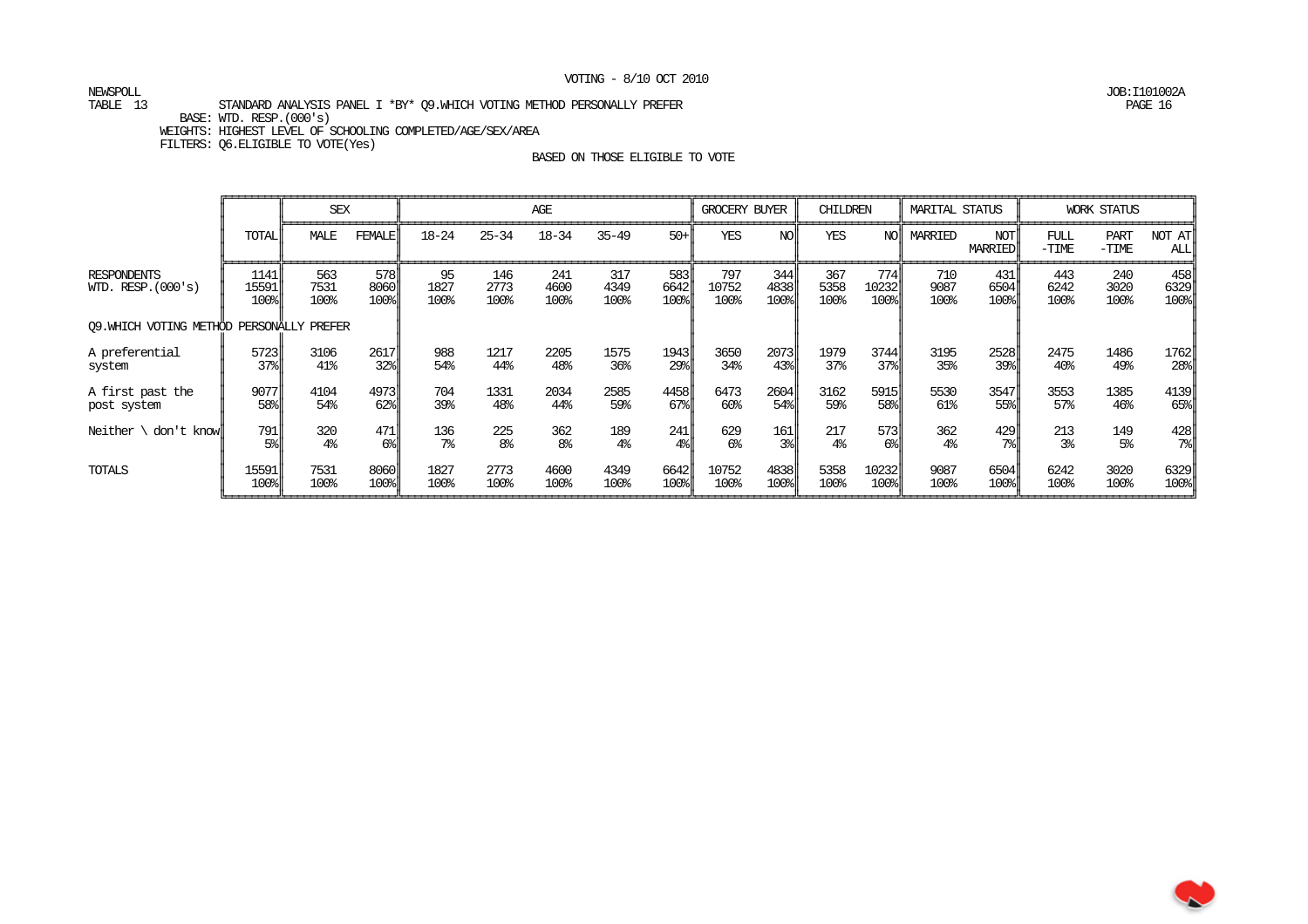NEWSPOLL JOB:I101002A

#### TABLE 14 STANDARD ANALYSIS PANEL II \*BY\* 09.WHICH VOTING METHOD PERSONALLY PREFER PAGE 17 BASE: WTD. RESP.(000's) WEIGHTS: HIGHEST LEVEL OF SCHOOLING COMPLETED/AGE/SEX/AREA FILTERS: Q6.ELIGIBLE TO VOTE(Yes)

|                                           |                       |                      |                     |                     | AREA                |                     |                     |                     |                   | S.E.S.              |                                   |                                         | <b>HIGHEST</b><br>EDUCATION COMPLETED |                                                          |                         | HOUSEHOLD INCOME    |                     |
|-------------------------------------------|-----------------------|----------------------|---------------------|---------------------|---------------------|---------------------|---------------------|---------------------|-------------------|---------------------|-----------------------------------|-----------------------------------------|---------------------------------------|----------------------------------------------------------|-------------------------|---------------------|---------------------|
|                                           | TOTAL                 | 5 CAP<br><b>CITY</b> | X-CITY              | <b>NSW</b>          | <b>VIC</b>          | QLD                 | SA                  | WA                  | TAS               | WHITE               |                                   | BLUE PRIMARY\ COLLEGE\<br><b>SCHOOL</b> | -SECOND -APPRENT<br>-ARY -ICESHIP     | <b>UNIVER</b><br>$-SITY$<br><b>DEGREE</b>                | LESS<br>THAN<br>\$40000 | \$40000<br>-\$79999 | $$80000+$           |
| <b>RESPONDENTS</b><br>WID. $RESP.(000's)$ | 1141<br>15591<br>100% | 657<br>9486<br>100%  | 484<br>6105<br>100% | 334<br>5356<br>100% | 287<br>4001<br>100% | 188<br>3095<br>100% | 144<br>1189<br>100% | 140<br>1573<br>100% | 48<br>377<br>100% | 683<br>8736<br>100% | 458<br>6854<br>$100$ <sup>8</sup> | 372<br>5959<br>100%                     | 356<br>4916<br>100%                   | 413<br>4716<br>$100$ <sup><math>\frac{1}{2}</math></sup> | 283<br>4045<br>100%     | 258<br>3346<br>100% | 449<br>5868<br>100% |
| 09. WHICH VOTING METHOD PERSONALLY PREFER |                       |                      |                     |                     |                     |                     |                     |                     |                   |                     |                                   |                                         |                                       |                                                          |                         |                     |                     |
| A preferential                            | 5723                  | 3759                 | 1964                | 1870                | 1611                | 947                 | 464                 | 659                 | 171               | 4021                | 1702                              | 1701                                    | 1642                                  | 2380                                                     | 1090                    | 1385                | 2530                |
| system                                    | 37%                   | 40 <sup>°</sup>      | 32%                 | 35%                 | 40 <sup>°</sup>     | 31%                 | 39%                 | 42%                 | 45%               | 46%                 | $25$ <sup>8</sup>                 | 29%                                     | 33%                                   | 50%                                                      | 27%                     | $41\%$              | $43$ <sup>8</sup>   |
| A first past the                          | 9077                  | 5163                 | 3913                | 3225                | 2197                | 1905                | 681                 | 875                 | 195               | 4407                | 4670                              | 3950                                    | 2988                                  | 2140                                                     | 2708                    | 1905                | 3132                |
| post system                               | 58%                   | 54%                  | 64%                 | 60%                 | 55%                 | 62%                 | 57%                 | 56%                 | 52%               | 50%                 | 68%ll                             | 66%                                     | 61%                                   | 45%                                                      | 67%                     | 57%                 | $53$ <sup>8</sup>   |
| Neither $\setminus$ don't knowl           | 791                   | 563                  | 228                 | 261                 | 193                 | 243                 | 44                  | 40                  | 10                | 308                 | 483                               | 308                                     | 286                                   | 197                                                      | 247                     | 57                  | 206                 |
|                                           | 5%                    | 6 <sup>°</sup>       | 4 <sup>°</sup>      | 5 <sup>°</sup>      | 5 <sup>°</sup>      | 8 <sup>°</sup>      | 4 <sup>°</sup>      | 3 <sup>°</sup>      | $3\%$             | 4 <sup>°</sup>      | $7\$                              | 5 <sup>°</sup>                          | 6 <sup>°</sup>                        | $4\%$                                                    | 6%                      | 2 <sup>°</sup>      | $4\%$               |
| TOTALS                                    | 15591                 | 9486                 | 6105                | 5356                | 4001                | 3095                | 1189                | 1573                | 377               | 8736                | 6854                              | 5959                                    | 4916                                  | 4716                                                     | 4045                    | 3346                | 5868                |
|                                           | 100%                  | 100%                 | 100%                | 100%                | 100%                | 100%                | 100%                | 100%                | 100%              | 100%                | 100%                              | 100%                                    | 100%                                  | 100%                                                     | 100%                    | 100%                | 100%                |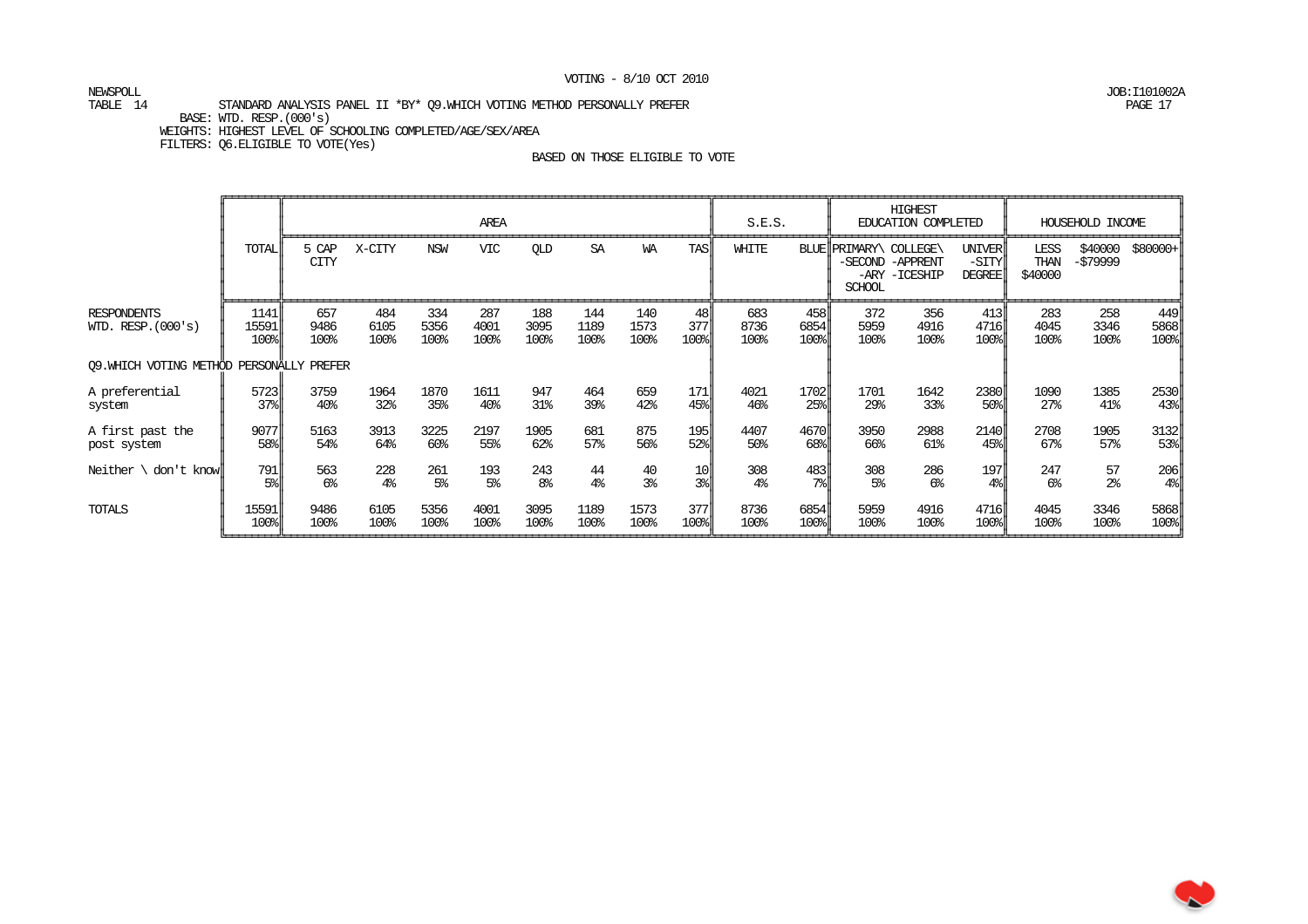NEWSPOLL JOB:I101002A

#### TABLE 15 STANDARD ANALYSIS PANEL III \*BY\* 09.WHICH VOTING METHOD PERSONALLY PREFER BASE: WTD. RESP.(000's) WEIGHTS: HIGHEST LEVEL OF SCHOOLING COMPLETED/AGE/SEX/AREA FILTERS: Q6.ELIGIBLE TO VOTE(Yes)

|                                            |                       |                       |                       |                         |                       |                      |                         |                        | FEDERAL VOTING INTENTION                     |                 |                                                |                  |                    |                                  |
|--------------------------------------------|-----------------------|-----------------------|-----------------------|-------------------------|-----------------------|----------------------|-------------------------|------------------------|----------------------------------------------|-----------------|------------------------------------------------|------------------|--------------------|----------------------------------|
|                                            | TOTAL                 | <b>LABOR</b><br>PARTY | COAL<br>$-TTION$      | PARTY                   | LIBERAL NATIONALS LIB | NAT<br>PARTY         | TOTAL                   | THE<br>OTHER GREENS    | <b>OTHER</b><br><b>EXCL</b><br><b>GREENS</b> | TOTAL FAMILY    | CHRISTIAN ANOTHER<br>FIRST DEMOCRATIC<br>PARTY | PARTY            | INDEPEN<br>$-DENT$ | DON'T<br><b>KNOW</b><br>/REFUSED |
| <b>RESPONDENTS</b><br>WID. RESP. $(000's)$ | 1141<br>15591<br>100% | 398<br>5338<br>100%   | 469<br>6325<br>100%   | 356<br>4633<br>100%     | 33<br>426<br>100%     | 80<br>1266<br>100%   | 238<br>3381<br>100%     | 144<br>2050<br>100%    | 94<br>1330<br>100%                           | 6<br>94<br>100% | 3<br>59<br>100%                                | 9<br>184<br>100% | 76<br>994<br>100%  | 36<br>547<br>100%                |
| 09. WHICH VOTING METHOD                    |                       | PERSONALLY PREFER     |                       |                         |                       |                      |                         |                        |                                              |                 |                                                |                  |                    |                                  |
| A preferential<br>system                   | 5723<br>37%           | 2179<br>41%           | 1835<br>29%           | 1385<br>30 <sub>8</sub> | 136<br>32%            | 314<br>25%           | 1573<br>47%             | 1098<br>54%            | 474<br>36%                                   | 63<br>67%       | 35<br>58%                                      | 85<br>46%        | 292<br>29%         | 136<br>$25$ <sup>8</sup>         |
| A first past the<br>post system            | 9077<br>58            | 2919<br>55%           | 4220<br>67%           | 3096<br>$67\%$          | 260<br>61%            | 865<br>68%           | 1621<br>48 <sup>°</sup> | 813<br>40 <sub>8</sub> | 808<br>61%                                   | 31<br>33%       | 25<br>42%                                      | 98<br>54%        | 654<br>66%         | 316<br>58                        |
| Neither $\cdot$ don't know                 | 791<br>$5\%$          | 240<br>4 <sup>°</sup> | 270<br>4 <sup>°</sup> | 152<br>3 <sup>°</sup>   | 31<br>7 <sup>°</sup>  | 87<br>7 <sup>°</sup> | 186<br>6 <sup>°</sup>   | 139<br>7 <sup>°</sup>  | 48<br>4 <sup>°</sup>                         |                 |                                                |                  | 48<br>5%           | 94<br>$17$ $\epsilon$            |
| TOTALS                                     | 15591<br>100%         | 5338<br>100%          | 6325<br>100%          | 4633<br>100%            | 426<br>100%           | 1266<br>100%         | 3381<br>100%            | 2050<br>100%           | 1330<br>100%                                 | 94<br>100%      | 59<br>100%                                     | 184<br>100%      | 994<br>100%        | 547<br>100%                      |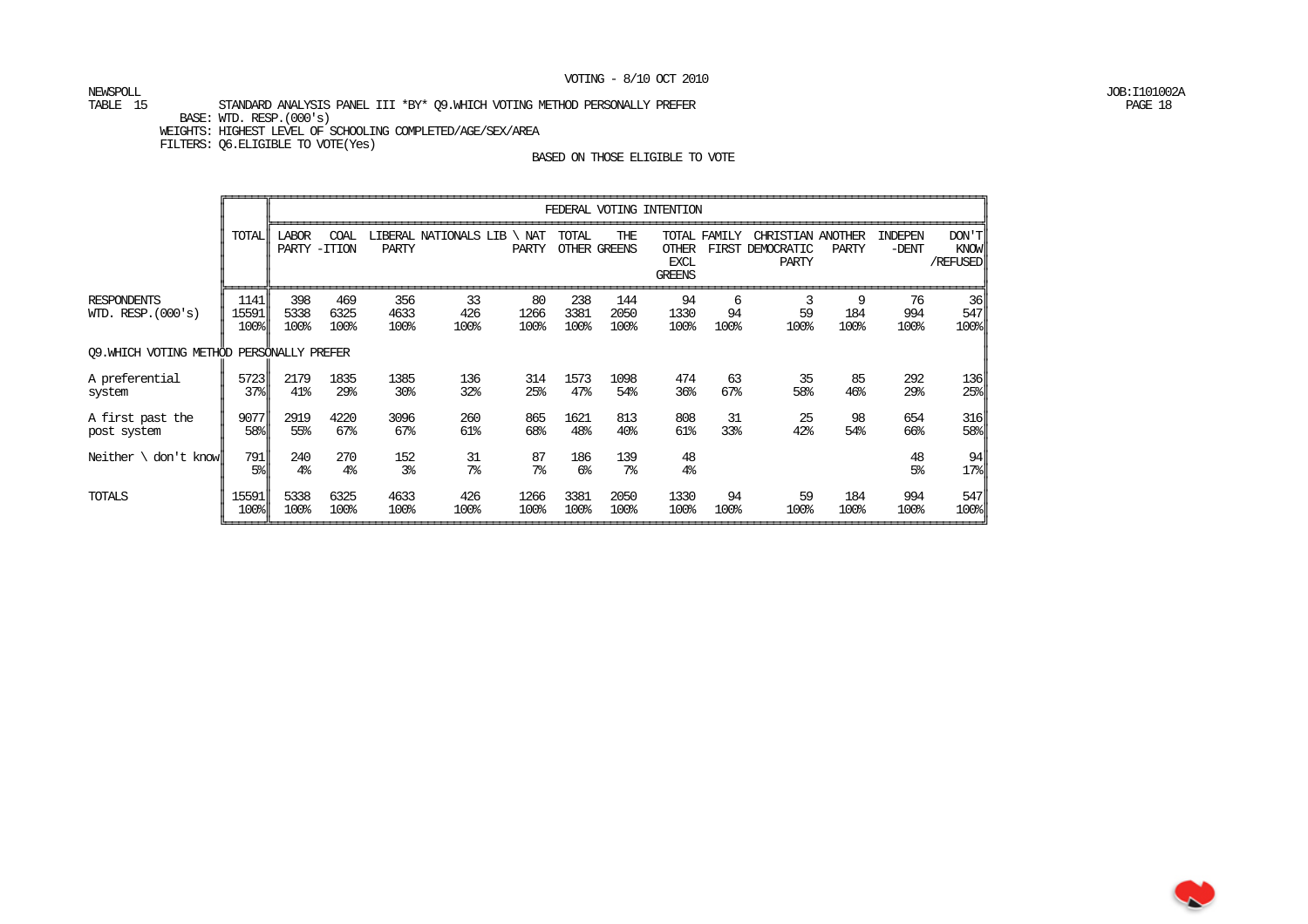# NEWSPOLL JOB:I101002A

#### TABLE 16 STANDARD ANALYSIS PANEL IV \*BY\* 09.WHICH VOTING METHOD PERSONALLY PREFER BASE: WTD. RESP.(000's) WEIGHTS: HIGHEST LEVEL OF SCHOOLING COMPLETED/AGE/SEX/AREA FILTERS: Q6.ELIGIBLE TO VOTE(Yes)

|                                            |                                                  |                       |                       |                       |                       |                      |                       | STATE VOTING INTENTION |                                                              |                 |                                         |                         |                      |                                |                                             |
|--------------------------------------------|--------------------------------------------------|-----------------------|-----------------------|-----------------------|-----------------------|----------------------|-----------------------|------------------------|--------------------------------------------------------------|-----------------|-----------------------------------------|-------------------------|----------------------|--------------------------------|---------------------------------------------|
|                                            | <b>TOTAL</b>                                     | <b>LABOR</b><br>PARTY | COAL<br>$-TTION$      | <b>PARTY</b>          | LIBERAL NATIONALS LIB | \ NAT<br>PARTY       | TOTAL<br><b>OTHER</b> | THE<br>GREENS          | <b>TOTAL</b><br><b>OTHER</b><br><b>EXCL</b><br><b>GREENS</b> | FAMILY<br>FIRST | CHRISTIAN<br>DEMOCRATIC<br><b>PARTY</b> | <b>ANOTHER</b><br>PARTY | INDEPEN<br>$-DENT$   | $DON'$ $T$<br>KNOW<br>/REFUSED | <b>VOTERS</b><br>IN ACT<br><b>TAS</b><br>SA |
| <b>RESPONDENTS</b><br>WID. RESP. $(000's)$ | 1141<br>15591<br>100%                            | 239<br>3632<br>100%   | 419<br>6146<br>100%   | 292<br>4194<br>100%   | 41<br>496<br>100%     | 86<br>1455<br>100%   | 241<br>3495<br>100%   | 136<br>2025<br>100%    | 105<br>1470<br>100%                                          | 3<br>53<br>100% | 4<br>61<br>100%                         | 11<br>230<br>100%       | 87<br>1126<br>100%   | 33<br>561<br>100%              | 209<br>1758<br>$100$ <sup>s</sup>           |
| 09. WHICH VOTING METHOD PERSONALLY PREFER  |                                                  |                       |                       |                       |                       |                      |                       |                        |                                                              |                 |                                         |                         |                      |                                |                                             |
| A preferential<br>system                   | 5723<br>$37$ <sup><math>\textdegree</math></sup> | 1586<br>44%           | 1797<br>29%           | 1257<br>30%           | 181<br>37%            | 359<br>25%           | 1557<br>45%           | 1091<br>54%            | 465<br>32%                                                   | 53<br>100%      | 13<br>21%                               | 87<br>38%               | 313<br>28%           | 62<br>$11\%$                   | 721<br>$41$ <sup>8</sup>                    |
| A first past the<br>post system            | 9077<br>$58$                                     | 1848<br>51%           | 4141<br>67%           | 2816<br>67%           | 315<br>63%            | 1009<br>69%          | 1739<br>50%           | 836<br>41%             | 903<br>61%                                                   |                 | 34<br>55%                               | 144<br>62%              | 726<br>64%           | 366<br>65%                     | 982<br>$56$ <sup>8</sup>                    |
| Neither $\setminus$ don't know $\parallel$ | 791  <br>$5\%$                                   | 197<br>5 <sup>°</sup> | 208<br>3 <sup>°</sup> | 121<br>3 <sup>°</sup> |                       | 87<br>6 <sup>°</sup> | 199<br>6 <sup>°</sup> | 97<br>5 <sup>°</sup>   | 102<br>7 <sup>°</sup>                                        |                 | 14<br>24%                               |                         | 87<br>8 <sup>°</sup> | 132<br>24%                     | 54<br>$3\%$                                 |
| TOTALS                                     | 15591<br>100%                                    | 3632<br>100%          | 6146<br>100%          | 4194<br>100%          | 496<br>100%           | 1455<br>100%         | 3495<br>100%          | 2025<br>100%           | 1470<br>100%                                                 | 53<br>100%      | 61<br>100%                              | 230<br>100%             | 1126<br>100%         | 561<br>100%                    | 1758<br>$100$ <sup>s</sup>                  |

∼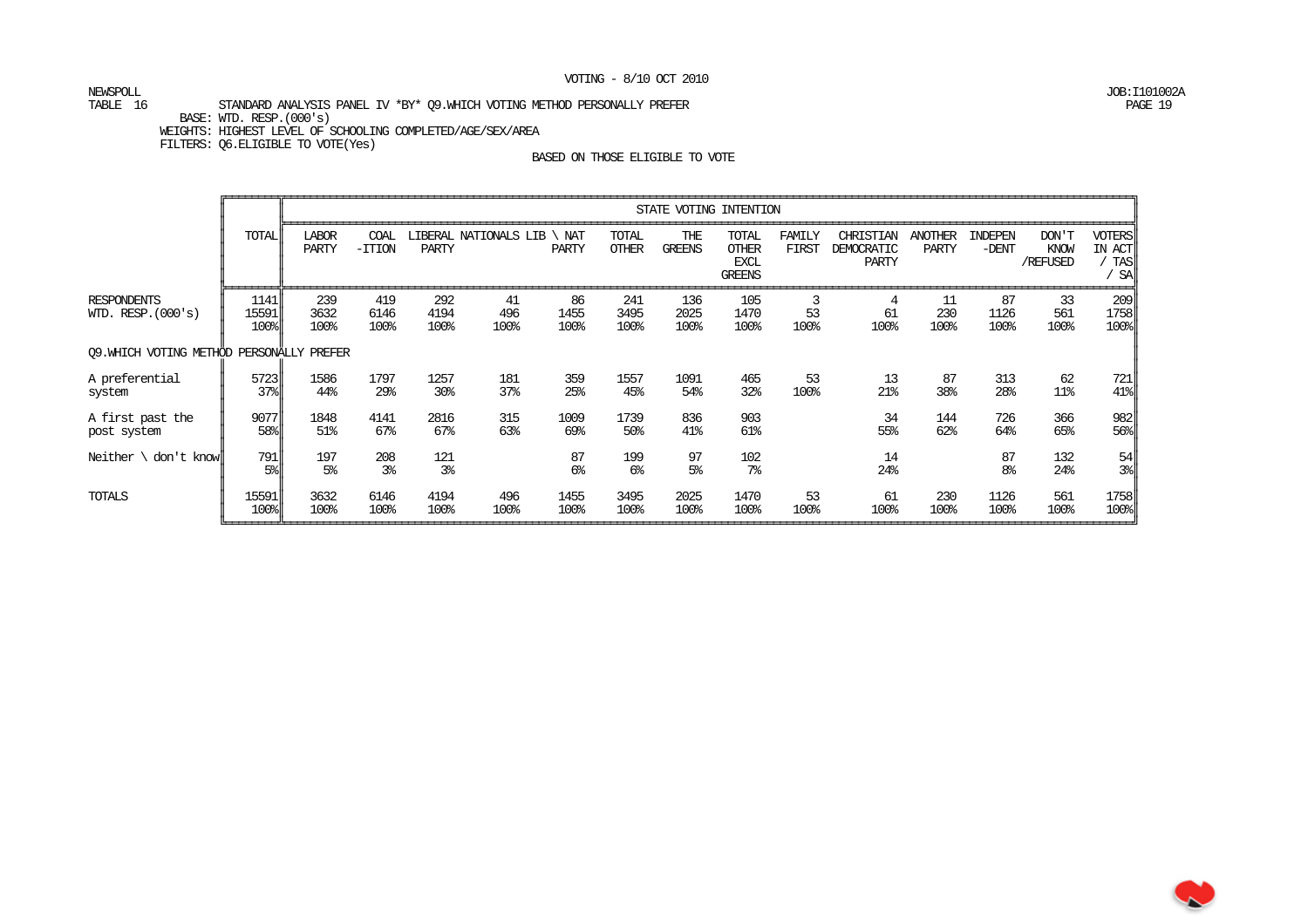NEWSPOLL JOB:I101002A

### TABLE 17 STANDARD ANALYSIS PANEL I \*BY\* Q10.THINK VOTING SHOULD BE COMPULSORY PAGE 20 BASE: WTD. RESP.(000's) WEIGHTS: HIGHEST LEVEL OF SCHOOLING COMPLETED/AGE/SEX/AREA

FILTERS: Q6.ELIGIBLE TO VOTE(Yes)

|                                            |                       | <b>SEX</b>          |                       |                    |                     | AGE                 |                     |                     | GROCERY BUYER        |                     | CHILDREN            |                                     | <b>MARITAL STATUS</b> |                     |                     | <b>WORK STATUS</b>     |                                                          |
|--------------------------------------------|-----------------------|---------------------|-----------------------|--------------------|---------------------|---------------------|---------------------|---------------------|----------------------|---------------------|---------------------|-------------------------------------|-----------------------|---------------------|---------------------|------------------------|----------------------------------------------------------|
|                                            | <b>TOTAL</b>          | MALE                | <b>FEMALE</b>         | $18 - 24$          | $25 - 34$           | $18 - 34$           | $35 - 49$           | $50+$               | YES                  | NO                  | YES                 | NO <sub>I</sub>                     | MARRIED               | NOT<br>MARRIED      | FULL<br>$-TIME$     | <b>PART</b><br>$-TIME$ | NOT AT<br>ALL                                            |
| <b>RESPONDENTS</b><br>WID. RESP. $(000's)$ | 1141<br>15591<br>100% | 563<br>7531<br>100% | 578ll<br>8060<br>100% | 95<br>1827<br>100% | 146<br>2773<br>100% | 241<br>4600<br>100% | 317<br>4349<br>100% | 583<br>6642<br>100% | 797<br>10752<br>100% | 344<br>4838<br>100% | 367<br>5358<br>100% | 774I<br>10232<br>$100$ <sup>s</sup> | 710<br>9087<br>100%   | 431<br>6504<br>100% | 443<br>6242<br>100% | 240<br>3020<br>100%    | 458<br>6329<br>$100$ <sup><math>\frac{1}{2}</math></sup> |
| O10. THINK VOTING SHOULD BE COMPULSORY     |                       |                     |                       |                    |                     |                     |                     |                     |                      |                     |                     |                                     |                       |                     |                     |                        |                                                          |
| Voluntary                                  | 4275                  | 2200                | 2075                  | 537                | 891                 | 1428                | 1142                | 1704                | 2867                 | 1408                | 1626                | 2648                                | 2487                  | 1788                | 1984                | 775                    | 1515                                                     |
|                                            | 27 <sub>8</sub>       | 29%                 | 26 <sup>8</sup>       | 29%                | 32%                 | 31%                 | 26 <sup>°</sup>     | 26 <sup>8</sup>     | 27 <sup>8</sup>      | 29%                 | 30 <sup>8</sup>     | 26 <sup>8</sup>                     | 27 <sup>o</sup>       | 27 <sub>8</sub>     | 32%                 | 26 <sup>°</sup>        | $24$ <sup>s</sup>                                        |
| Compulsory                                 | 10979                 | 5166                | 5813                  | 1234               | 1813                | 3046                | 3107                | 4826                | 7604                 | 3375                | 3692                | 7287                                | 6443                  | 4536                | 4199                | 2155                   | 4625                                                     |
|                                            | $70$ <sup>s</sup>     | 69%                 | 72%                   | 68%                | 65%                 | 66%                 | 71%                 | $73$ l              | 71%                  | 70%                 | 69%                 | 71%                                 | 71%                   | 70%                 | 67%                 | 71%                    | $73$ <sup><math>\frac{1}{6}</math></sup>                 |
| Neither $\setminus$                        | 337                   | 165                 | 172                   | 57                 | 69                  | 126                 | 100                 | 111                 | 282                  | 55                  | 40                  | 297                                 | 157                   | 180                 | 59                  | 89                     | 189                                                      |
| don't knowll                               | $2\frac{6}{5}$        | 2 <sup>°</sup>      | $2\frac{6}{5}$        | 3 <sup>°</sup>     | $2\frac{6}{5}$      | 3 <sup>°</sup>      | 2 <sup>°</sup>      | $2\frac{6}{10}$     | 3%                   | $1$ $\frac{8}{3}$   | 1 <sup>°</sup>      | 3 <sup>°</sup>                      | 2 <sup>°</sup>        | $3\%$               | 1 <sup>°</sup>      | 3 <sup>°</sup>         | $3\frac{8}{3}$                                           |
| TOTALS                                     | 15591                 | 7531                | 8060                  | 1827               | 2773                | 4600                | 4349                | 6642                | 10752                | 4838                | 5358                | 10232                               | 9087                  | 6504                | 6242                | 3020                   | 6329                                                     |
|                                            | 100%                  | 100%                | 100%                  | 100%               | 100%                | 100%                | 100%                | 100%                | 100%                 | 100%                | 100%                | 100%                                | 100%                  | 100%                | 100%                | 100%                   | 100%                                                     |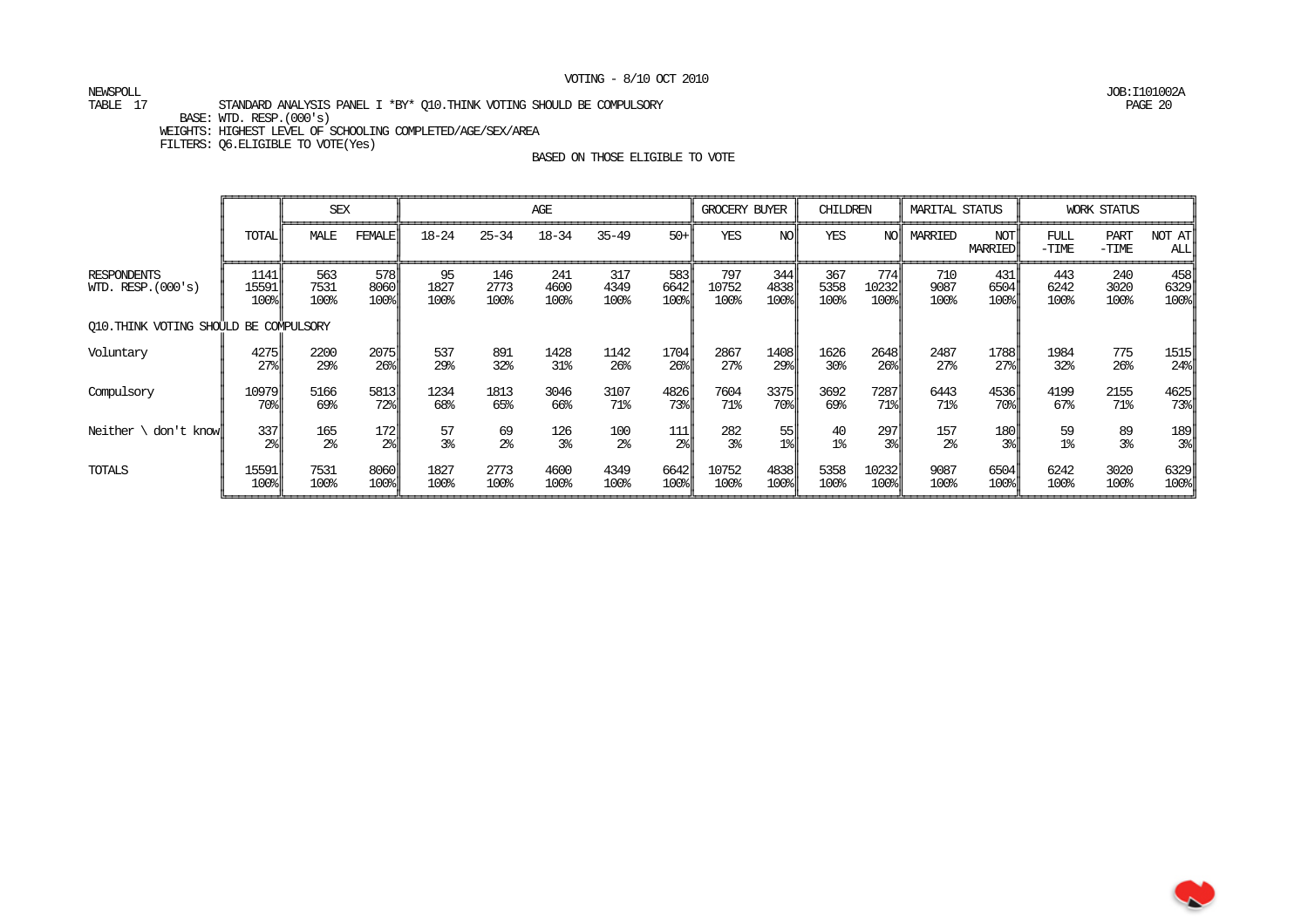NEWSPOLL JOB:I101002A

#### TABLE 18 STANDARD ANALYSIS PANEL II \*BY\* Q10.THINK VOTING SHOULD BE COMPULSORY PAGE 21 BASE: WTD. RESP.(000's) WEIGHTS: HIGHEST LEVEL OF SCHOOLING COMPLETED/AGE/SEX/AREA FILTERS: Q6.ELIGIBLE TO VOTE(Yes)

|                                            |                         |                       |                      |                     | AREA                    |                      |                     |                        |                   | S.E.S.               |                       |                                         | <b>HIGHEST</b><br>EDUCATION COMPLETED |                                                          |                         | HOUSEHOLD INCOME     |                                                  |
|--------------------------------------------|-------------------------|-----------------------|----------------------|---------------------|-------------------------|----------------------|---------------------|------------------------|-------------------|----------------------|-----------------------|-----------------------------------------|---------------------------------------|----------------------------------------------------------|-------------------------|----------------------|--------------------------------------------------|
|                                            | <b>TOTAL</b>            | 5 CAP<br><b>CITY</b>  | X-CITY               | NSW                 | <b>VIC</b>              | QLD                  | SA                  | WA                     | <b>TAS</b>        | WHITE                |                       | BLUE PRIMARY\ COLLEGE\<br><b>SCHOOL</b> | -SECOND -APPRENT<br>-ARY -ICESHIP     | <b>UNIVER</b><br>$-SITY$<br><b>DEGREE</b>                | LESS<br>THAN<br>\$40000 | \$40000<br>-\$79999  | $$80000+$                                        |
| <b>RESPONDENTS</b><br>WID. RESP. $(000's)$ | 1141<br>15591<br>100%   | 657<br>9486<br>100%   | 484<br>6105<br>100%  | 334<br>5356<br>100% | 287<br>4001<br>100%     | 188<br>3095<br>100%  | 144<br>1189<br>100% | 140<br>1573<br>100%    | 48<br>377<br>100% | 683<br>8736<br>100%  | 458<br>6854<br>100%   | 372<br>5959<br>100%                     | 356<br>4916<br>100%                   | 413<br>4716<br>$100$ <sup><math>\frac{1}{2}</math></sup> | 283<br>4045<br>100%     | 258<br>3346<br>100%  | 449<br>5868<br>100%                              |
| O10. THINK VOTING SHOULD BE COMPULSORY     |                         |                       |                      |                     |                         |                      |                     |                        |                   |                      |                       |                                         |                                       |                                                          |                         |                      |                                                  |
| Voluntary                                  | 4275<br>27 <sub>8</sub> | 2399<br>25%           | 1876<br>31%          | 1716<br>32%         | 1055<br>26 <sup>°</sup> | 777<br>25%           | 205<br>17%          | 432<br>27 <sup>8</sup> | 89<br>24%         | 2142<br>25%          | 2132<br>31%           | 1843<br>31%                             | 1522<br>31%                           | 909<br>$19$ <sup>8</sup>                                 | 980<br>24%              | 1071<br>32%          | 1597<br>$27$ <sup><math>\frac{1}{6}</math></sup> |
| Compulsory                                 | 10979<br>70%            | 6813<br>72%           | 4166<br>68%          | 3465<br>65%         | 2885<br>72%             | 2245<br>73%          | 984<br>83%          | 1122<br>71%            | 278<br>74%        | 6545<br>75%          | 4434<br>65%           | 3904<br>66%                             | 3329<br>68%                           | 3746<br>79%                                              | 2896<br>72%             | 2248<br>67%          | 4240<br>$72$ $\ $                                |
| Neither $\setminus$ don't know $\parallel$ | 337<br>$2\%$            | 274<br>3 <sup>°</sup> | 63<br>1 <sup>°</sup> | 175<br>3%           | 60<br>2 <sup>°</sup>    | 73<br>2 <sup>°</sup> |                     | 19<br>1 <sup>°</sup>   | 9<br>$2\%$        | 49<br>1 <sup>°</sup> | 288<br>4 <sup>°</sup> | 211<br>$4\%$                            | 65<br>$1\%$                           | 61<br>$1$ $\frac{1}{6}$                                  | 169<br>4 <sup>°</sup>   | 28<br>1 <sup>°</sup> | 31<br>$1$ $\frac{8}{3}$                          |
| TOTALS                                     | 15591<br>100%           | 9486<br>100%          | 6105<br>100%         | 5356<br>100%        | 4001<br>100%            | 3095<br>100%         | 1189<br>100%        | 1573<br>100%           | 377<br>100%       | 8736<br>100%         | 6854<br>100%          | 5959<br>100%                            | 4916<br>100%                          | 4716<br>$100$ <sup><math>\frac{1}{2}</math></sup>        | 4045<br>100%            | 3346<br>100%         | 5868<br>100%                                     |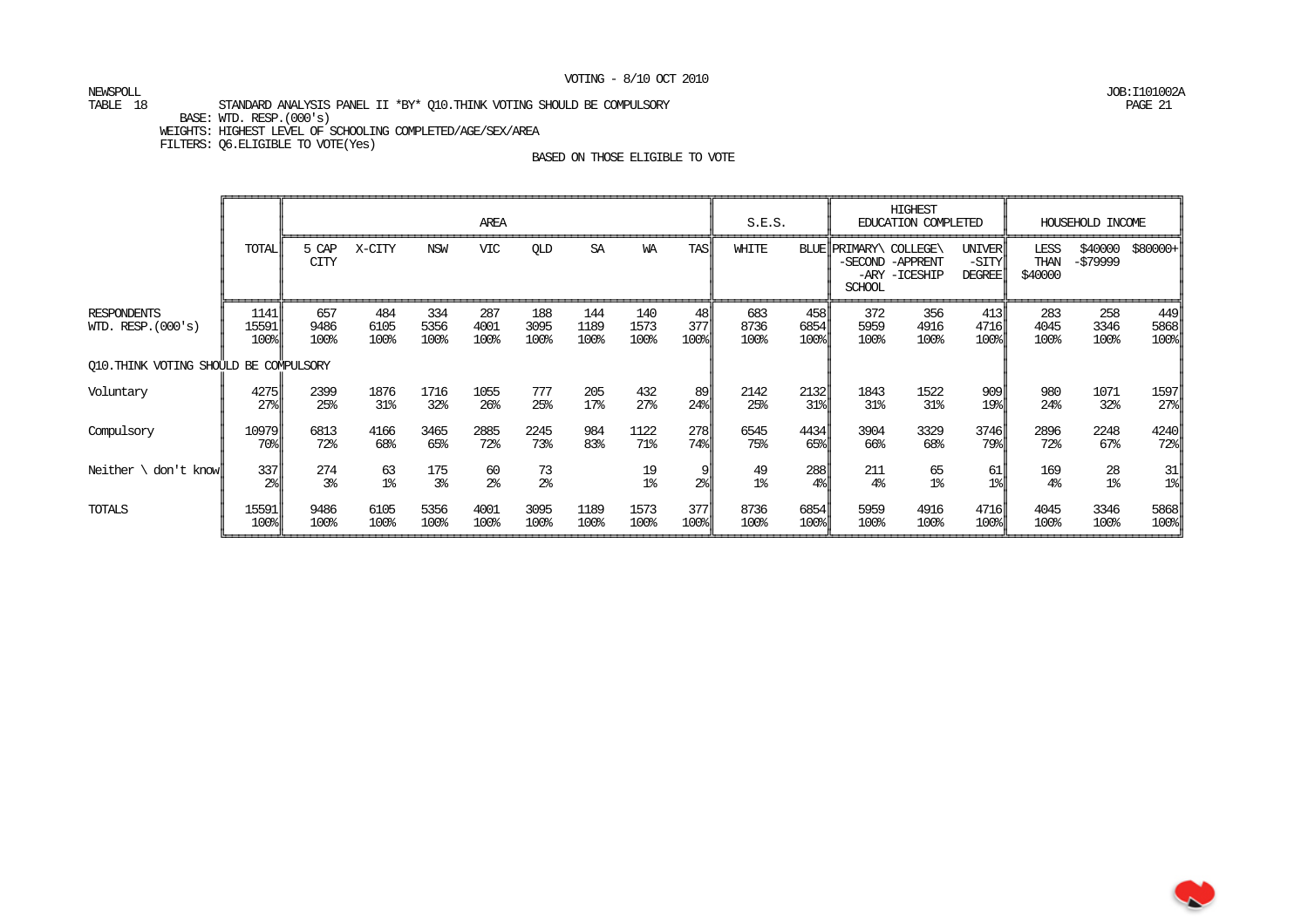NEWSPOLL JOB:I101002A

#### TABLE 19 STANDARD ANALYSIS PANEL III \*BY\* 010.THINK VOTING SHOULD BE COMPULSORY PAGE 22 BASE: WTD. RESP.(000's) WEIGHTS: HIGHEST LEVEL OF SCHOOLING COMPLETED/AGE/SEX/AREA FILTERS: Q6.ELIGIBLE TO VOTE(Yes)

|                                            |                                                  |                       |                       |                       |                       |                        |                        |                      | FEDERAL VOTING INTENTION                     |                 |                                                |                     |                      |                           |
|--------------------------------------------|--------------------------------------------------|-----------------------|-----------------------|-----------------------|-----------------------|------------------------|------------------------|----------------------|----------------------------------------------|-----------------|------------------------------------------------|---------------------|----------------------|---------------------------|
|                                            | TOTALI                                           | <b>LABOR</b><br>PARTY | COAL<br>$-TTION$      | PARTY                 | LIBERAL NATIONALS LIB | NAT<br>PARTY           | TOTAL                  | THE<br>OTHER GREENS  | <b>OTHER</b><br><b>EXCL</b><br><b>GREENS</b> | TOTAL FAMILY    | CHRISTIAN ANOTHER<br>FIRST DEMOCRATIC<br>PARTY | PARTY               | INDEPEN<br>$-DENT$   | DON'T<br>KNOW<br>/REFUSED |
| <b>RESPONDENTS</b><br>WID. RESP. $(000's)$ | 1141<br>15591<br>100%                            | 398<br>5338<br>100%   | 469<br>6325<br>100%   | 356<br>4633<br>100%   | 33<br>426<br>100%     | 80<br>1266<br>100%     | 238<br>3381<br>100%    | 144<br>2050<br>100%  | 94<br>1330<br>100%                           | 6<br>94<br>100% | 3<br>59<br>100%                                | 9<br>184<br>100%    | 76<br>994<br>100%    | 36<br>547<br>100%         |
| 010. THINK VOTING SHOULD BE COMPULSORY     |                                                  |                       |                       |                       |                       |                        |                        |                      |                                              |                 |                                                |                     |                      |                           |
| Voluntary                                  | 4275<br>$27$ <sup><math>\frac{1}{6}</math></sup> | 1289<br>24%           | 1900<br>30%           | 1377<br>30%           | 177<br>42%            | 345<br>27 <sup>8</sup> | 900<br>27 <sup>8</sup> | 464<br>23%           | 436<br>33%                                   |                 | 22<br>37%                                      | 56<br>31%           | 358<br>36%           | 185<br>$34\$              |
| Compulsory                                 | 10979<br>$70$ 위                                  | 4026<br>75%           | 4296<br>68%           | 3126<br>$67\%$        | 249<br>58%            | 921<br>73%             | 2357<br>70%            | 1503<br>73%          | 855<br>64%                                   | 94<br>100%      | 37<br>63%                                      | 123<br>67%          | 601<br>60%           | 300<br>55%                |
| Neither $\setminus$ don't know             | 337II<br>$2\$                                    | 22<br>0 <sup>8</sup>  | 130<br>2 <sup>°</sup> | 130<br>3 <sup>°</sup> |                       |                        | 123<br>4 <sup>°</sup>  | 83<br>4 <sup>°</sup> | 40<br>3 <sup>°</sup>                         |                 |                                                | 5<br>3 <sup>°</sup> | 35<br>4 <sup>°</sup> | 62<br>$11$ %              |
| TOTALS                                     | 15591<br>100%                                    | 5338<br>100%          | 6325<br>100%          | 4633<br>100%          | 426<br>100%           | 1266<br>100%           | 3381<br>100%           | 2050<br>100%         | 1330<br>100%                                 | 94<br>100%      | 59<br>100%                                     | 184<br>100%         | 994<br>100%          | 547<br>100%               |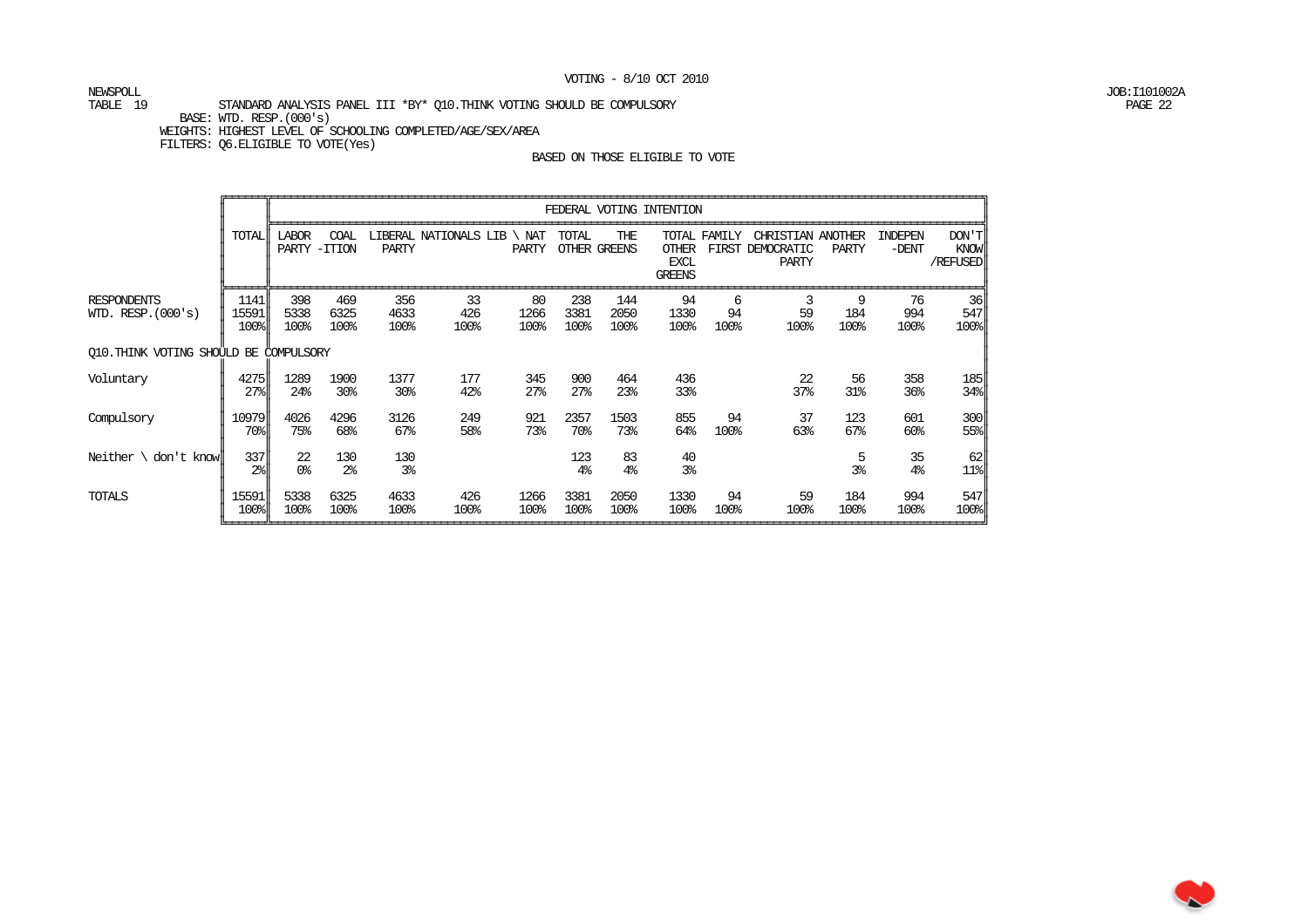# NEWSPOLL JOB:I101002A

#### TABLE 20 STANDARD ANALYSIS PANEL IV \*BY\* Q10.THINK VOTING SHOULD BE COMPULSORY PAGE 23 BASE: WTD. RESP.(000's) WEIGHTS: HIGHEST LEVEL OF SCHOOLING COMPLETED/AGE/SEX/AREA FILTERS: Q6.ELIGIBLE TO VOTE(Yes)

|                                            |                         |                       |                       |                       |                       |                    | STATE VOTING INTENTION |                        |                                                       |                 |                                  |                         |                    |                           |                                             |
|--------------------------------------------|-------------------------|-----------------------|-----------------------|-----------------------|-----------------------|--------------------|------------------------|------------------------|-------------------------------------------------------|-----------------|----------------------------------|-------------------------|--------------------|---------------------------|---------------------------------------------|
|                                            | TOTAL                   | <b>LABOR</b><br>PARTY | COAL<br>$-TTION$      | <b>PARTY</b>          | LIBERAL NATIONALS LIB | NAT<br>PARTY       | TOTAL<br><b>OTHER</b>  | THE<br><b>GREENS</b>   | TOTAL<br><b>OTHER</b><br><b>EXCL</b><br><b>GREENS</b> | FAMILY<br>FIRST | CHRISTIAN<br>DEMOCRATIC<br>PARTY | <b>ANOTHER</b><br>PARTY | INDEPEN<br>$-DENT$ | DON'T<br>KNOW<br>/REFUSED | <b>VOTERS</b><br>IN ACT<br><b>TAS</b><br>SA |
| <b>RESPONDENTS</b><br>WID. RESP. $(000's)$ | 1141<br>15591<br>100%   | 239<br>3632<br>100%   | 419<br>6146<br>100%   | 292<br>4194<br>100%   | 41<br>496<br>100%     | 86<br>1455<br>100% | 241<br>3495<br>100%    | 136<br>2025<br>100%    | 105<br>1470<br>100%                                   | 53<br>100%      | 4<br>61<br>100%                  | 11<br>230<br>100%       | 87<br>1126<br>100% | 33<br>561<br>100%         | 209<br>1758<br>$100$ <sup>s</sup>           |
| Q10. THINK VOTING SHOULD BE COMPULSORY     |                         |                       |                       |                       |                       |                    |                        |                        |                                                       |                 |                                  |                         |                    |                           |                                             |
| Voluntary                                  | 4275<br>27 <sup>8</sup> | 936<br>26%            | 1870<br>30%           | 1264<br>30%           | 167<br>34%            | 439<br>30%         | 945<br>27 <sup>8</sup> | 523<br>26 <sup>°</sup> | 421<br>29%                                            |                 | 14<br>24%                        | 56<br>24%               | 351<br>31%         | 202<br>36 <sup>8</sup>    | 322<br>$18$                                 |
| Compulsory                                 | 10979<br>70%            | 2668<br>73%           | 4174<br>68%           | 2828<br>67%           | 330<br>66%            | 1016<br>70%        | 2427<br>69%            | 1475<br>73%            | 952<br>65%                                            | 53<br>100%      | 46<br>76%                        | 174<br>76%              | 678<br>60%         | 283<br>$51\%$             | 1427<br>$81$ $\parallel$                    |
| Neither $\setminus$ don't know $\parallel$ | 337<br>$2\frac{6}{1}$   | 28<br>1 <sup>°</sup>  | 102<br>2 <sup>°</sup> | 102<br>2 <sup>°</sup> |                       |                    | 123<br>4 <sup>°</sup>  | 26<br>1 <sup>°</sup>   | 97<br>7 <sup>°</sup>                                  |                 |                                  |                         | 97<br>9%           | 75<br>13%                 | ∥9<br>$1$ $\ $                              |
| TOTALS                                     | 15591<br>100%           | 3632<br>100%          | 6146<br>100%          | 4194<br>100%          | 496<br>100%           | 1455<br>100%       | 3495<br>100%           | 2025<br>100%           | 1470<br>100%                                          | 53<br>100%      | 61<br>100%                       | 230<br>100%             | 1126<br>100%       | 561<br>100%               | 1758<br>$100$ <sup>s</sup>                  |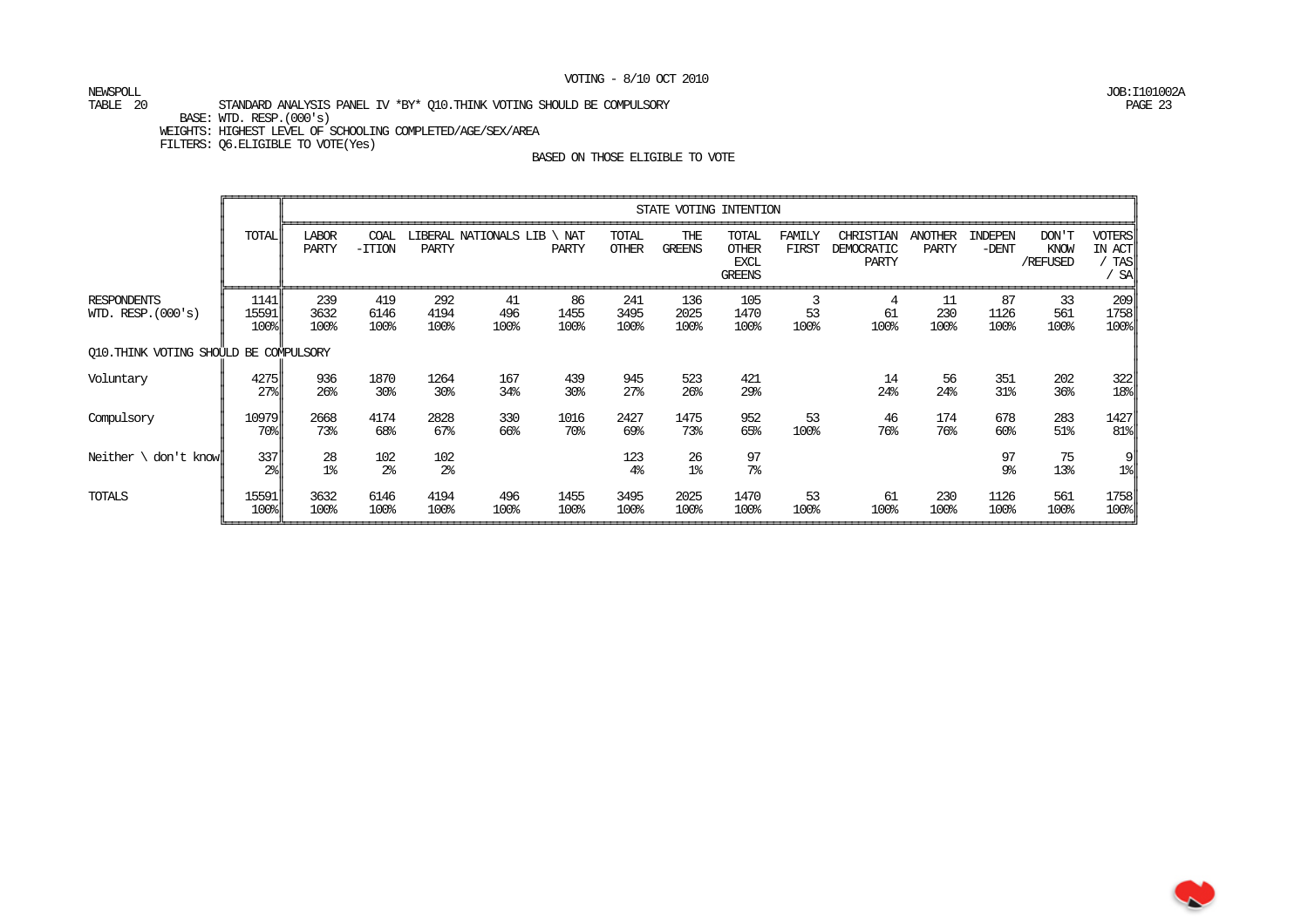NEWSPOLL JOB:I101002A

#### TABLE 21 STANDARD ANALYSIS PANEL I \*BY\* Q11.THINK FEDERAL GOVERNMENT SHOULD SERVE THREE YEAR TERM PAGE 24 BASE: WTD. RESP.(000's) WEIGHTS: HIGHEST LEVEL OF SCHOOLING COMPLETED/AGE/SEX/AREA

FILTERS: Q6.ELIGIBLE TO VOTE(Yes)

|                                                                                         |                       | <b>SEX</b>            |                         |                      | AGE                 |                       |                       |                                                  | GROCERY BUYER<br>CHILDREN |                                                   |                       |                                    | MARITAL STATUS        |                                    | <b>WORK STATUS</b>       |                        |                                   |
|-----------------------------------------------------------------------------------------|-----------------------|-----------------------|-------------------------|----------------------|---------------------|-----------------------|-----------------------|--------------------------------------------------|---------------------------|---------------------------------------------------|-----------------------|------------------------------------|-----------------------|------------------------------------|--------------------------|------------------------|-----------------------------------|
|                                                                                         | <b>TOTAL</b>          | MALE                  | <b>FEMALE</b>           | $18 - 24$            | $25 - 34$           | $18 - 34$             | $35 - 49$             | $50 +$                                           | <b>YES</b>                | NO                                                | <b>YES</b>            | NOL                                | MARRIED               | NOT <sub>I</sub><br><b>MARRIED</b> | FULL<br>$-\mathsf{TIME}$ | <b>PART</b><br>$-TIME$ | NOT AT<br>ALL                     |
| <b>RESPONDENTS</b><br>WID. RESP. $(000's)$                                              | 1141<br>15591<br>100% | 563<br>7531<br>100%   | 578<br>8060<br>100%     | 95<br>1827<br>100%   | 146<br>2773<br>100% | 241<br>4600<br>100%   | 317<br>4349<br>100%   | 583<br>6642<br>100%                              | 797<br>10752<br>100%      | 344<br>4838<br>100%                               | 367<br>5358<br>100%   | 774<br>10232<br>$100$ <sup>s</sup> | 710<br>9087<br>100%   | 431<br>6504<br>$100$ <sup>8</sup>  | 443<br>6242<br>100%      | 240<br>3020<br>100%    | 458<br>6329<br>$100$ <sup>s</sup> |
| O11. THINK FEDERAL GOVERNMENT SHOULD SERVE THREE YEAR TERM                              |                       |                       |                         |                      |                     |                       |                       |                                                  |                           |                                                   |                       |                                    |                       |                                    |                          |                        |                                   |
| Should be able to<br>call an election<br>before the 3 year<br>fixed term is<br>complete | 7511<br>48%           | 3476<br>46%           | 4036<br>50%             | 1287<br>70%          | 1608<br>58%         | 2895<br>63%           | 2142<br>49%           | 2475<br>$37$ <sup><math>\frac{1}{6}</math></sup> | 5012<br>47%               | 2499<br>52%                                       | 2882<br>54%           | 4629<br>45%                        | 4178<br>46%           | 3334<br>$51$ <sup>8</sup>          | 3174<br>51%              | 1785<br>59%            | 2553<br>$40$ <sup>s</sup>         |
| Not be able to call<br>an election before<br>the 3 year fixed<br>term is complete       | 7531<br>48%           | 3861<br>51%           | 3670<br>46 <sup>°</sup> | 523<br>29%           | 1002<br>36%         | 1525<br>33%           | 2104<br>48%           | 3902<br>$59$ l                                   | 5283<br>49%               | 2248<br>46 <sup>8</sup>                           | 2349<br>44%           | 5182<br>51%                        | 4602<br>51%           | 2929<br>$45$ ll                    | 2933<br>47%              | 1186<br>39%            | 3411<br>$54$ <sup>8</sup>         |
| Don't know                                                                              | 548<br>4 <sup>°</sup> | 195<br>3 <sup>°</sup> | 354<br>4 <sup>°</sup>   | 18<br>1 <sup>°</sup> | 163<br>$6\%$        | 181<br>4 <sup>°</sup> | 103<br>2 <sup>°</sup> | 264<br>$4\%$                                     | 457<br>4 <sup>°</sup>     | 92<br>$2\$                                        | 127<br>2 <sup>°</sup> | 421<br>$4\%$                       | 308<br>3 <sup>°</sup> | 240<br>$4\%$                       | 135<br>2 <sup>°</sup>    | 49<br>2 <sup>°</sup>   | 365<br>$6\%$                      |
| TOTALS                                                                                  | 15591<br>100%         | 7531<br>100%          | 8060<br>100%            | 1827<br>100%         | 2773<br>100%        | 4600<br>100%          | 4349<br>100%          | 6642<br>100%                                     | 10752<br>100%             | 4838<br>$100$ <sup><math>\frac{1}{2}</math></sup> | 5358<br>100%          | 10232<br>$100$ <sup>s</sup>        | 9087<br>100%          | 6504<br>$100$ <sup>s</sup>         | 6242<br>100%             | 3020<br>100%           | 6329<br>$100$ <sup>s</sup>        |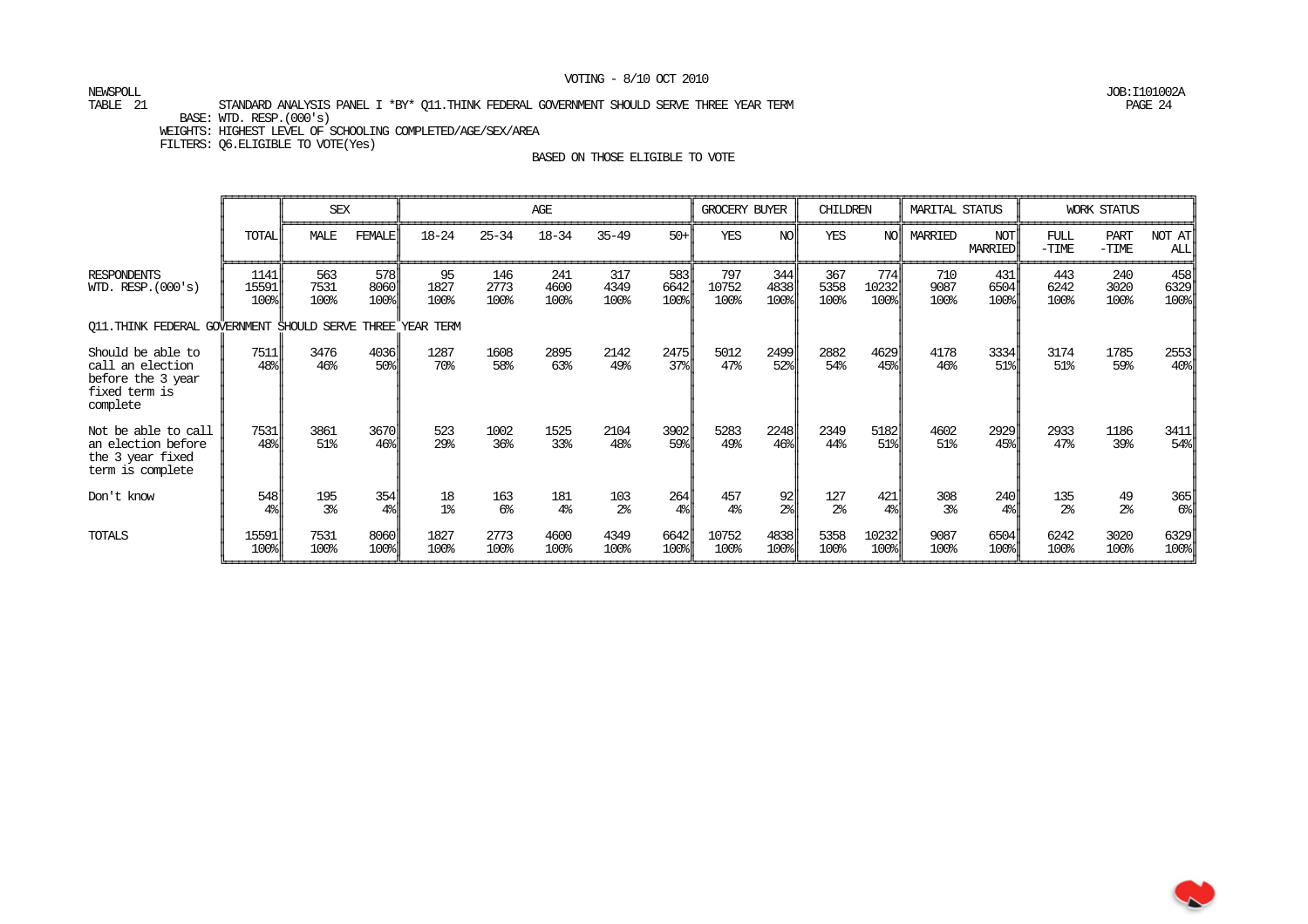NEWSPOLL JOB:I101002A

#### TABLE 22 STANDARD ANALYSIS PANEL II \*BY\* Q11.THINK FEDERAL GOVERNMENT SHOULD SERVE THREE YEAR TERM PAGE 25 BASE: WTD. RESP.(000's) WEIGHTS: HIGHEST LEVEL OF SCHOOLING COMPLETED/AGE/SEX/AREA

FILTERS: Q6.ELIGIBLE TO VOTE(Yes)

|                                                                                         |                       |                       |                       |                       | AREA                  |                       |                     |                      |                           | S.E.S.                |                       |                                         | <b>HIGHEST</b><br>EDUCATION COMPLETED |                                                  |                         | HOUSEHOLD INCOME     |                                                  |
|-----------------------------------------------------------------------------------------|-----------------------|-----------------------|-----------------------|-----------------------|-----------------------|-----------------------|---------------------|----------------------|---------------------------|-----------------------|-----------------------|-----------------------------------------|---------------------------------------|--------------------------------------------------|-------------------------|----------------------|--------------------------------------------------|
|                                                                                         | <b>TOTAL</b>          | 5 CAP<br><b>CITY</b>  | X-CITY                | <b>NSW</b>            | <b>VIC</b>            | <b>QLD</b>            | SA                  | <b>WA</b>            | <b>TAS</b>                | WHITE                 |                       | BLUE PRIMARY\ COLLEGE\<br><b>SCHOOL</b> | -SECOND -APPRENT<br>-ARY -ICESHIP     | UNIVER<br>-SITY<br><b>DEGREE</b>                 | LESS<br>THAN<br>\$40000 | \$40000<br>$-579999$ | \$80000+                                         |
| <b>RESPONDENTS</b><br>WID. RESP. (000's)                                                | 1141<br>15591<br>100% | 657<br>9486<br>100%   | 484<br>6105<br>100%   | 334<br>5356<br>100%   | 287<br>4001<br>100%   | 188<br>3095<br>100%   | 144<br>1189<br>100% | 140<br>1573<br>100%  | 48<br>377<br>100%         | 683<br>8736<br>100%   | 458<br>6854<br>100%   | 372<br>5959<br>100%                     | 356<br>4916<br>100%                   | 413<br>4716<br>$100$ <sup>s</sup>                | 283<br>4045<br>100%     | 258<br>3346<br>100%  | 449<br>5868<br>100%                              |
| Q11. THINK FEDERAL GOVERNMENT SHOULD SERVE THREE YEAR TERM                              |                       |                       |                       |                       |                       |                       |                     |                      |                           |                       |                       |                                         |                                       |                                                  |                         |                      |                                                  |
| Should be able to<br>call an election<br>before the 3 year<br>fixed term is<br>complete | 7511<br>48%           | 4585<br>48%           | 2926<br>48%           | 2630<br>49%           | 1968<br>49%           | 1391<br>45%           | 596<br>50%          | 742<br>47%           | 185<br>49%                | 4468<br>51%           | 3043<br>44%           | 2577<br>43%                             | 2584<br>53%                           | 2351<br>$50$ <sup><math>\frac{1}{2}</math></sup> | 1600<br>40 <sup>°</sup> | 1528<br>46%          | 3272<br>$56$ <sup><math>\frac{1}{2}</math></sup> |
| Not be able to call<br>an election before<br>the 3 year fixed<br>term is complete       | 7531<br>48%           | 4601<br>49%           | 2930<br>48%           | 2547<br>48%           | 1883<br>47%           | 1570<br>51%           | 543<br>46%          | 805<br>51%           | 183<br>49%                | 4020<br>46%           | 3511<br>51%           | 3105<br>52%                             | 2215<br>45%                           | 2210<br>$47$ %                                   | 2345<br>58%             | 1741<br>52%          | 2440<br>$42$ <sup>8</sup>                        |
| Don't know                                                                              | 548<br>4 <sup>°</sup> | 300<br>3 <sup>°</sup> | 249<br>4 <sup>°</sup> | 179<br>3 <sup>°</sup> | 150<br>4 <sup>°</sup> | 134<br>4 <sup>°</sup> | 50<br>4%            | 26<br>2 <sup>°</sup> | 8<br>$2\$                 | 249<br>3 <sup>°</sup> | 300<br>4 <sup>°</sup> | 276<br>5 <sup>°</sup>                   | 117<br>2 <sup>°</sup>                 | 155<br>3 <sup>°</sup>                            | 100<br>2 <sup>°</sup>   | 77<br>$2\frac{6}{5}$ | 156<br>$3\%$                                     |
| TOTALS                                                                                  | 15591<br>100%         | 9486<br>100%          | 6105<br>100%          | 5356<br>100%          | 4001<br>100%          | 3095<br>100%          | 1189<br>100%        | 1573<br>100%         | 377<br>$100$ <sup>s</sup> | 8736<br>100%          | 6854<br>100%          | 5959<br>100%                            | 4916<br>100%                          | 4716<br>100%                                     | 4045<br>100%            | 3346<br>100%         | 5868<br>$100$ <sup>s</sup>                       |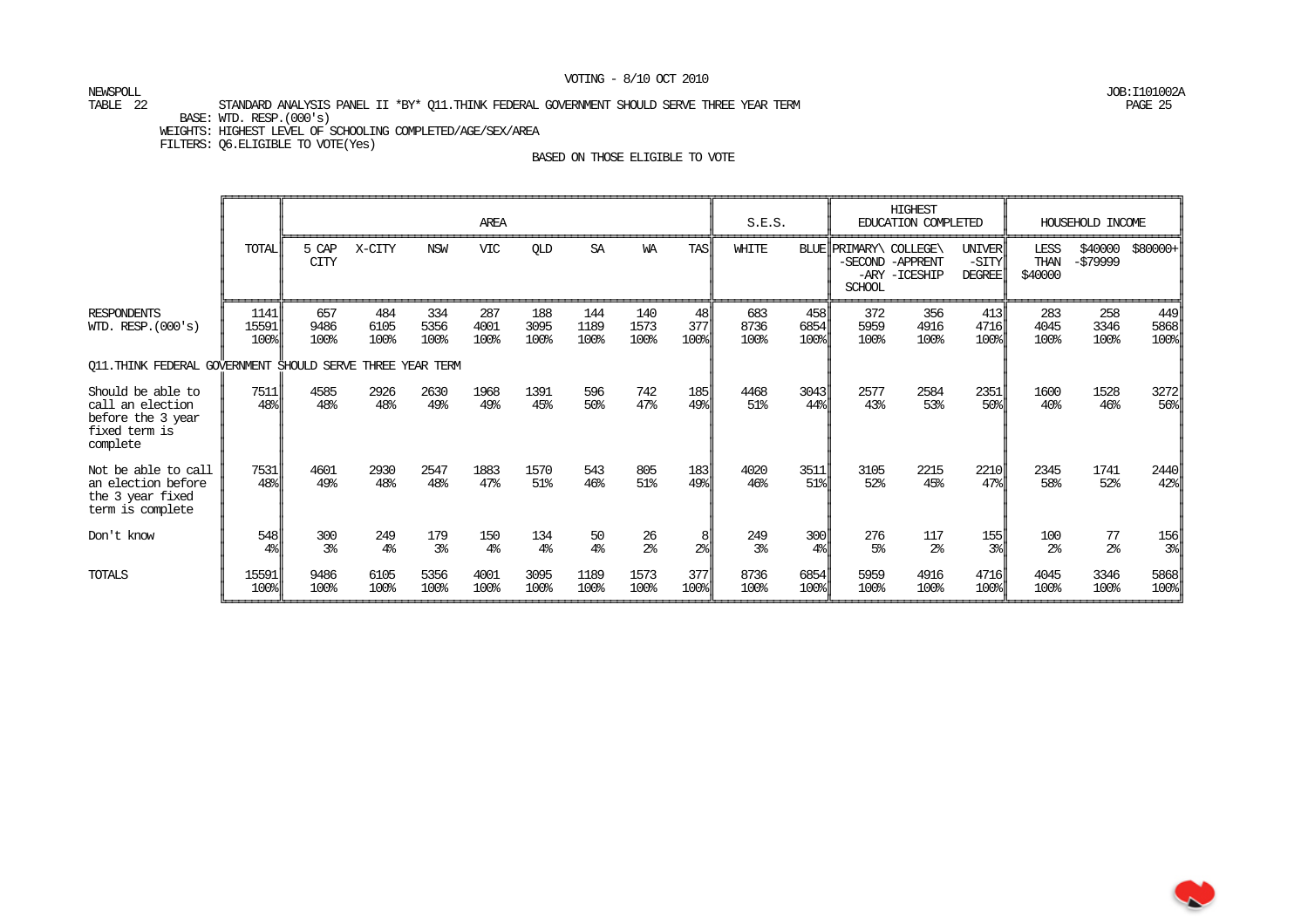NEWSPOLL JOB:I101002A

#### TABLE 23 STANDARD ANALYSIS PANEL III \*BY\* Q11.THINK FEDERAL GOVERNMENT SHOULD SERVE THREE YEAR TERM PAGE 26 BASE: WTD. RESP.(000's) WEIGHTS: HIGHEST LEVEL OF SCHOOLING COMPLETED/AGE/SEX/AREA

FILTERS: Q6.ELIGIBLE TO VOTE(Yes)

|                                                                                         |                       |                               | FEDERAL VOTING INTENTION |                       |                             |                      |                      |                            |                                                              |                 |                                                |                  |                           |                           |
|-----------------------------------------------------------------------------------------|-----------------------|-------------------------------|--------------------------|-----------------------|-----------------------------|----------------------|----------------------|----------------------------|--------------------------------------------------------------|-----------------|------------------------------------------------|------------------|---------------------------|---------------------------|
|                                                                                         | TOTAL                 | <b>LABOR</b><br>PARTY - ITION | COAL                     | PARTY                 | LIBERAL NATIONALS LIB \ NAT | PARTY                | TOTAL                | THE<br><b>OTHER GREENS</b> | TOTAL FAMILY<br><b>OTHER</b><br><b>EXCL</b><br><b>GREENS</b> |                 | CHRISTIAN ANOTHER<br>FIRST DEMOCRATIC<br>PARTY | PARTY            | <b>INDEPEN</b><br>$-DENT$ | DON'T<br>KNOW<br>/REFUSED |
| <b>RESPONDENTS</b><br>WID. RESP. (000's)                                                | 1141<br>15591<br>100% | 398<br>5338<br>100%           | 469<br>6325<br>100%      | 356<br>4633<br>100%   | 33<br>426<br>100%           | 80<br>1266<br>100%   | 238<br>3381<br>100%  | 144<br>2050<br>100%        | 94<br>1330<br>100%                                           | 6<br>94<br>100% | 3<br>59<br>100%                                | 9<br>184<br>100% | 76<br>994<br>100%         | 36<br>547<br>100%         |
| Q11. THINK FEDERAL GOVERNMENT<br>SHOULD SERVE THREE YEAR TERM                           |                       |                               |                          |                       |                             |                      |                      |                            |                                                              |                 |                                                |                  |                           |                           |
| Should be able to<br>call an election<br>before the 3 year<br>fixed term is<br>complete | 7511<br>48%           | 2315<br>43%                   | 3379<br>53%              | 2471<br>53%           | 160<br>38%                  | 748<br>59%           | 1641<br>49%          | 977<br>48%                 | 664<br>50%                                                   | 94<br>100%      | 47<br>79%                                      | 20<br>11%        | 503<br>51%                | 176<br>32%                |
| Not be able to call<br>an election before<br>the 3 year fixed<br>term is complete       | 7531<br>48%           | 2898<br>54%                   | 2756<br>44%              | 2034<br>44%           | 231<br>54%                  | 492<br>39%           | 1658<br>49%          | 1014<br>49%                | 644<br>48%                                                   |                 | 13<br>21%                                      | 163<br>89%       | 468<br>47%                | 219<br>40%                |
| Don't know                                                                              | 548<br>4 <sup>°</sup> | 126<br>2 <sup>°</sup>         | 190<br>3 <sup>8</sup>    | 129<br>3 <sup>°</sup> | 35<br>8 <sup>°</sup>        | 26<br>2 <sup>°</sup> | 82<br>2 <sup>°</sup> | 59<br>3 <sup>8</sup>       | 23<br>2 <sup>°</sup>                                         |                 |                                                |                  | 23<br>2 <sup>°</sup>      | 151<br>28%                |
| TOTALS                                                                                  | 15591<br>100%         | 5338<br>100%                  | 6325<br>100%             | 4633<br>100%          | 426<br>100%                 | 1266<br>100%         | 3381<br>100%         | 2050<br>100%               | 1330<br>100%                                                 | 94<br>100%      | 59<br>100%                                     | 184<br>100%      | 994<br>100%               | 547<br>100%               |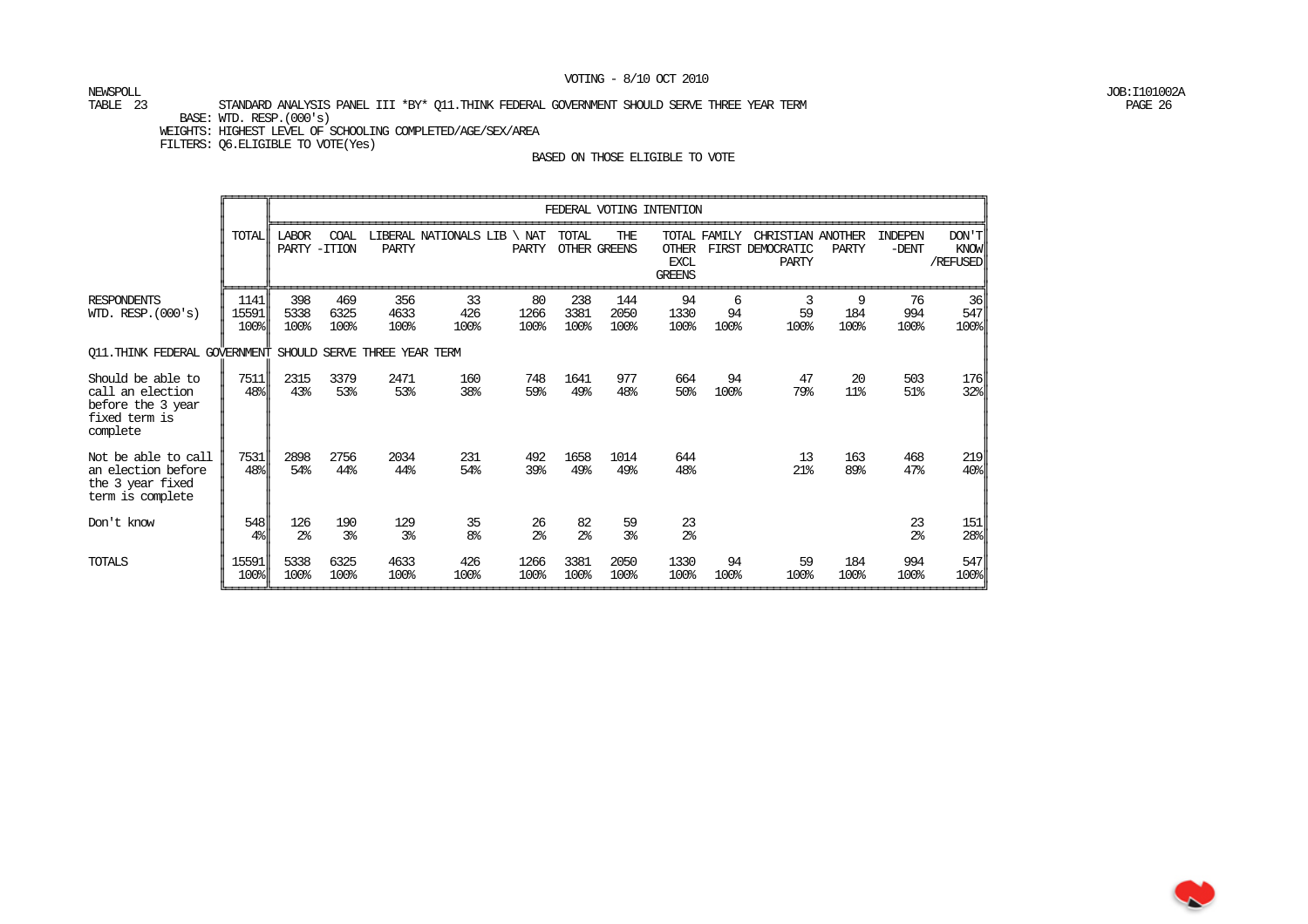NEWSPOLL JOB:I101002A

#### TABLE 24 STANDARD ANALYSIS PANEL IV \*BY\* Q11.THINK FEDERAL GOVERNMENT SHOULD SERVE THREE YEAR TERM PAGE 27 BASE: WTD. RESP.(000's) WEIGHTS: HIGHEST LEVEL OF SCHOOLING COMPLETED/AGE/SEX/AREA

FILTERS: Q6.ELIGIBLE TO VOTE(Yes)

|                                                                                         |                                                  | STATE VOTING INTENTION |                       |                      |                       |                      |                       |                      |                                                       |                 |                                  |                         |                      |                           |                                                   |
|-----------------------------------------------------------------------------------------|--------------------------------------------------|------------------------|-----------------------|----------------------|-----------------------|----------------------|-----------------------|----------------------|-------------------------------------------------------|-----------------|----------------------------------|-------------------------|----------------------|---------------------------|---------------------------------------------------|
|                                                                                         | <b>TOTAL</b>                                     | <b>LABOR</b><br>PARTY  | COAL<br>$-TTION$      | <b>PARTY</b>         | LIBERAL NATIONALS LIB | NAT<br><b>PARTY</b>  | TOTAL<br><b>OTHER</b> | THE<br><b>GREENS</b> | TOTAL<br><b>OTHER</b><br><b>EXCL</b><br><b>GREENS</b> | FAMILY<br>FIRST | CHRISTIAN<br>DEMOCRATIC<br>PARTY | <b>ANOTHER</b><br>PARTY | INDEPEN<br>$-DENT$   | DON'T<br>KNOW<br>/REFUSED | <b>VOTERS</b><br>IN ACT<br><b>TAS</b><br>/ SA     |
| <b>RESPONDENTS</b><br>WID. RESP. $(000's)$                                              | 1141<br>15591<br>100%                            | 239<br>3632<br>100%    | 419<br>6146<br>100%   | 292<br>4194<br>100%  | 41<br>496<br>100%     | 86<br>1455<br>100%   | 241<br>3495<br>100%   | 136<br>2025<br>100%  | 105<br>1470<br>100%                                   | 3<br>53<br>100% | 4<br>61<br>100%                  | 11<br>230<br>100%       | 87<br>1126<br>100%   | 33<br>561<br>100%         | 209<br>1758<br>100%                               |
| Q11. THINK FEDERAL GOVERNMENT SHOULD SERVE THREE YEAR TERM                              |                                                  |                        |                       |                      |                       |                      |                       |                      |                                                       |                 |                                  |                         |                      |                           |                                                   |
| Should be able to<br>call an election<br>before the 3 year<br>fixed term is<br>complete | 7511<br>$48$ <sup><math>\frac{8}{3}</math></sup> | 1805<br>$50\%$         | 3299<br>54%           | 2217<br>53%          | 227<br>46%            | 856<br>59%           | 1420<br>41%           | 819<br>40%           | 601<br>41%                                            | 39<br>74%       | 25<br>41%                        | 68<br>29%               | 470<br>42%           | 127<br>23%                | 860<br>49%                                        |
| Not be able to call<br>an election before<br>the 3 year fixed<br>term is complete       | 7531<br>$48$ <sup><math>\frac{8}{3}</math></sup> | 1724<br>47%            | 2736<br>45%           | 1902<br>45%          | 261<br>53%            | 574<br>39%           | 2007<br>57%           | 1160<br>57%          | 847<br>58%                                            | 14<br>26%       | 36<br>59%                        | 156<br>68%              | 641<br>57%           | 231<br>41%                | 834<br>47%                                        |
| Don't know                                                                              | 548<br>$4\%$                                     | 103<br>3 <sup>8</sup>  | 111<br>2 <sup>°</sup> | 76<br>2 <sup>°</sup> | 9<br>2 <sup>°</sup>   | 26<br>2 <sup>°</sup> | 69<br>2 <sup>°</sup>  | 46<br>2 <sup>°</sup> | 22<br>2 <sup>°</sup>                                  |                 |                                  | 7<br>3%                 | 15<br>1 <sup>°</sup> | 202<br>36%                | 64<br>4 <sup>°</sup>                              |
| TOTALS                                                                                  | 15591<br>100%                                    | 3632<br>100%           | 6146<br>100%          | 4194<br>100%         | 496<br>100%           | 1455<br>100%         | 3495<br>100%          | 2025<br>100%         | 1470<br>100%                                          | 53<br>100%      | 61<br>100%                       | 230<br>100%             | 1126<br>100%         | 561<br>100%               | 1758<br>$100$ <sup><math>\frac{1}{2}</math></sup> |